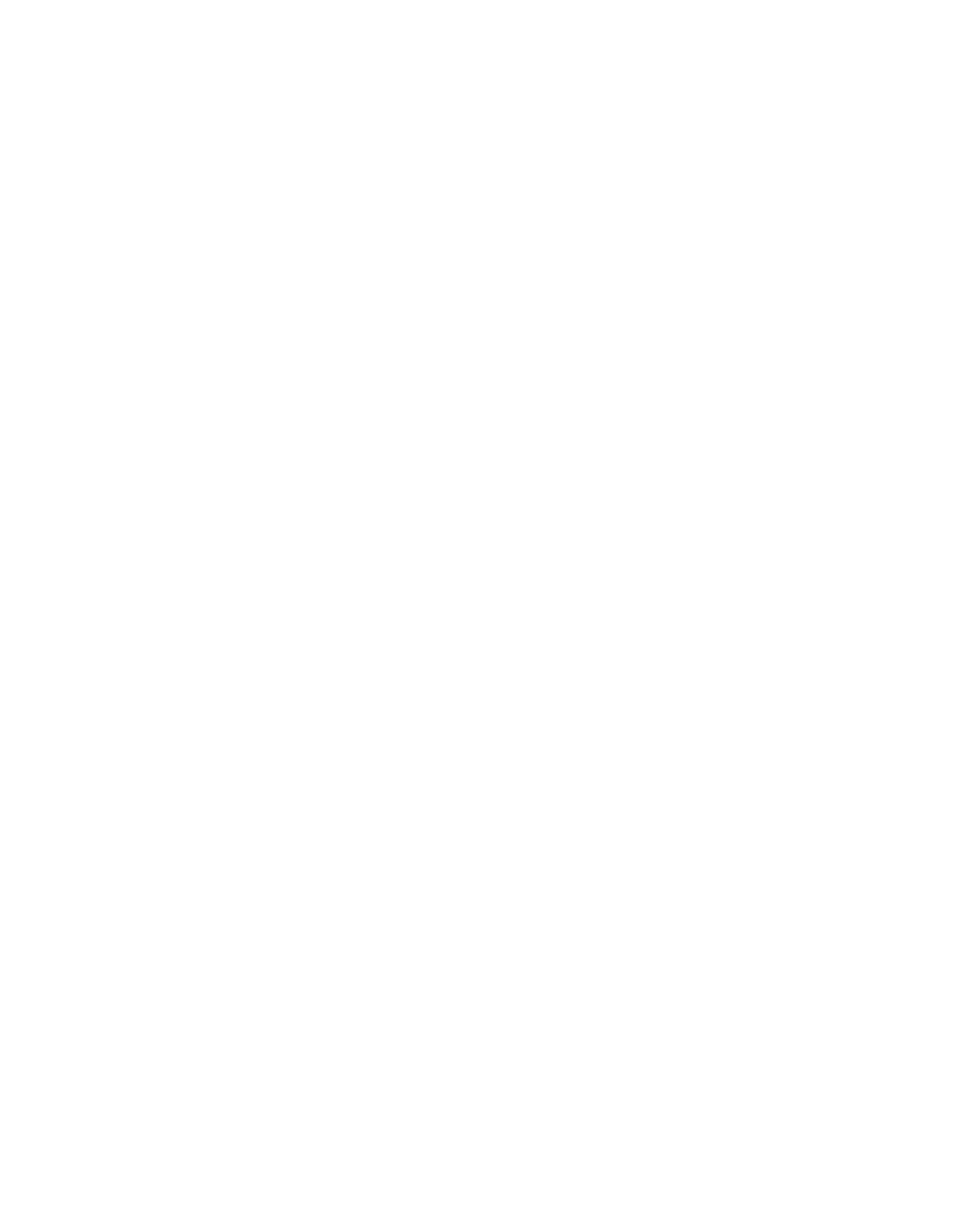#### ARTICLE I **Statutory Authorization; Finding of Fact; Purpose**

#### **§ 396-1. Statutory authorization.**

This Shoreland, Wetland and Habitat Protection Ordinance is adopted under the authority of § 59.692, Wis. Stats., in order to satisfy the requirements of §§ 59.692 and 87.30, Wis. Stats., and to implement §§ 59.69, 59.694, 281.31 and 236.45, Wis. Stats.

#### **§ 396-2. Finding of fact.**

Uncontrolled use of the shorelands and wetlands and pollution of the navigable waters of Adams County, Wisconsin, adversely affect the public health, safety, convenience and general welfare and impair the tax base. The Legislature of Wisconsin has delegated responsibilities to the counties to further the maintenance of safe and healthful conditions; prevent and control water pollution; protect fish spawning grounds, fish and aquatic life; control building sites, placement of structures and land uses; and preserve shore cover, natural beauty and habitat; this is the responsibility recognized by Adams County, Wisconsin.

#### **§ 396-3. Purpose and intent.**

For the purpose of promoting the public health, safety, convenience and welfare and to promote and protect the public trust in navigable waters this chapter has been established to:

- A. Further the maintenance of safe and healthful conditions and prevent and control water pollution through:
	- (1) Limiting structures to those areas where soil and geological conditions will provide a safe foundation.
	- (2) Establishing minimum lot sizes to provide adequate area for private on-site waste treatment systems.
	- (3) Controlling filling and grading to prevent soil erosion problems.
	- (4) Limiting impervious surfaces to control runoff which carries pollutants.
- B. Protect spawning grounds, fish and aquatic life through:
	- (1) Preserving wetlands and other fish and aquatic habitat.
	- (2) Regulating pollution sources.
	- (3) Controlling shoreline alterations, dredging and lagooning.
- C. Control building sites, placement of structures and land uses through:
	- (1) Prohibiting certain uses detrimental to the shoreland-wetlands.
	- (2) Setting minimum lot sizes and widths.
	- (3) Setting minimum building setbacks from waterways.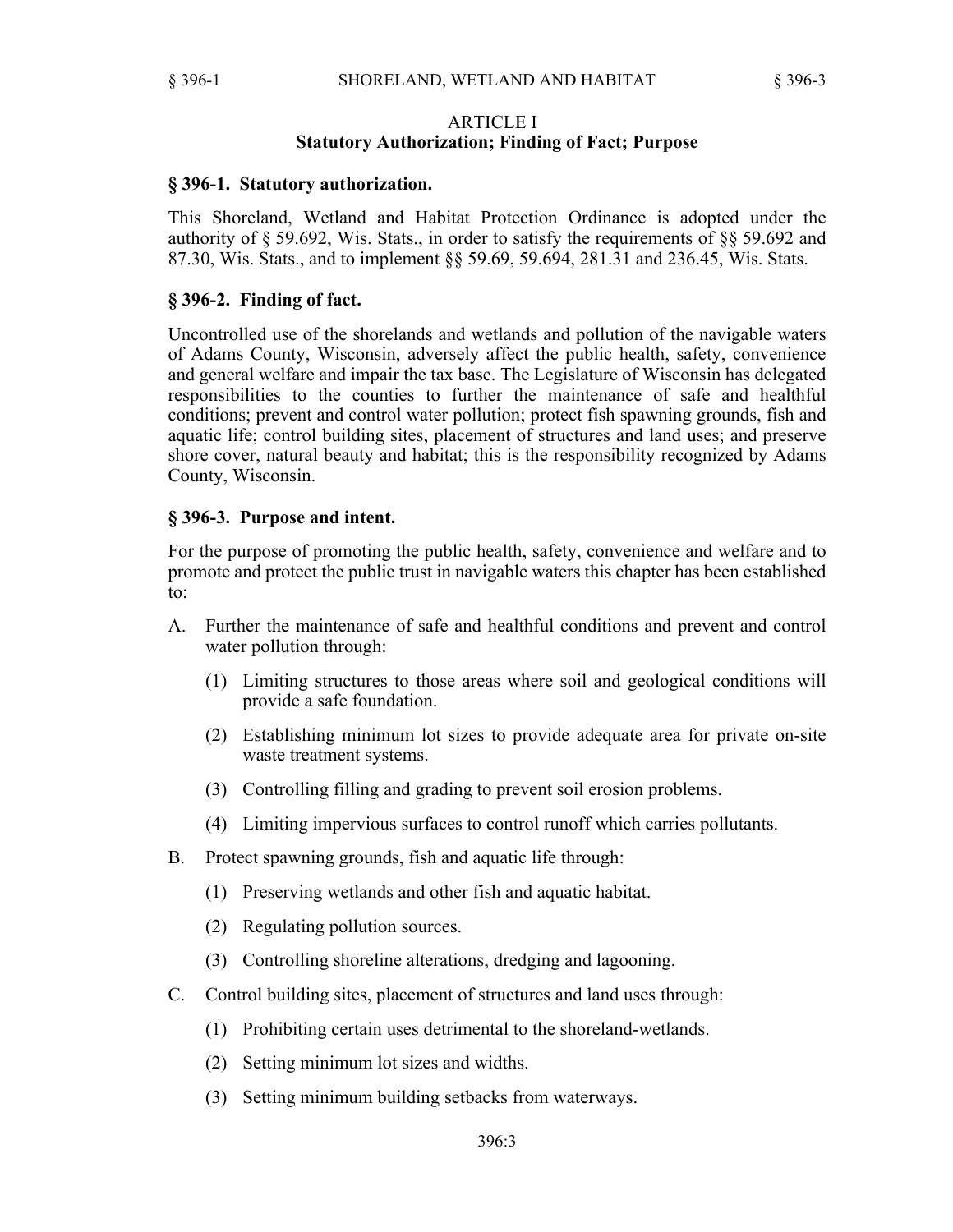- (4) Setting the maximum height of near-shore structures.
- D. Preserve and restore shoreland vegetation and natural scenic beauty through:
	- (1) Restricting the removal of natural shoreland cover.
	- (2) Preventing shoreline encroachment by structures.
	- (3) Controlling shoreland excavation and other earthmoving activities.
	- (4) Regulating the use and placement of boathouses and other structures.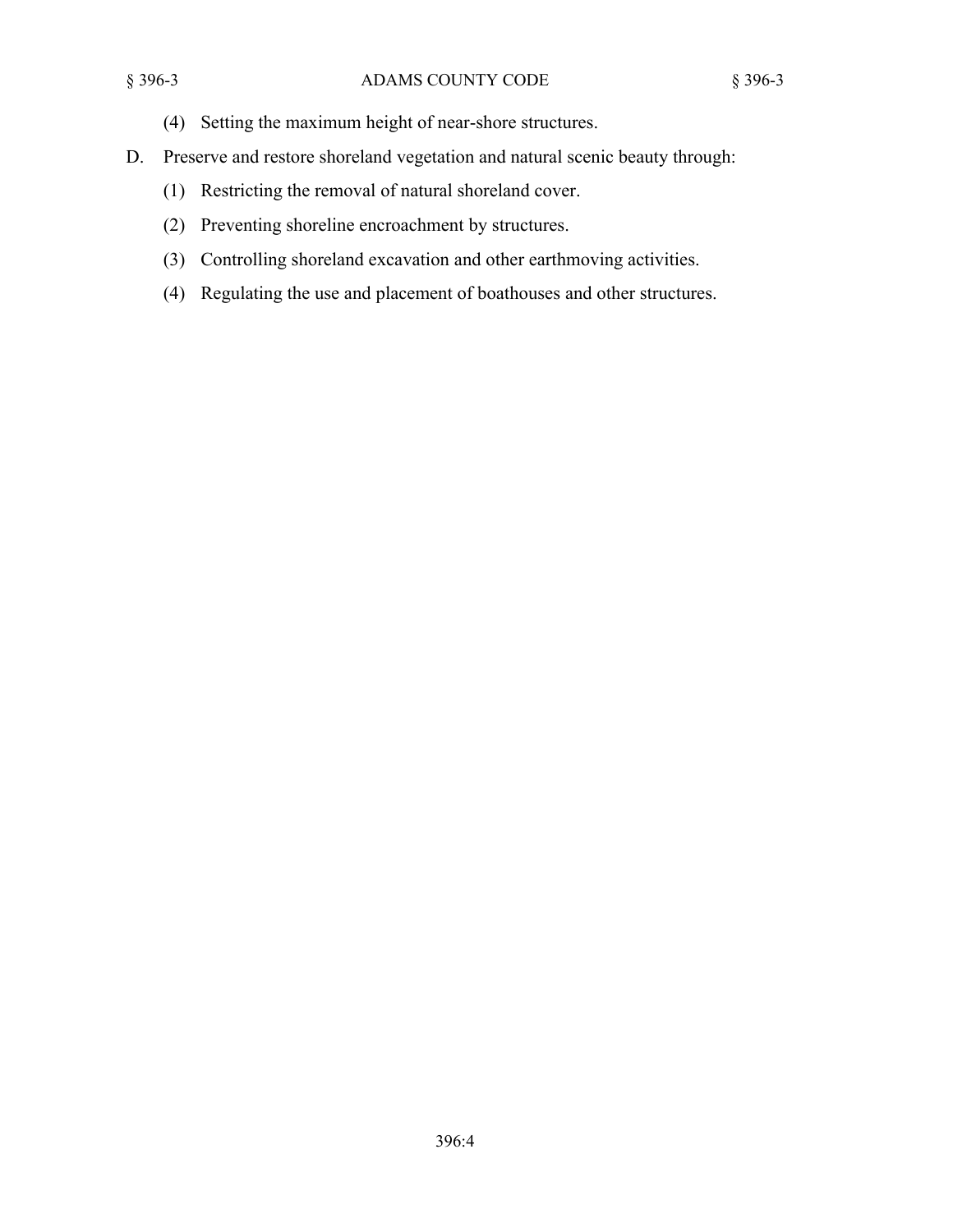#### ARTICLE II **General Provisions**

#### **§ 396-4. Areas to be regulated.**

- A. The provisions of this chapter apply to regulation of the use and development of unincorporated shoreland areas. Unless specifically exempted by law, all cities, villages, towns, counties and, when § 13.48(13), Wis. Stats., applies, state agencies are required to comply with, and obtain all necessary permits under, local shoreland ordinances. The construction, reconstruction, maintenance or repair of state highways and bridges carried out under the direction and supervision of the Wisconsin Department of Transportation is not subject to local shoreland zoning ordinances if § 30.2022(1m), Wis. Stats., applies. Shoreland zoning requirements in annexed or incorporated areas are provided in  $\S 61.353$  or  $\S 62.233$ , Wis. Stats. **[Amended 4-17-2019 by Ord. No. 8-2019]**
- B. Determinations of navigability and ordinary high-water mark location shall initially be made by the Planning and Zoning Administrator. When questions arise, the Planning and Zoning Administrator shall contact the appropriate office of the Department of Natural Resources (DNR) for a final determination of navigability or ordinary high-water mark. Adams County may work with surveyors with regard to § 59.692(1h), Wis. Stats. **[Amended 4-17-2019 by Ord. No. 8-2019]**
- C. Areas regulated by this chapter shall include all the lands (referred to herein as "shorelands," "wetlands," "conservancy," "recreational-residential" and "general purpose") in the unincorporated areas of Adams County that are: **[Amended 6-20-2017 by Ord. No. 18-2017]**
	- (1) Within 1,000 feet of the ordinary high-water mark of navigable lakes, ponds or flowages. Lakes, ponds or flowages in Adams County shall be presumed to be navigable as defined by this chapter if they are shown on United States Geological Survey (USGS) maps or are listed in the Wisconsin Department of Natural Resources publication FH-800 2009 "Wisconsin Lakes" book or other zoning base maps which have been incorporated by reference and made a part of this chapter in Article XIII of this chapter. If evidence to the contrary is presented, the County Planning and Zoning Administrator shall make the initial determination whether or not the lake, pond or flowage in question is navigable under the laws of this state. The County Planning and Zoning Administrator shall also make the initial determination of the location of the ordinary high-water mark. When questions arise, the County Planning and Zoning Administrator shall contact the appropriate area or district DNR office for a determination of navigability or ordinary high-water mark.
	- (2) Within 300 feet of the ordinary high-water mark of navigable rivers or streams, or to the landward side of the floodplain, whichever distance is greater. Rivers and streams in Adams County shall be presumed to be navigable as defined by this chapter if they are designated as either continuous or intermittent waterways on the USGS quadrangle maps or other zoning base maps which have been incorporated by reference and made a part of this chapter in Article XIII of this chapter. If evidence to the contrary is presented, the County Planning and Zoning Administrator shall make the initial determination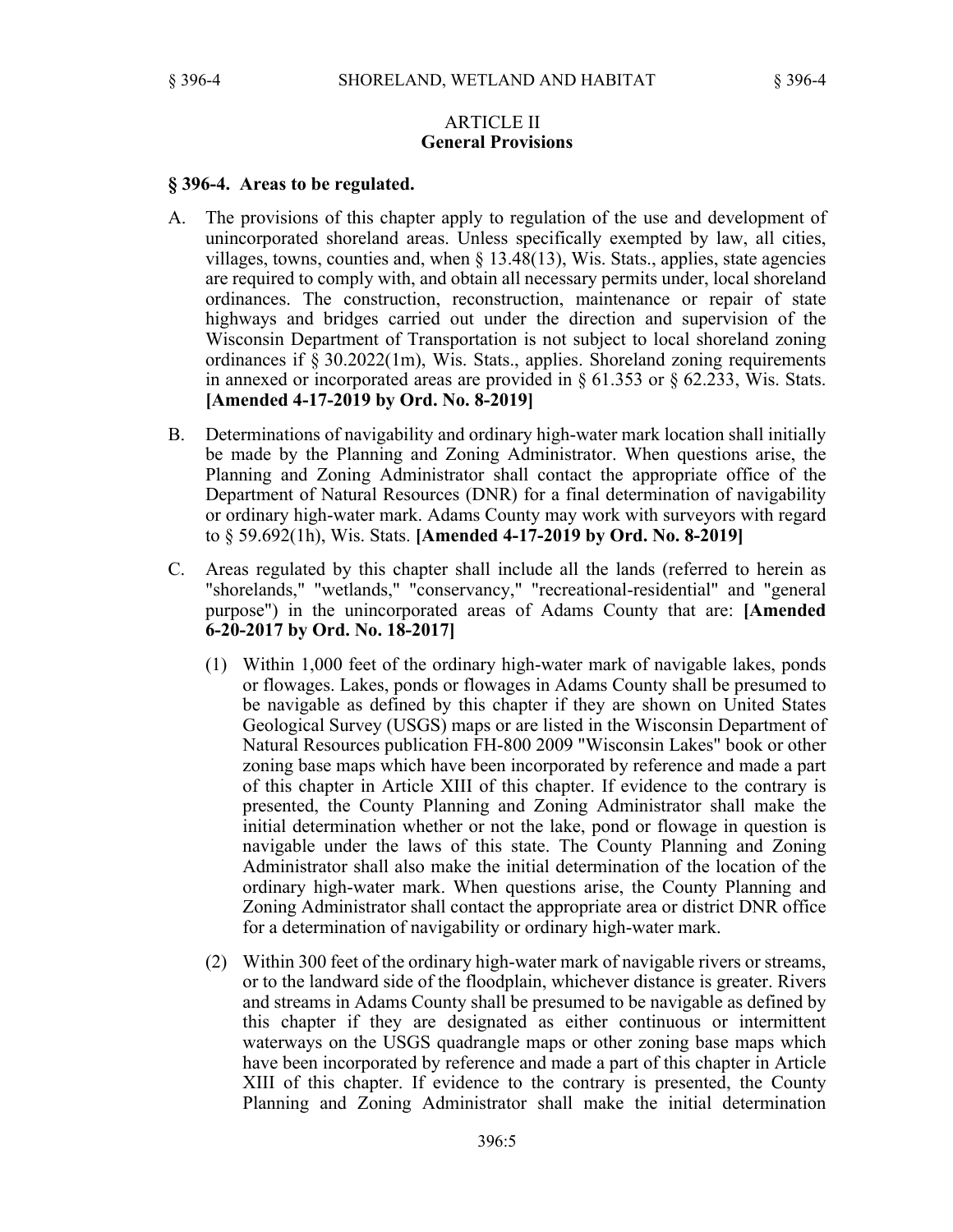whether or not the river or stream in question is navigable under the laws of this state. The County Planning and Zoning Administrator shall also make the initial determination of the location of the ordinary high-water mark. When questions arise, the County Planning and Zoning Administrator shall contact the appropriate area or district DNR office for a determination of navigability or ordinary high-water mark. Flood Hazard Boundary Maps, Flood Insurance Study maps, soil maps or other existing County maps used to delineate floodplain areas, which have been adopted by Adams County, shall be used to determine the extent of the floodplain of rivers or streams in Adams County.

- D. Under § 281.31(2m), Wis. Stats., notwithstanding any other provision of law or administrative rule promulgated thereunder, this chapter does not apply to:
	- (1) Lands adjacent to farm drainage ditches if:
		- (a) Such lands are not adjacent to a natural navigable stream or river; and
		- (b) Those parts of such drainage ditches adjacent to such lands were not navigable streams before ditching.
	- (2) Lands adjacent to artificially constructed drainage ditches, ponds or stormwater retention basins that are not hydrologically connected to a natural navigable water body.
- E. Shoreland-wetland maps. The most recent version of the Wisconsin Wetland Inventory as depicted on the Department of Natural Resources Surface Water Data Viewer is made part of this chapter. The maps can be viewed at https://dnrmaps.wi.gov/H5/?Viewer=SWDV. **[Amended 4-17-2019 by Ord. No. 8-2019]**
- F. Critical habitat areas of County lakes as determined by the Wisconsin DNR maps and descriptions of these areas are available in the Adams County Land and Water Conservation Department. No alteration of these areas can occur without a permit from Adams County Planning and Zoning and the WDNR. In determining whether to grant a permit, preserving the designated area will be the paramount consideration. No permit will be issued for an activity that will degrade or alter the designated area in a manner so that it no longer serves the purpose for its original designation.

## **§ 396-5. Compliance required.**

The use of any land; the size, shape and placement of lots; the use, size, type and location of structures on lots; the installation and maintenance of water supply and waste disposal facilities; the filling, grading, lagooning, and dredging of any lands; the cutting of shoreland vegetation; and the subdivision of lots shall be in full compliance with the terms of this chapter and other applicable local, state or federal regulations. Buildings and other structures shall require a permit unless otherwise expressly excluded by a provision of this chapter. Property owners, builders and contractors are responsible for compliance with the terms of this chapter.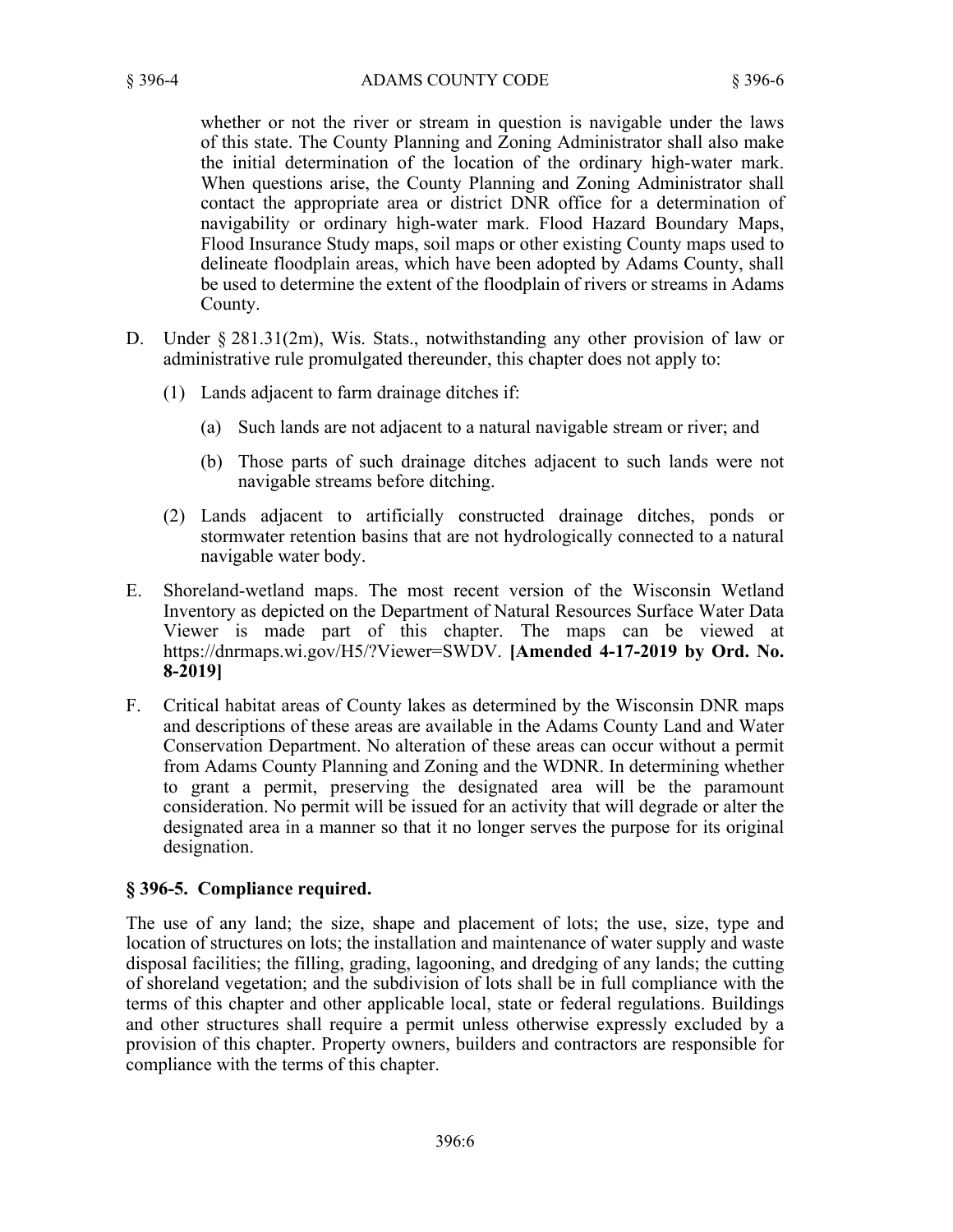# **§ 396-6. Abrogation and greater restrictions.**

The provisions of this chapter supersede any provisions in a County zoning ordinance that solely relate to shorelands. If a zoning standard only applies to lands that lie within the shoreland and applies because the lands are in shoreland, then this chapter supersedes those provisions. However, where an ordinance adopted under a statute other than § 59.692, Wis. Stats., does not solely relate to shorelands and is more restrictive than this chapter, for example a floodplain ordinance, that ordinance shall continue in full force and effect to the extent of the greater restrictions.

- A. This chapter shall not require approval or be subject to disapproval by any town or town board.
- B. If an existing town ordinance relating to shorelands is more restrictive than this chapter or any amendments thereto, the town ordinance continues in all respects to the extent of the greater restrictions but not otherwise.
- C. This chapter is not intended to repeal, abrogate or impair any existing deed restrictions, covenants or easements. However, where this chapter imposes greater restrictions, the provisions of this chapter shall prevail.
- D. This chapter may establish standards to regulate matters that are not regulated in Ch. NR 115, Wis. Adm. Code, but that further the purposes of shoreland zoning as described in § 396-3 of this chapter.
- E. Counties may not establish shoreland zoning standards in a shoreland zoning ordinance that require any of the following:
	- (1) Approval to install or maintain outdoor lighting in shorelands, impose any fee or mitigation requirement to install or maintain outdoor lighting in shorelands, or otherwise prohibit or regulate outdoor lighting in shorelands if the lighting is designed or intended for residential use.
	- (2) Any inspection or upgrade of a structure before the sale or other transfer of the structure may be made.
- F. The construction and maintenance of a facility are considered to satisfy the requirements of a shoreland zoning ordinance if the Department has issued all required permits or approvals authorizing the construction or maintenance under Ch. 30, 31, 281, or 283, Wis. Stats.

NOTE: A "facility" means any property or equipment of a public utility, as defined in § 196.01(5), Wis. Stats., or a cooperative association organized under Ch. 185, Wis. Stats., for the purpose of producing or furnishing heat, light, or power to its members only, that is used for the transmission, delivery, or furnishing of natural gas, heat, light, or power.

# **§ 396-7. Interpretation.**

In their interpretation and application, the provisions of this chapter shall be liberally construed in favor of the County and shall not be deemed a limitation or repeal of any other powers granted by Wisconsin Statutes. Where a provision of this chapter is required by statute and a standard in Ch. NR 115, Wis. Adm. Code, and where the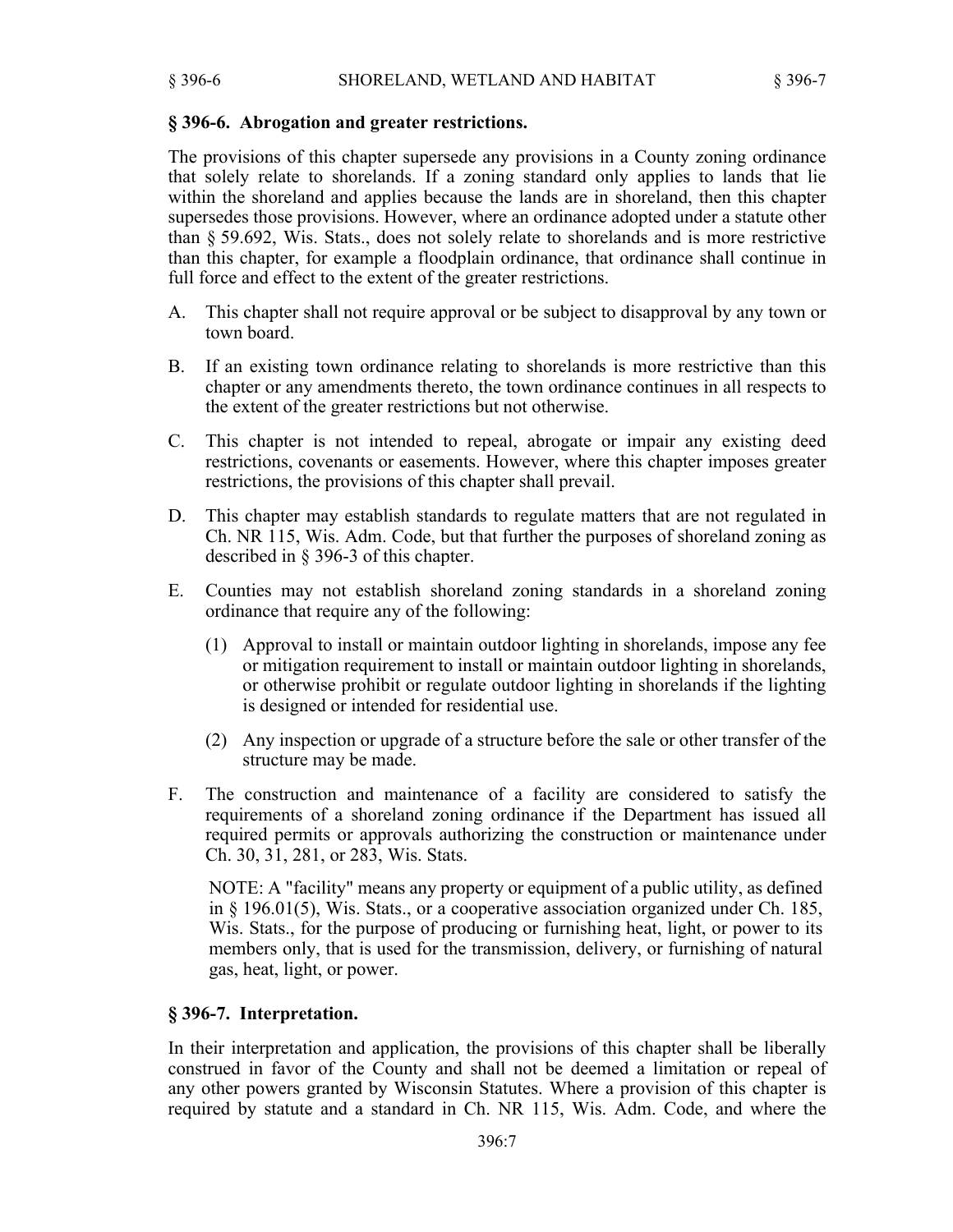chapter provision is unclear, the provision shall be interpreted in light of the statute and Ch. NR 115 standards in effect on the date of the adoption of this chapter or in effect on the date of the most recent text amendment to this chapter.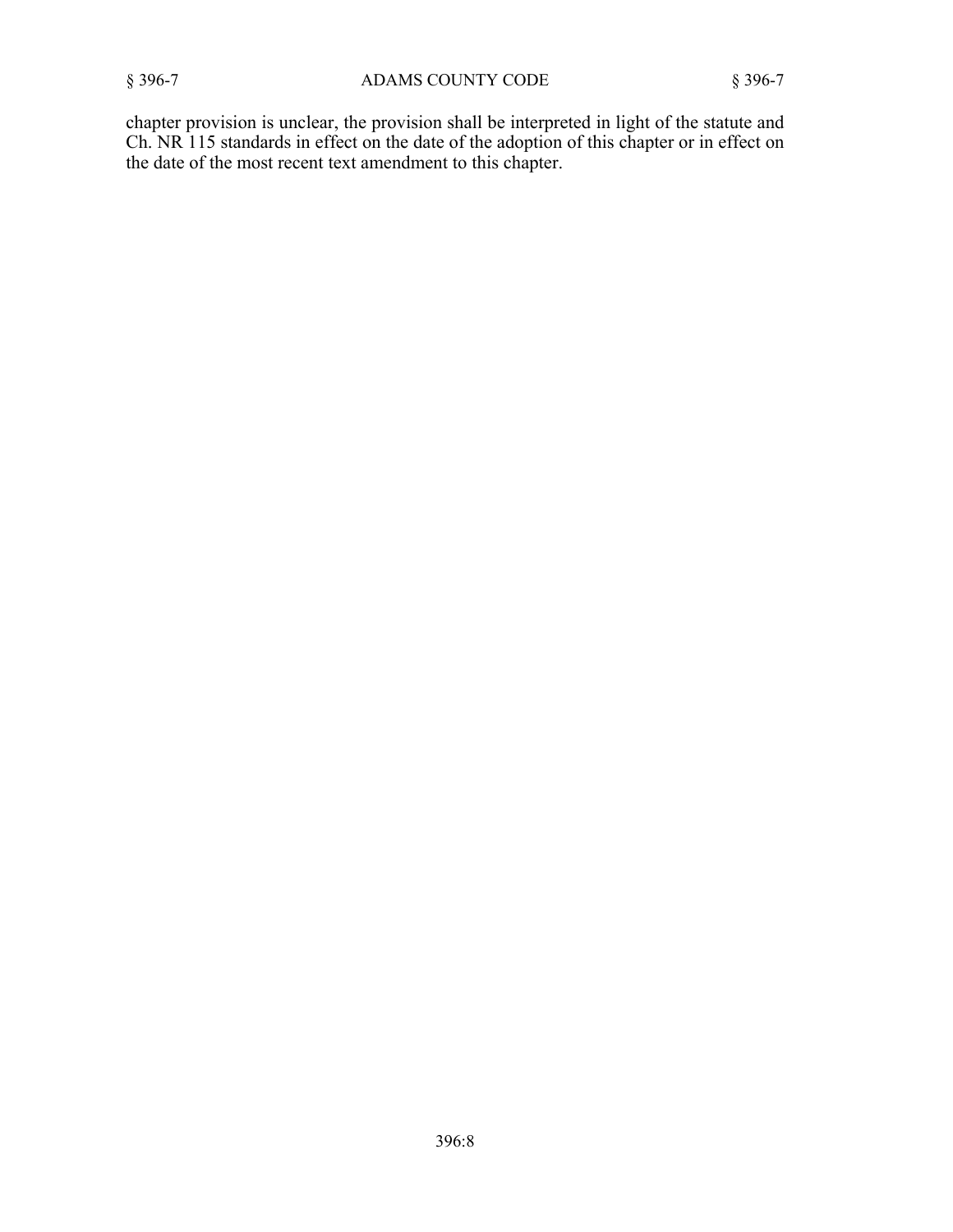## ARTICLE III **Setbacks and Use Restrictions**

#### **§ 396-8. Highway setbacks and visual clearances.**

- A. For the purpose of determining the distance buildings and other structures shall be set back from the street and highways, the highways of Adams County are divided into the following classes:
	- (1) Class A highways.
		- (a) All state and federal highways are hereby designated as Class A highways.
		- (b) The setback from Class A highways shall be 110 feet from the center line of the highway or 50 feet from the right-of-way line, whichever is greater.
	- (2) Class B highways.
		- (a) All County trunks are hereby designated as Class B highways.
		- (b) The setback from Class B highways shall be 83 feet from the center line of such highway or 50 feet from the right-of-way line, whichever is greater.
	- (3) Class C highways.
		- (a) All town roads, public streets and highways not otherwise classified are hereby designated as Class C highways.
		- (b) The setback from Class C highways shall be 63 feet from the center line of such highway or 30 feet from the right-of-way line, whichever is greater.
- B. Visual clearance triangle.
	- (1) In each quadrant of every public street intersection there shall be a visual clearance triangle bounded by the street center lines and a line connecting points on them 300 feet from a Class A highway intersection, 200 feet from a Class B highway intersection and 150 feet from a Class C highway intersection.
	- (2) Objects permitted within highway setback lines and visual clearance triangles:
		- (a) Open fences.
		- (b) Telephone and power transmission poles, lines and pedestals.
		- (c) The planting and harvesting of field crops, shrubbery and trees except that no trees, shrubbery or crops shall be planted within a visual clearance triangle so as to obstruct the view.
- C. Setbacks from private roads and access easements. When serving more than one residence or parcel, the setback shall be 30 feet from the described private road or easement; in case of a private road or easement that does not have a legal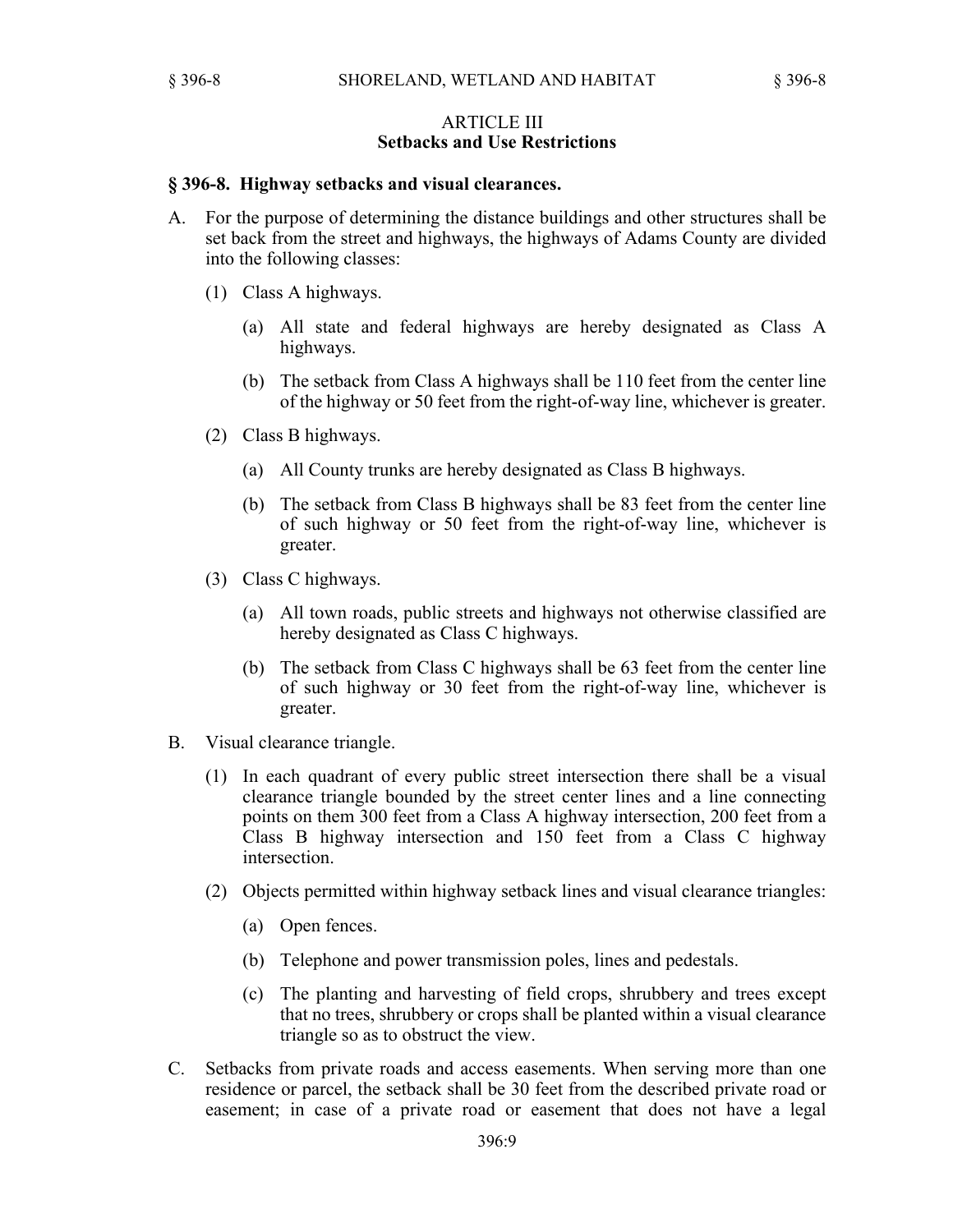description, 30 feet from the nearest point on the edge of the traveled way.

## **§ 396-9. Setbacks from water; exemptions.**

A. Building setbacks are established to conform to health, safety and welfare requirements, preserve natural beauty, reduce flood hazards and avoid water pollution. All buildings and structures shall be set back at least 75 feet from the ordinary high-water mark of navigable waters. Exceptions: Boathouses, stairways, walkways, piers, and patios may require a lesser setback.

NOTE: There are increased setbacks and other zoning restrictions in some areas. Retaining walls are prohibited within the seventy-five-foot setback area. In situations where overlapping setbacks (e.g., road and water) exist, a variance is required.

- (1) Stairs, elevated walkways and rail systems and that portion of piers landward of the ordinary high-water mark are exempted from the shoreline setback requirement provided:
	- (a) The structure is necessary to access the shoreline because of steep slopes or wet, unstable soils.
	- (b) The structure shall be located so as to minimize earth disturbing activities and shoreline vegetation removal during construction and to be visually inconspicuous as viewed from the adjacent waterways and public thoroughfares.
	- (c) The structure shall be no more than five feet wide.
	- (d) Structures shall be inconspicuously colored.
	- (e) Railings are permitted only where required by safety concerns.
	- (f) Canopies and roofs on such structures are prohibited.
	- (g) Stairways shall be supported on piles or footings rather than being excavated from erodible soils or steep slopes.
	- (h) Landings for stairways or docks are permitted only where required by safety concerns and shall not exceed 40 square feet in area.
	- (i) Stairway and landing structures shall be a minimum of six inches above average grade at the lowest point.
	- (j) Measures shall be taken to prevent erosion of the area beneath stairs and landings. An erosion control plan shall define the measures and a longterm maintenance plan approved by Adams County shall be included with the zoning permit application and implemented upon completion of the project.
	- (k) Elevated walkways over shore wetland areas must be installed in a manner involving the least amount of wetland disturbance possible.
- (2) Patios. The Planning and Zoning Department shall grant special zoning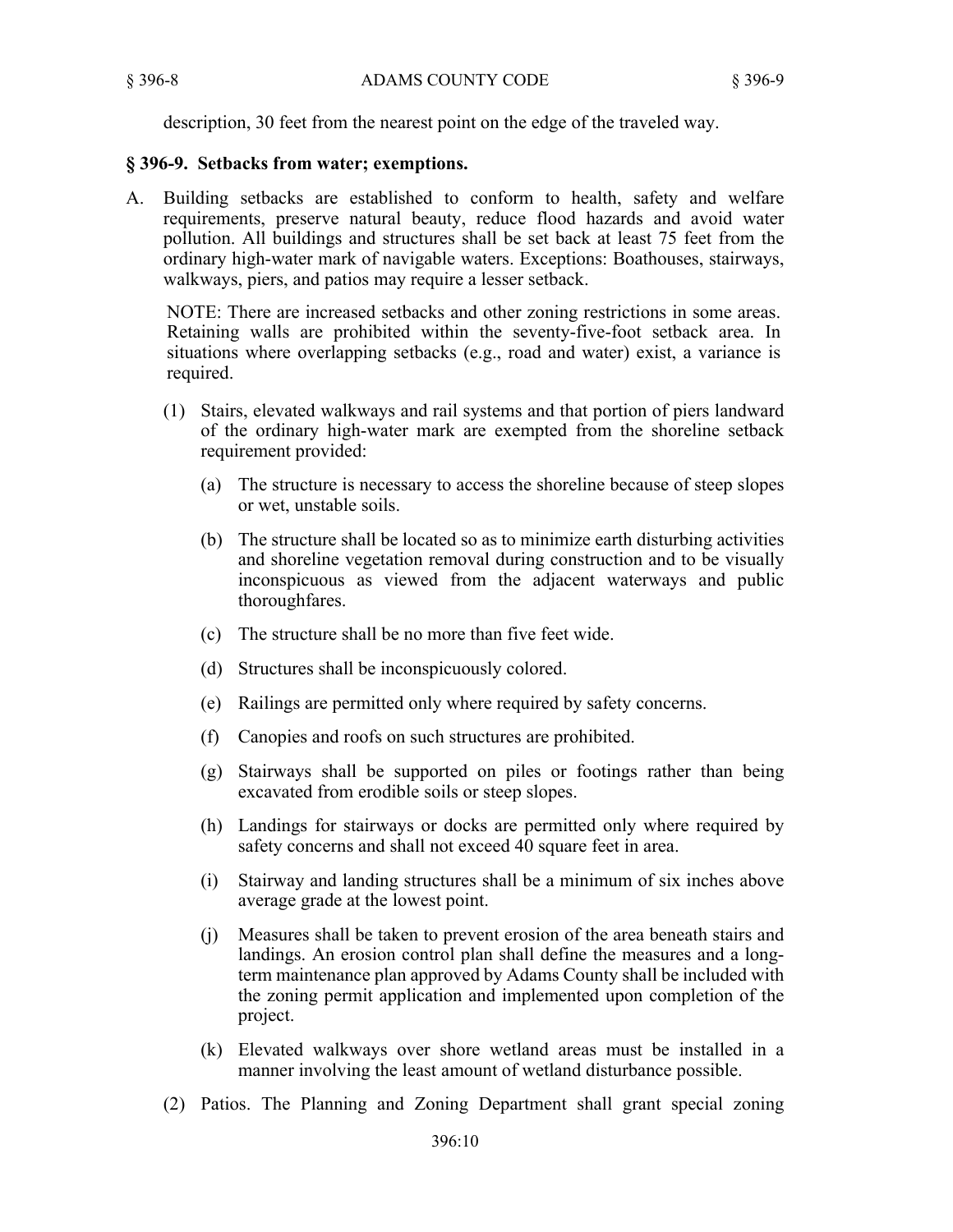permission for the construction or placement of a structure on property in a shoreland setback area if all of the following apply (see Article V, Mitigation):

- (a) The part of the structure that is nearest to the water is located at least 35 feet landward from the ordinary high-water mark.
- (b) Total area of all structures in the shoreland setback area of the property will not exceed 200 square feet. In calculating this square footage, boathouses shall be excluded.
- (c) The structure that is the subject of the request for special zoning permission has no sides or has open or screened sides.
- (d) Adams County shall approve a plan that will be implemented by the owner of the property to preserve or establish a vegetative buffer zone that covers at least 70% of the half of the shoreland setback area that is nearest to the water.
- (3) Boathouses. Located entirely above the ordinary high-water mark and entirely within the access and viewing corridor that do not contain plumbing and are not used for human habitation.
	- (a) The construction or placement of boathouses below the ordinary highwater mark of any navigable waters shall be prohibited.
	- (b) Boathouses shall be designed and constructed solely for the storage of boats and related equipment.
	- (c) One boathouse is permitted on a lot as an accessory structure.
	- (d) Boathouses shall be constructed in conformity with local floodplain zoning standards.
	- (e) Boathouses shall not exceed one story and 450 square feet in area.
	- (f) New boathouse (constructed after January 4, 2017) roofs shall have a pitched roof that is no flatter than 4/12 pitch, and shall not be designed or used as decks, observation platforms or for other similar uses. **[Amended 4-17-2019 by Ord. No. 8-2019]**
	- (g) Boathouse eaves (roof overhang) shall not exceed 24 inches.
	- (h) Boathouse walls shall not exceed a height of 10 feet above lowest finished grade.
	- (i) Boathouses shall meet the minimum side yard setbacks for a structure of the applicable zoning district.
	- (j) Subdued earth-toned color shall be required for all exterior surfaces of a boathouse.
	- (k) The main door shall face the water and one service door not exceeding 38 inches is allowed.
	- (l) Patio doors, fireplaces, plumbing and other features inconsistent with the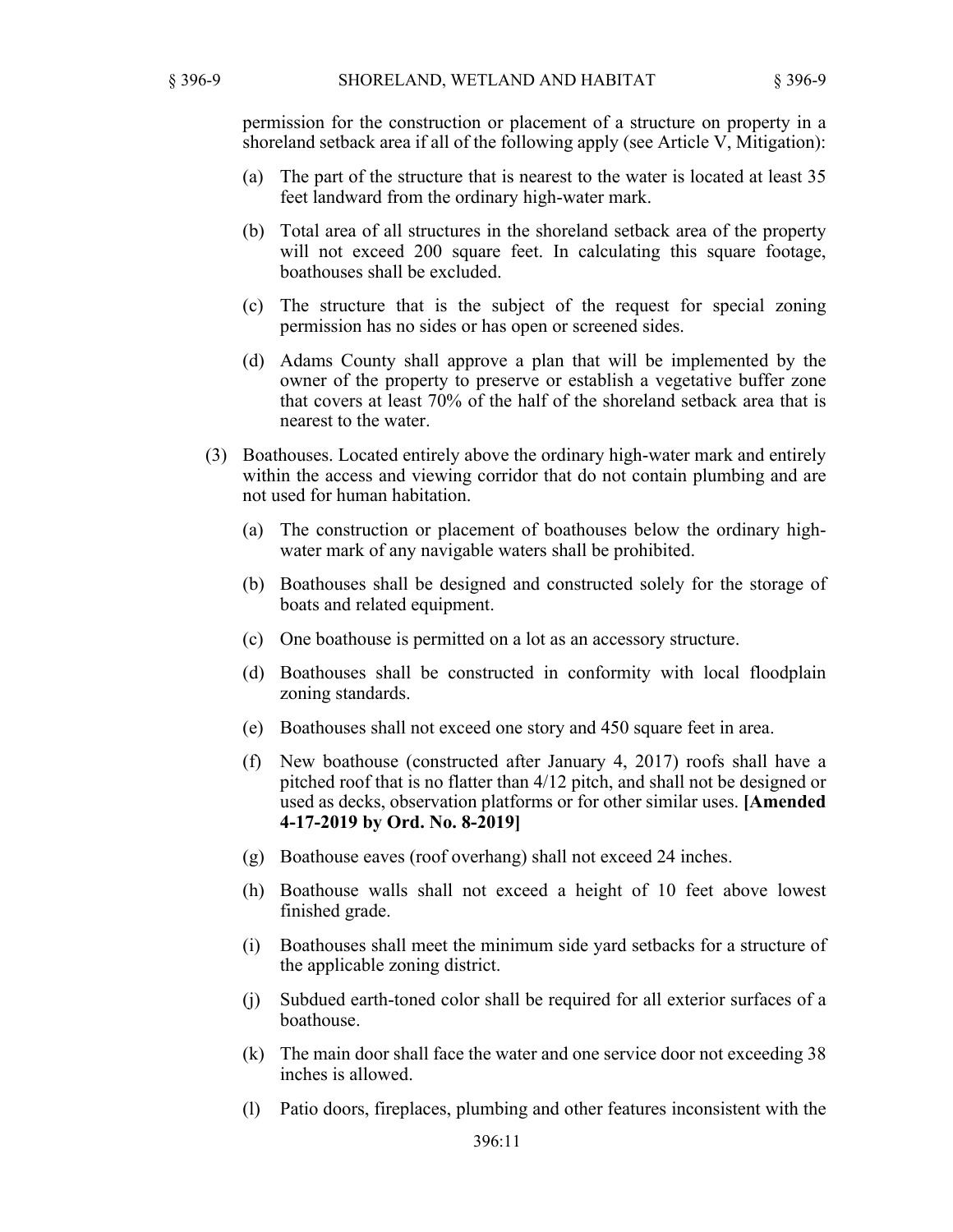use of the structure exclusively as a boathouse are not permitted.

- (m) Use of a boathouse for habitation by humans or animals is prohibited.
- (n) Boathouses shall be placed entirely within the view/access corridor.
- (o) Existing boathouse: The roof may be used as a deck, provided that: **[Added 4-17-2019 by Ord. No. 8-2019]**
	- [1] The boathouse has a flat roof.
	- [2] The roof has no side wags or screens.
	- [3] The roof shall have a railing and access stairs that meet the Department of Safety and professional services standards.
- (4) Other exemptions.
	- (a) Broadcast signal receivers, including satellite dishes or antennas that are one meter or less in diameter and satellite earth station antennas that are two meters or less in diameter.
	- (b) Utility transmission and distribution lines, poles, towers, water towers, pumping stations, well pumphouse covers, private on-site wastewater treatment systems that comply with Ch. SPS 383, Wis. Adm. Code, and other utility structures that have no feasible alternative location outside of the minimum setback and that employ best management practices to infiltrate or otherwise control stormwater runoff from the structure.
	- (c) Devices or systems used to treat runoff from impervious surfaces.
- B. Existing exempt structures. Existing exempt structures may be maintained, repaired, replaced, restored, rebuilt and remodeled provided the activity does not expand the footprint and does not go beyond the three-dimensional building envelope of the existing structure. Expansion of a structure beyond the existing footprint may be allowed if the expansion is necessary to comply with applicable state or federal requirements. Mitigation is not required.
- C. Livestock shall be prohibited closer than 35 feet to any navigable water body with the exception of a stream crossing that meets United States Department of Agriculture (USDA) Natural Resources Conservation Service Standard 578, Stream Crossing, and does not exceed 10 feet in width.

# **§ 396-10. Height and setbacks.**

- A. Basic requirements.
	- (1) Height. All buildings and structures shall comply with the applicable zoning district requirements; however, to protect and preserve wildlife habitat and natural scenic beauty, on or after February 1, 2010, any construction that results in a structure taller than 35 feet within 75 feet of the ordinary highwater mark of any navigable waters is prohibited.
	- (2) To protect and preserve wildlife habitat and natural scenic beauty, on or after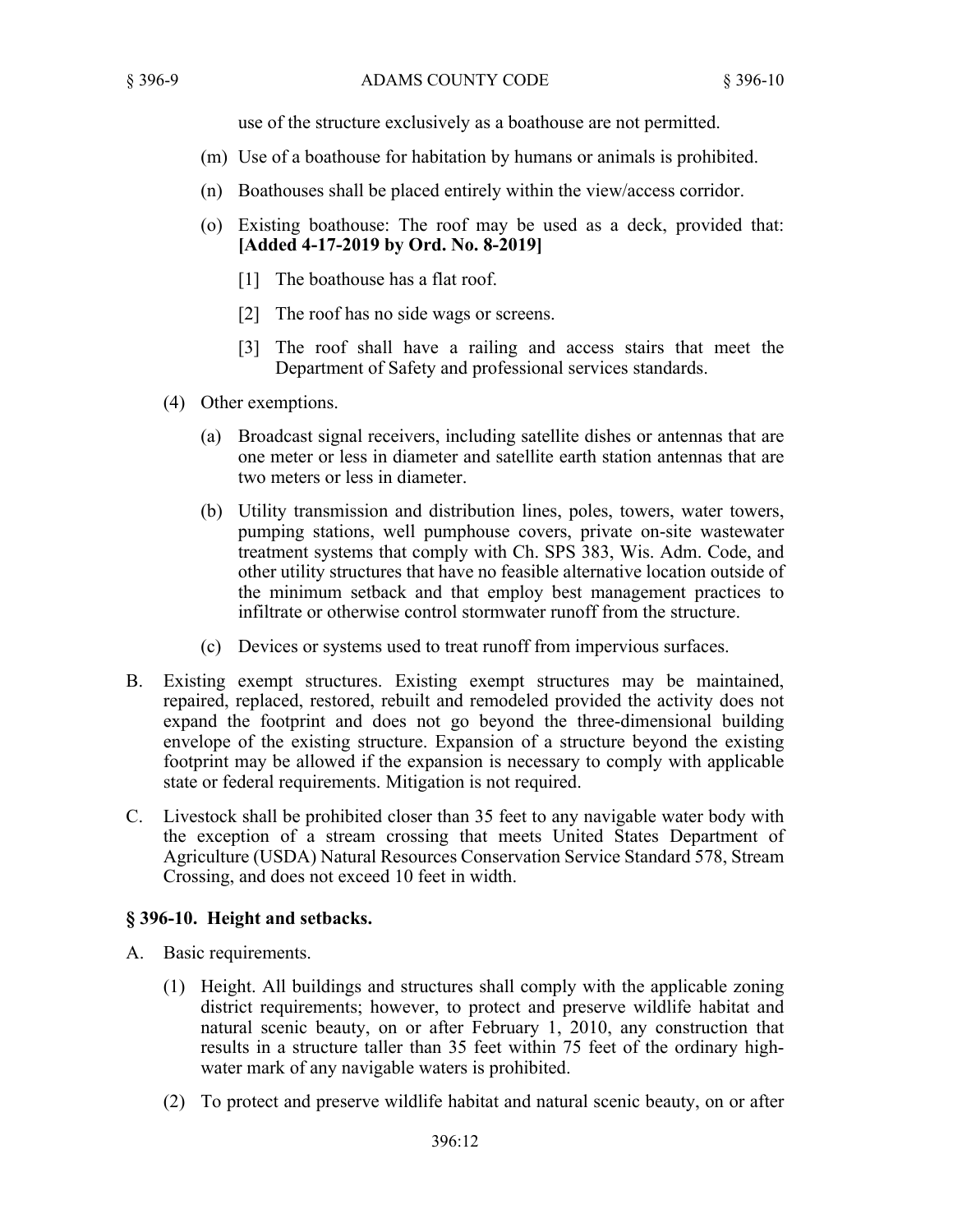February 1, 2010, a county may not permit any construction that result in a structure taller than 35 feet within 75 feet of the ordinary high-water mark of any navigable waters.

- (3) Structure height is the measurement of the vertical line segment starting at the lowest point of any exposed wall and its intersect with the ground to a line horizontal to the highest point of a structure, unless specified under other sections of this chapter.
- B. Setbacks.
	- (1) All buildings and structures shall be set back per the applicable zoning district yard requirements, including a minimum seventy-five-foot setback from the ordinary high-water mark.
	- (2) Zoning district yard setback exceptions. **[Amended 4-17-2019 by Ord. No. 8-2019]**
		- (a) Residential fences, hedges, and tree plantings are permitted along the inside of property lines or in the yards of residential districts.
			- [1] Residential fences shall not exceed a height of six feet. No height limitation shall be placed on tree plantings or hedges.
			- [2] The finished side of the fence must face to the outside if abutting a road right-of-way.
		- (b) Security fences are permitted along the property lines in all districts but shall not exceed 10 feet in height and shall be of an open type similar to woven wire or wrought iron fencing.
		- (c) Farm-related fencing is permitted along the property lines or in the yards of General Purpose Districts provided that a substantial impediment to visibility is not thereby created.
		- (d) Vegetation and certain accessory structures used for landscaping and decorating in the required front, rear and side yards. Structures and vegetation include, but are not limited to, flagpoles, ornamental light standards, ornamental ponds and fountains, lawn furniture, sundials, birdbaths, trees, shrubs and flowers.
		- (e) Signs as permitted in Article XIX.

## **§ 396-11. Reduced building setbacks.**

- A. Reduced principal structure setback. A setback less than the seventy-five-foot required setback from the ordinary high-water mark shall be permitted for a proposed principal structure and shall be determined as follows:
	- (1) Where there are existing principal structures in both directions, the setback shall equal the average of the distances the two existing principal structures are set back from the ordinary high-water mark provided all of the following are met: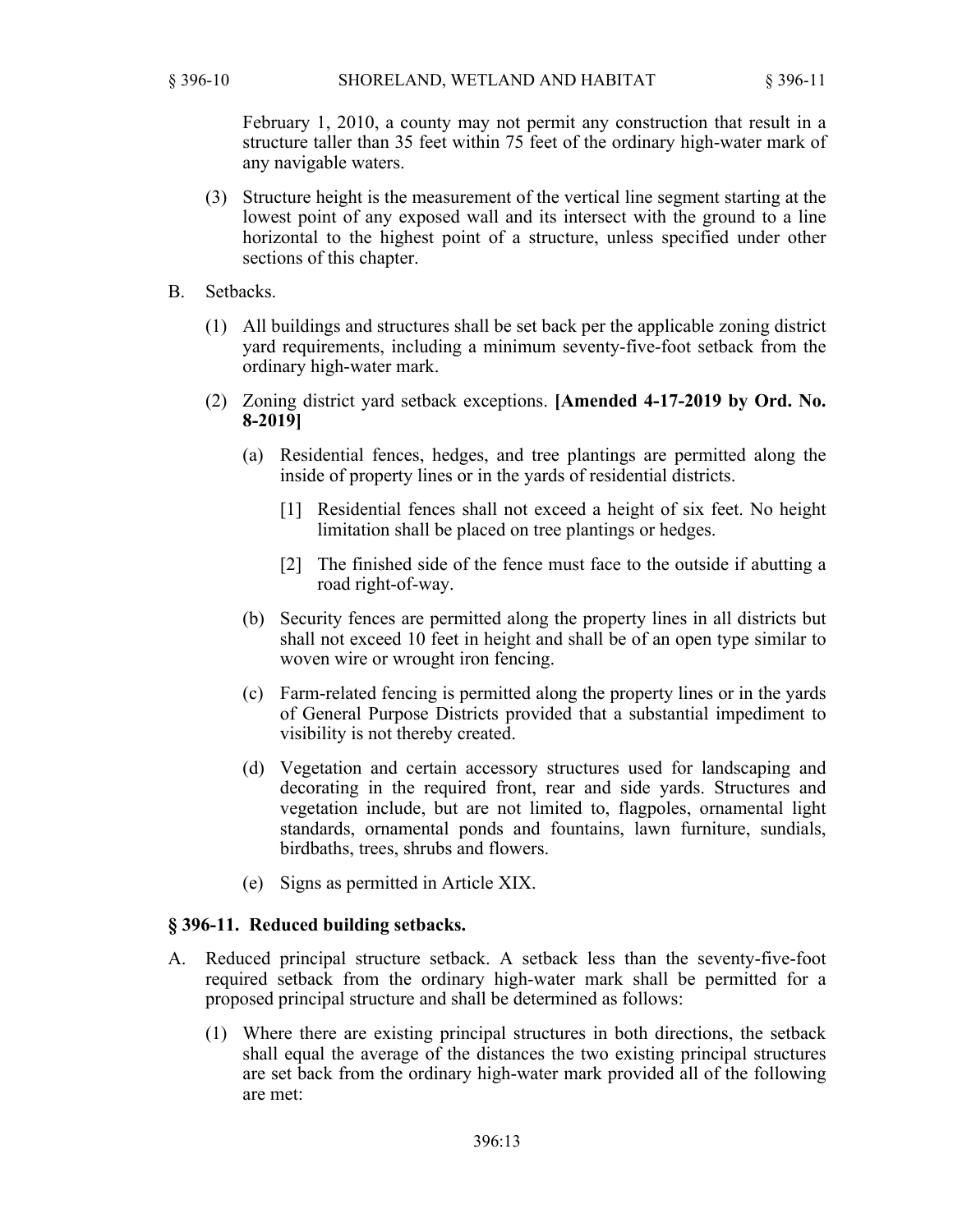- (a) Both of the existing principal structures are located on adjacent lot to the proposed principal structure.
- (b) Both of the existing principal structures are located within 250 feet of the proposed principal structure and are the closest structure.
- (c) Both of the existing principal structures are located less than 75 feet from the ordinary high-water mark.
- (d) The average setback shall not be reduced to less than 35 feet from the ordinary high-water mark of any navigable water.
- (2) Where there is an existing principal structure in only one direction, the setback shall equal the average distance the existing principal structure is set back from the ordinary high-water mark and the required setback of 75 feet from the ordinary high-water mark provided all of the following are met:
	- (a) The existing principal structure is located on adjacent lot to the proposed principal structure.
	- (b) The existing principal structure is located within 250 feet of the proposed principal structure and is the closest structure.
	- (c) The existing principal structure is located less than 75 feet from the ordinary high-water mark.
	- (d) The average setback shall not be reduced to less than 35 feet from the ordinary high-water mark of any navigable water.

## **§ 396-12. Maintenance and use of setback areas.**

Any such required setback area shall be kept clean and free from the accumulation of debris and refuse. Such required setback areas shall not be used for the storage or display of equipment, products, vehicles, or other materials for a period to exceed six consecutive months.

## **§ 396-13. Use restrictions.**

The following use restrictions and regulations shall apply:

- A. Only those principal uses specified for a district and their essential services shall be permitted in that district.
- B. Only one principal structure shall be located, erected or moved onto a lot, except in the General Purpose District, a permitted manufactured home park or an approved and platted condominium.
- C. Customary accessory uses and structures are permitted in any district. Accessory structures, including those for storage or occasional use such as hunting quarters, shall not consist of truck bodies, recreational vehicles, or mobile or manufactured homes. Residential accessory uses shall not involve the conduct of any business, trade, or industry, except in a residential district, home occupations and professional home offices are permitted.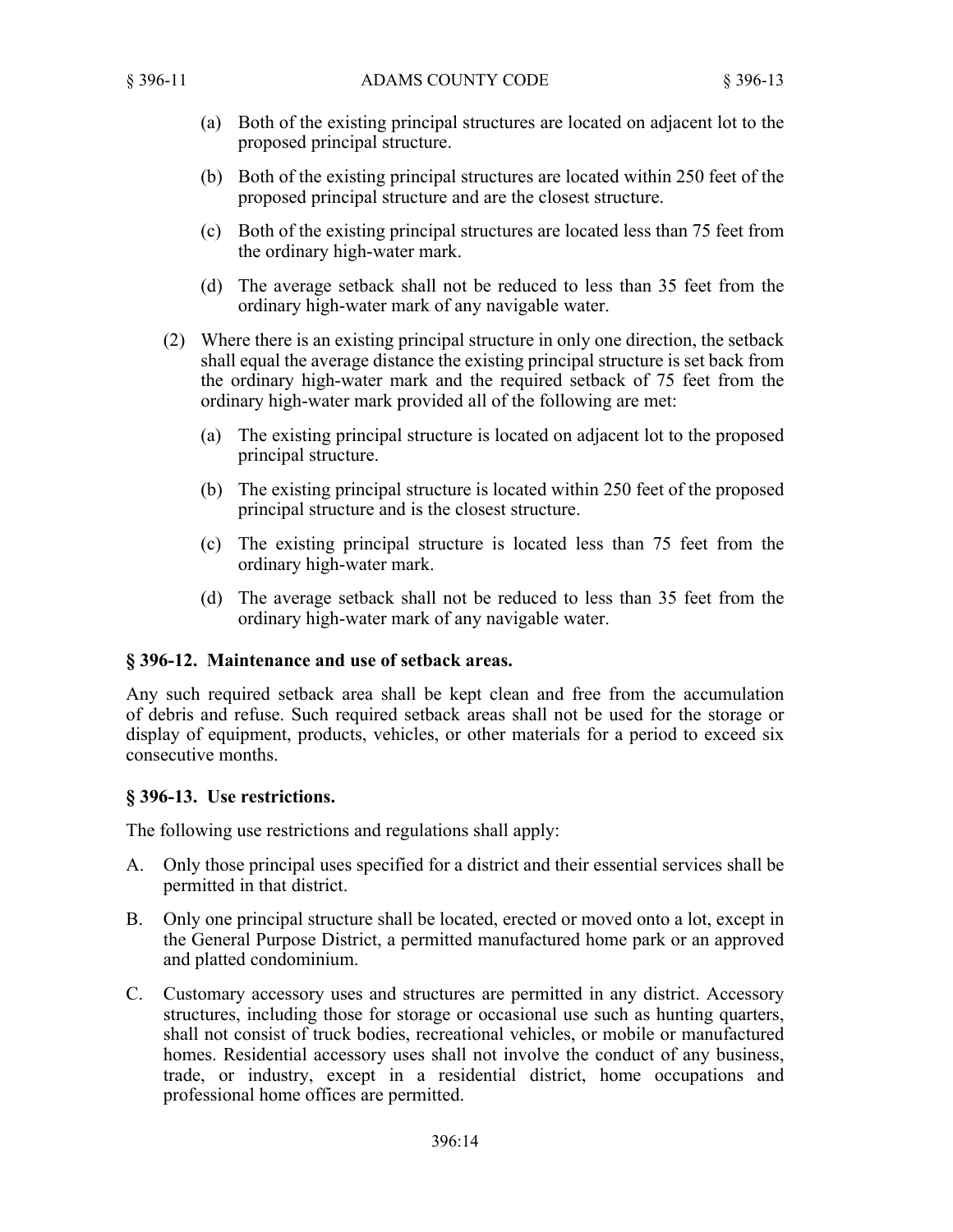- D. Special exceptions and their accessory uses are considered as special uses requiring review, public hearing, and approval by the Board of Adjustment in accordance with § 396-84 of this chapter.
- E. The regular outside parking of more than one truck, other than panel or pickup trucks, or of other vehicular equipment, which exceeds 30 feet in length, shall be prohibited in all residential districts.
- F. Unclassified or unspecified uses shall not be permitted until the Board of Adjustment has reviewed and approved an application in accordance with the requirements of § 396-84 of this chapter.
- G. Temporary uses, such as real estate sales field offices or shelters for materials and equipment being used in the construction of a permanent structure, are permitted upon obtaining a permit from the Planning and Zoning Department.
- H. No lot, yard, parking area, building area, or other space shall be reduced in area or dimension so that it does not meet the provisions of this chapter. No part of any lot, yard, parking area, or other space required for a structure or use shall be used for any other structure or use.

## **§ 396-14. Land division review.**

The County shall review, pursuant to § 236.45, Wis. Stats., all land divisions in shoreland areas which create three or more parcels or building sites of five acres each or less within a five-year period. In such review all of the following factors shall be considered:

- A. Hazards to the health, safety or welfare of future residents.
- B. Proper relationship to adjoining areas.
- C. Public access to navigable waters, as required by law.
- D. Adequate stormwater drainage facilities.
- E. Conformity to state law and Administrative Code provisions.

#### **§ 396-15. Sanitary regulations.**

The County shall enforce sanitary regulations for the protection of health and the preservation and enhancement of water quality.

- A. Where public water supply systems are not available, private well construction shall be required to conform to Ch. NR 812, Wis. Adm. Code.
- B. Where a public sewage collection and treatment system is not available, design and construction of a private on-site waste treatment system shall, prior to July 1, 1980, be required to comply with Ch. SPS 383, Wis. Adm. Code, and after June 30, 1980 be governed by a private sewage system ordinance adopted by the County under § 59.70(5), Wis. Stats.**<sup>1</sup>**

**<sup>1.</sup> Editor's Note: See Ch. 294, Sewers and Sewage Disposal, Art. I, Private On-Site Wastewater Treatment Systems.**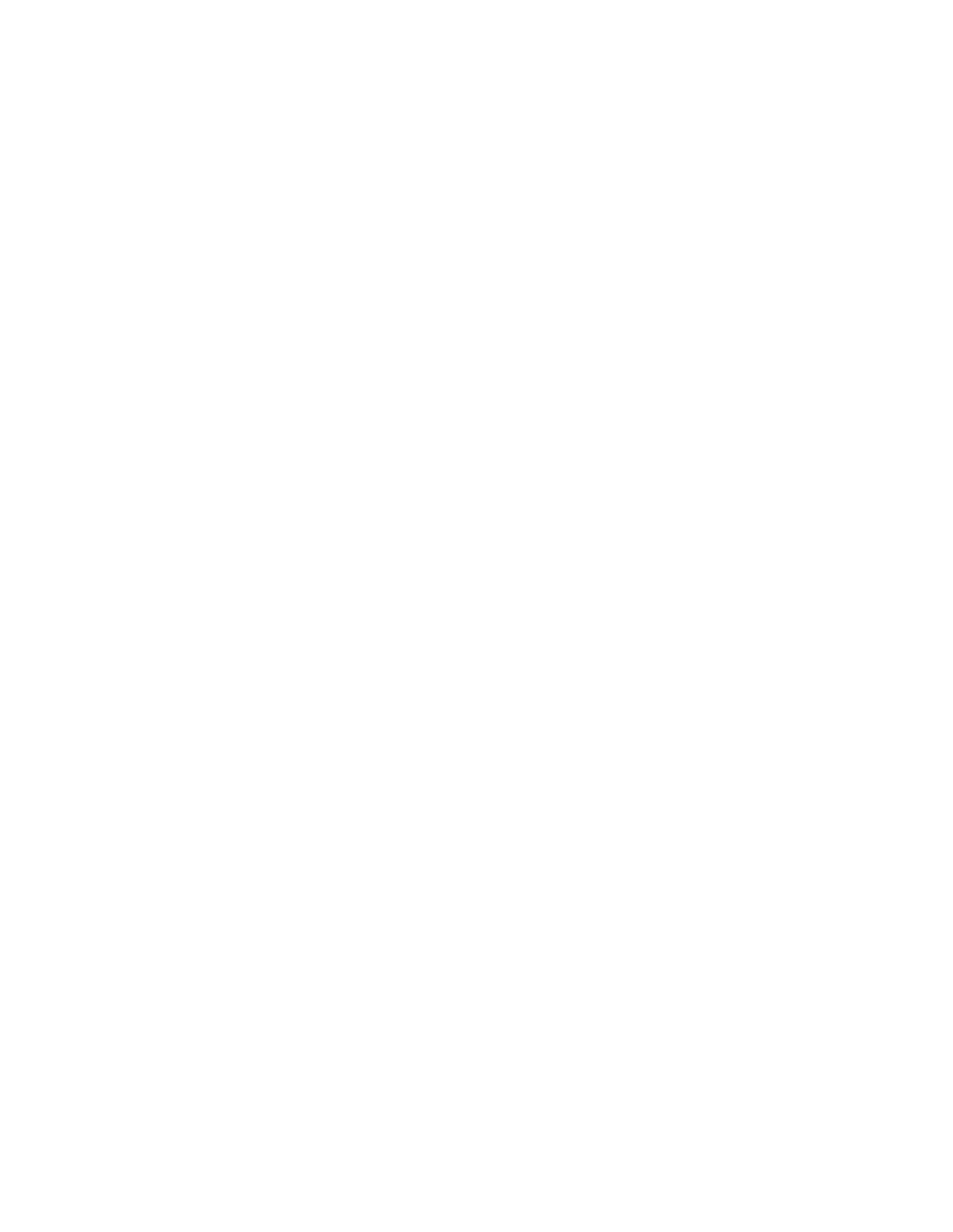### ARTICLE IV **Impervious Surface Standards**

## **§ 396-16. Purpose.<sup>2</sup>**

The purpose of this article is to establish impervious surface standards to protect water quality and fish and wildlife habitat and to protect against pollution of navigable waters. County impervious surface standards shall apply to the construction, reconstruction, expansion, replacement or relocation of any impervious surface on a riparian lot or parcel and any nonriparian lot or parcel that is located entirely within 300 feet of the ordinary high-water mark of any navigable waterway.

## **§ 396-17. Calculation of percentage of impervious surface.**

- A. Percentage of impervious surface shall be calculated by dividing the surface area of the existing and proposed impervious surfaces on the lot or parcel by the total surface area of that lot or parcel and multiplied by 100. Impervious surfaces described in § 396-20 shall be excluded from the calculation of impervious surface on the lot or parcel. If an outlot lies between the ordinary high-water mark and the developable lot or parcel and both are in common ownership, the lot or parcel and the outlot shall be considered one lot or parcel for the purposes of calculating the percentage of impervious surface.
- B. For properties that have been "condominiumized" the impervious surface calculations apply to the entire property. The property is still under one legal description and the proposed expansion to a unit is not the only impervious surface calculated since the regulation states lot or parcel and not a unit. Mitigation applies to the property as a whole and not just to the portion of the frontage that might be in front of the unit impacted.

## **§ 396-18. General impervious surface standard.**

Except as otherwise allowed in §§ 396-19 through 396-21, the County shall allow up to 15% impervious surface on the portion of a lot or parcel that is within 300 feet of the ordinary high-water mark.

#### **§ 396-19. Maximum impervious surface standard.**

A property may exceed the impervious surface standard under § 396-18 provided the following standards are met:

- A. For properties where the general impervious surface standard applies under § 396-18, a property owner may have more than 15% impervious surface but not more than 30% impervious surface on the portion of a lot or parcel that is within 300 feet of the ordinary high-water mark.
- B. For properties that exceed the standard under § 396-18 but do not exceed the maximum standard under this section a permit can be issued for development with a mitigation plan that meets the standards found in Article V.

**<sup>2.</sup> Editor's Note: Amended at time of adoption of Code (see Ch. 1, General Provisions, Art. II).**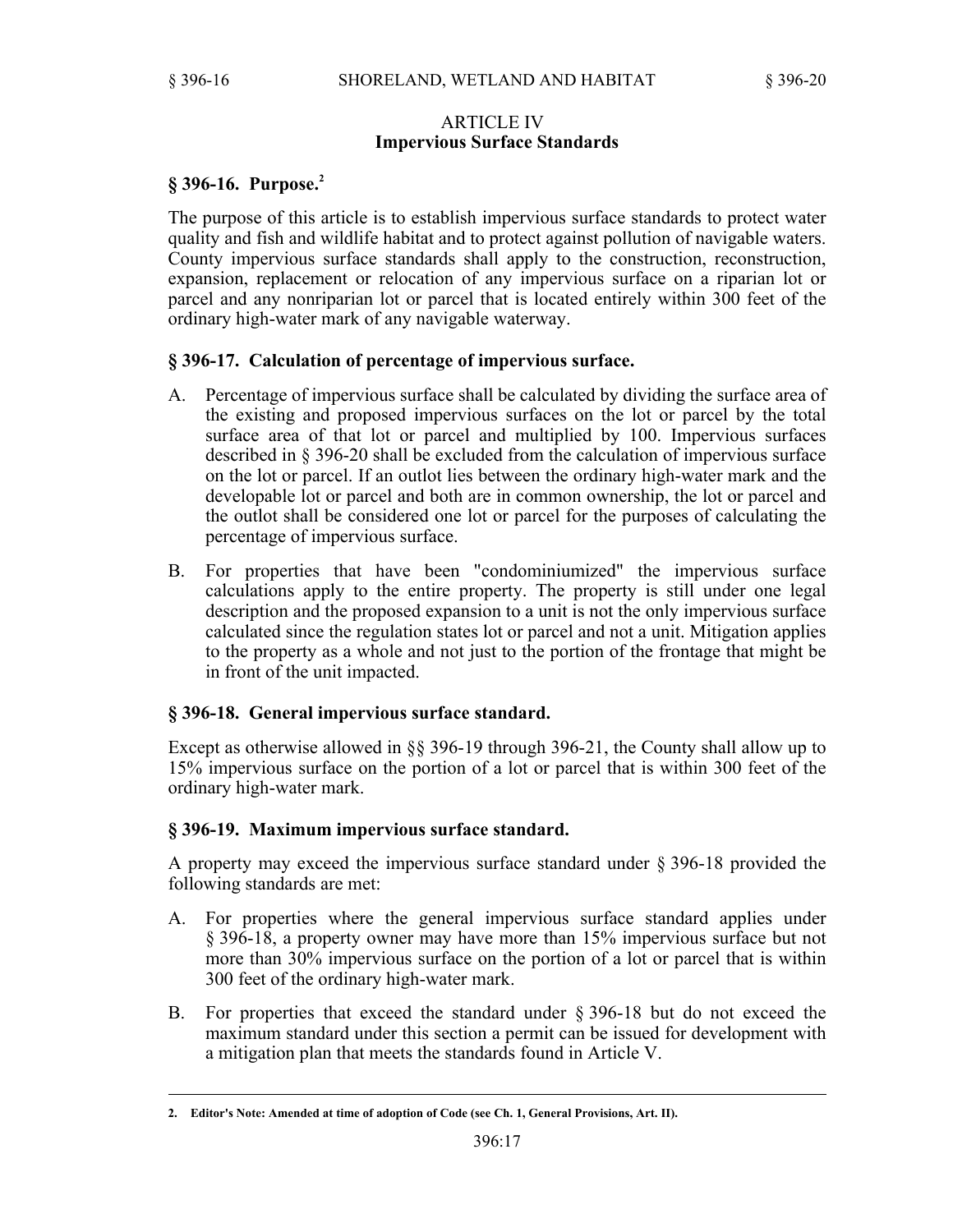# **§ 396-20. Treated impervious surfaces.**

- A. Impervious surfaces that can be documented to demonstrate they meet either of the following standards shall be excluded from the impervious surface calculations under § 396-17:
	- (1) The impervious surface is treated by devices such as stormwater ponds, constructed wetlands, infiltration basins, rain gardens, bioswales or other engineered systems.
	- (2) The runoff from the impervious surface discharges to an internally drained pervious area that retains the runoff on or off the parcel and allows infiltration  $\frac{1}{2}$  into the soil<sup>3</sup>

# **§ 396-21. Existing impervious surfaces.**

For existing impervious surfaces that were lawfully placed when constructed but that do not comply with the impervious surface standard in § 396-18 or the maximum impervious surface standard in § 396-19, the property owner may do any of the following:

- A. Maintain and repair the existing impervious surfaces;
- B. Replace existing impervious surfaces with similar surfaces within the existing impervious surface envelope; or
- C. Relocate or modify an existing impervious surface with similar or different impervious surface, provided that the relocation or modification does not result in an increase in the percentage of impervious surface that existed on the effective date of this chapter, and the impervious surface meets the applicable setback requirements in § 396-9 or 396-11.

Note: The impervious surface standards in this chapter shall not be construed to supersede other provisions in this chapter. All of the provisions of this chapter continue to apply to new or existing development.

**<sup>3.</sup> Editor's Note: Former Subsection B, regarding decks, which immediately followed, was repealed 4-17-2019 by Ord. No. 8-2019.**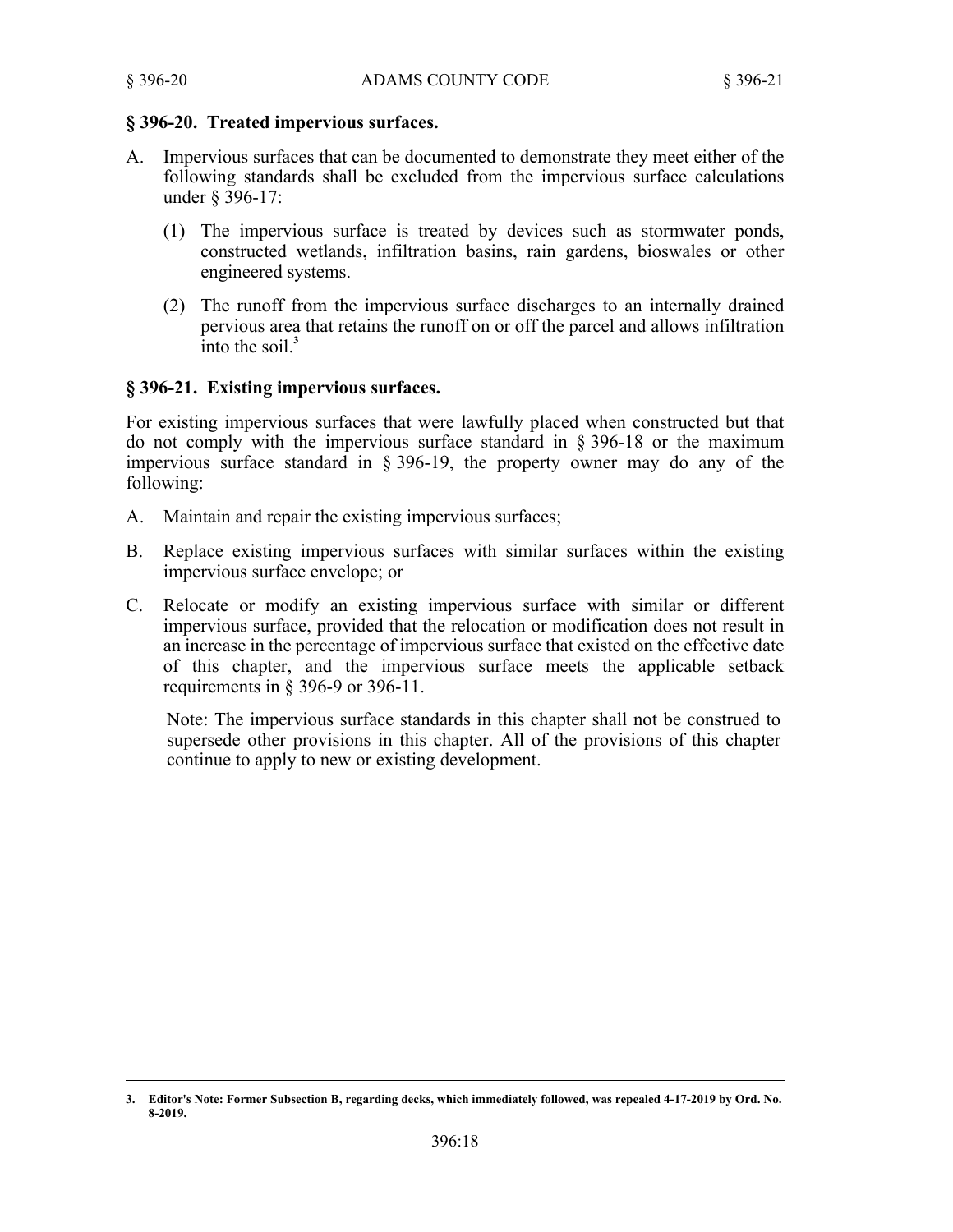## ARTICLE V **Mitigation**

#### **§ 396-22. Contents of application.**

When the County issues a permit requiring mitigation under §§ 396-19, 396-38 and 396-40 the property owner must submit a complete permit application that is reviewed and approved by the County. The application shall include the following:

- A. A site plan that describes the proposed mitigation measures.
	- (1) The site plan shall be designed and implemented to restore natural functions lost through development and human activities.
	- (2) The mitigation measures shall be proportional in scope to the impacts on water quality, near-shore aquatic habitat, upland wildlife habitat and natural scenic beauty.
- B. An implementation schedule and enforceable obligation on the property owner to establish and maintain the mitigation measures.
	- (1) The enforceable obligations shall be evidenced by an instrument recorded in the office of the Register of Deeds.

| <b>Proposed Development</b> |                                                                                        | <b>Mitigation Required</b>                |
|-----------------------------|----------------------------------------------------------------------------------------|-------------------------------------------|
|                             | Impervious surface coverage is greater than 15%<br>but less than 20%                   | 2 points                                  |
|                             | Impervious surface coverage is from 20% to 30%                                         | 3 points                                  |
|                             | Lateral expansion of nonconforming principal<br>structure within the shoreland setback | 3 points                                  |
|                             | Relocation of nonconforming principal structure<br>within the shoreland setback        | 1 point                                   |
|                             | <b>Mitigation Measures</b>                                                             | <b>Mitigation Points</b><br><b>Earned</b> |
| 1.                          | Removal of structure(s) within the shoreland<br>setback (75 feet)                      | Up to 3 points                            |
|                             | 250 square feet<br>$A_{-}$                                                             | 1 point                                   |
|                             | <b>B.</b><br>500 square feet                                                           | 2 points                                  |
|                             | C. 750 square feet                                                                     | 3 points                                  |
| 2.                          | Removal of structure(s) within 35 feet of the<br>ordinary high-water mark              | Up to 3 points                            |
|                             | 175 square feet<br>A.                                                                  | 1 point                                   |
|                             | <b>B.</b><br>350 square feet                                                           | 2 points                                  |
|                             | C.<br>500 square feet                                                                  | 3 points                                  |
| 3.                          | Installation of rain garden(s)                                                         | Up to 3 points                            |
|                             | 250 square feet<br>А.                                                                  | 1 point                                   |
|                             |                                                                                        |                                           |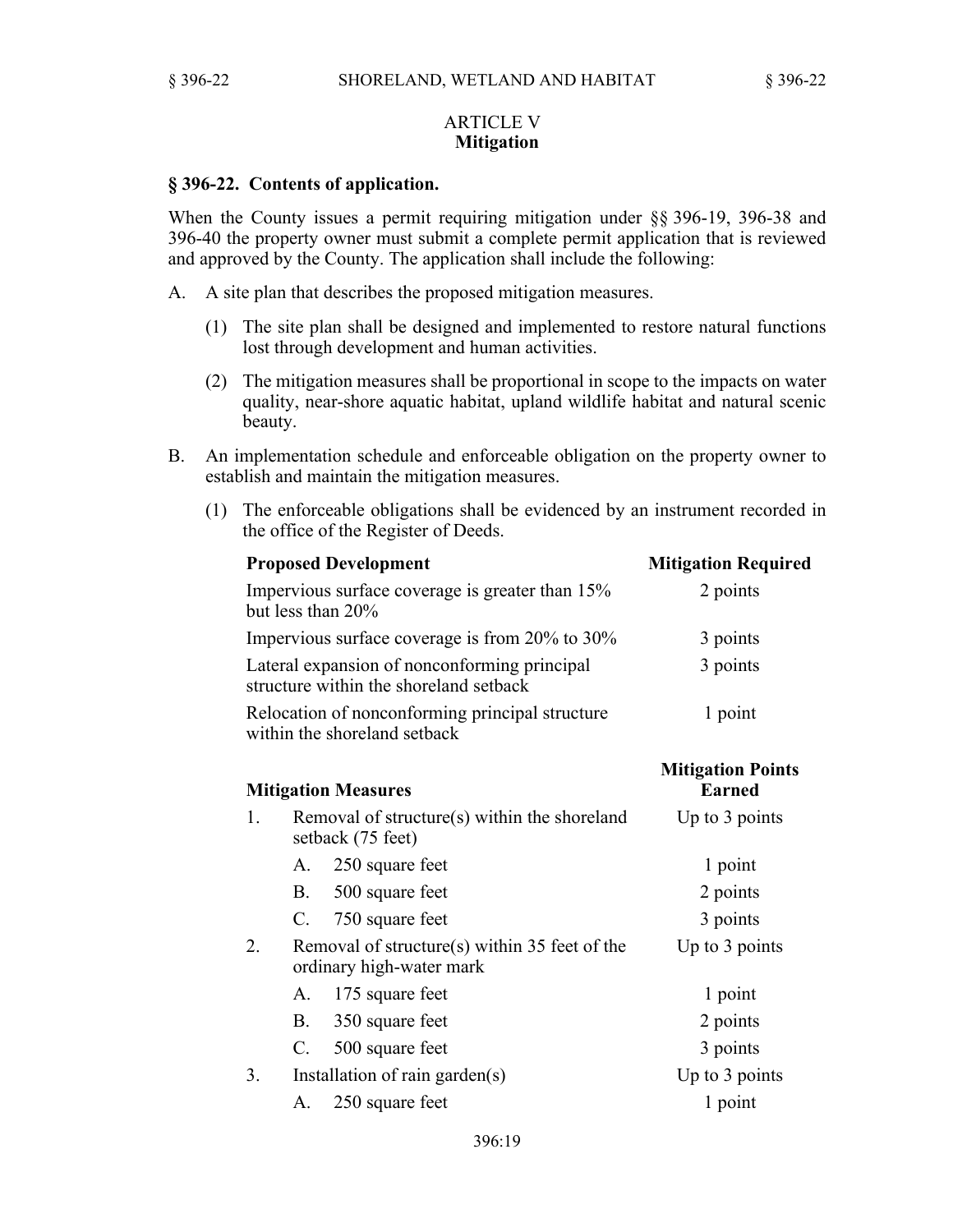| <b>Mitigation Measures</b> |                                                                                                           | <b>Mitigation Points</b><br><b>Earned</b>                                                                                |
|----------------------------|-----------------------------------------------------------------------------------------------------------|--------------------------------------------------------------------------------------------------------------------------|
|                            | <b>B.</b><br>500 square feet                                                                              | 2 points                                                                                                                 |
|                            | $\mathbf{C}$ .                                                                                            |                                                                                                                          |
|                            | 750 square feet                                                                                           | 3 points                                                                                                                 |
| 4.                         | Installation of a stormwater infiltration<br>system                                                       | 3 points                                                                                                                 |
| 5.                         | Existing compliant shoreland buffer                                                                       | 2 points                                                                                                                 |
| 6.                         | Active restoration (accelerated recovery) of<br>a compliant shoreland buffer                              | 3 points                                                                                                                 |
| 7.                         | Passive restoration (natural recovery) of a<br>compliant shoreland buffer                                 | 1 point                                                                                                                  |
| 8.                         | Increasing depth of an existing compliant<br>shoreland buffer                                             | 2 points for every<br>15-foot increase                                                                                   |
| 9.                         | Reducing width of allowable view and<br>$access$ corridor $(s)$                                           | 1 point for every 15-foot<br>reduction                                                                                   |
| 10.                        | Lot size is larger than prescribed minimum                                                                | 1 point for every 10,000<br>square foot increment of<br>lot area which may not<br>be subdivided from<br>remaining parcel |
| 11.                        | Sea wall removal and bank stabilization                                                                   | 3 points                                                                                                                 |
| 12.                        | Increasing shoreland setback of a proposed<br>structure                                                   | 1 point for every 15-foot<br>increase beyond<br>required (maximum of 3<br>points)                                        |
| 13.                        | Removal of an existing artificial sand beach<br>with active restoration (accelerated<br>recovery) of area | 1 point                                                                                                                  |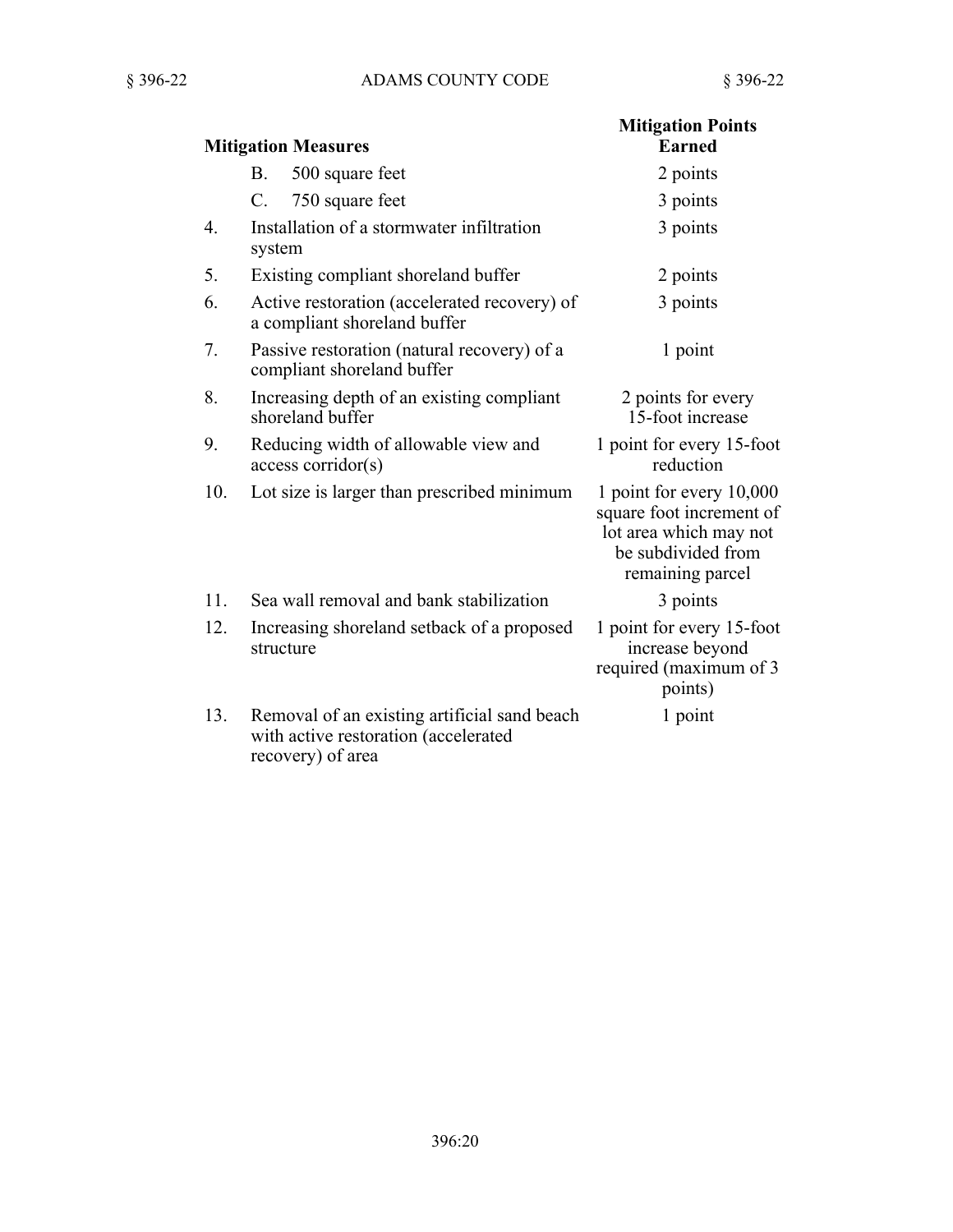## ARTICLE VI **Floodplain Structures**

# **§ 396-23. Compliance with floodplain zoning requirements.**

Buildings and structures to be constructed or placed in a floodplain shall be required to comply with Chapter 370, Floodplain Zoning, of the County Code.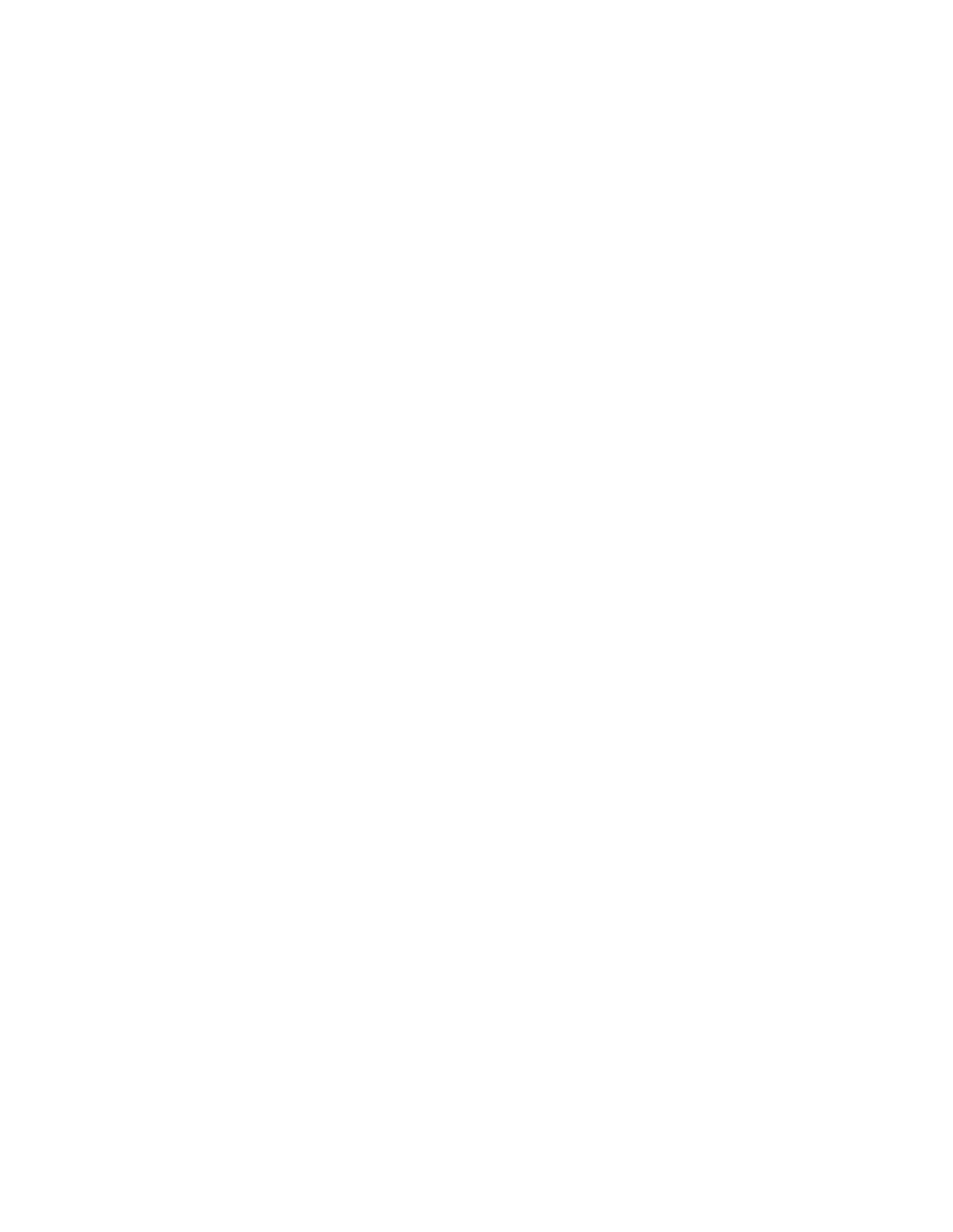#### ARTICLE VII **Recreational Vehicles and Camping**

#### **§ 396-24. General regulations.**

NOTE: All recreational vehicles and camping units must be set back a minimum of 75 feet from the ordinary high-water mark.

- A. Recreational vehicles/camping units.
	- (1) Buses, construction trailers, truck bodies and trailers and other similar items not intended for use as recreational vehicles or camping units are prohibited from such use.
	- (2) Recreational vehicles/camping units shall have a length of 45 feet or less and a body width of eight feet or less.
	- (3) Park model trailers are allowed only in licensed campgrounds.
- B. Camping. In districts where camping is a permitted use, a self-contained recreational vehicle or camping unit may be placed on an individual lot without a permit provided:
	- (1) No more than two camping units shall be located on any parcel;
	- (2) The unit is not a permanent installation (e.g., no continuous connection to sanitary system; dump use only; no foundation);
	- (3) The unit remains mobile (e.g., no skirting; no hitch removal or wheel removal);
	- (4) The unit is licensed for highway use (if applicable); and
	- (5) An acceptable method of sewage and gray water disposal is provided in compliance with Chapter 294, Article I, Private On-Site Wastewater Treatment Systems, of the County Code.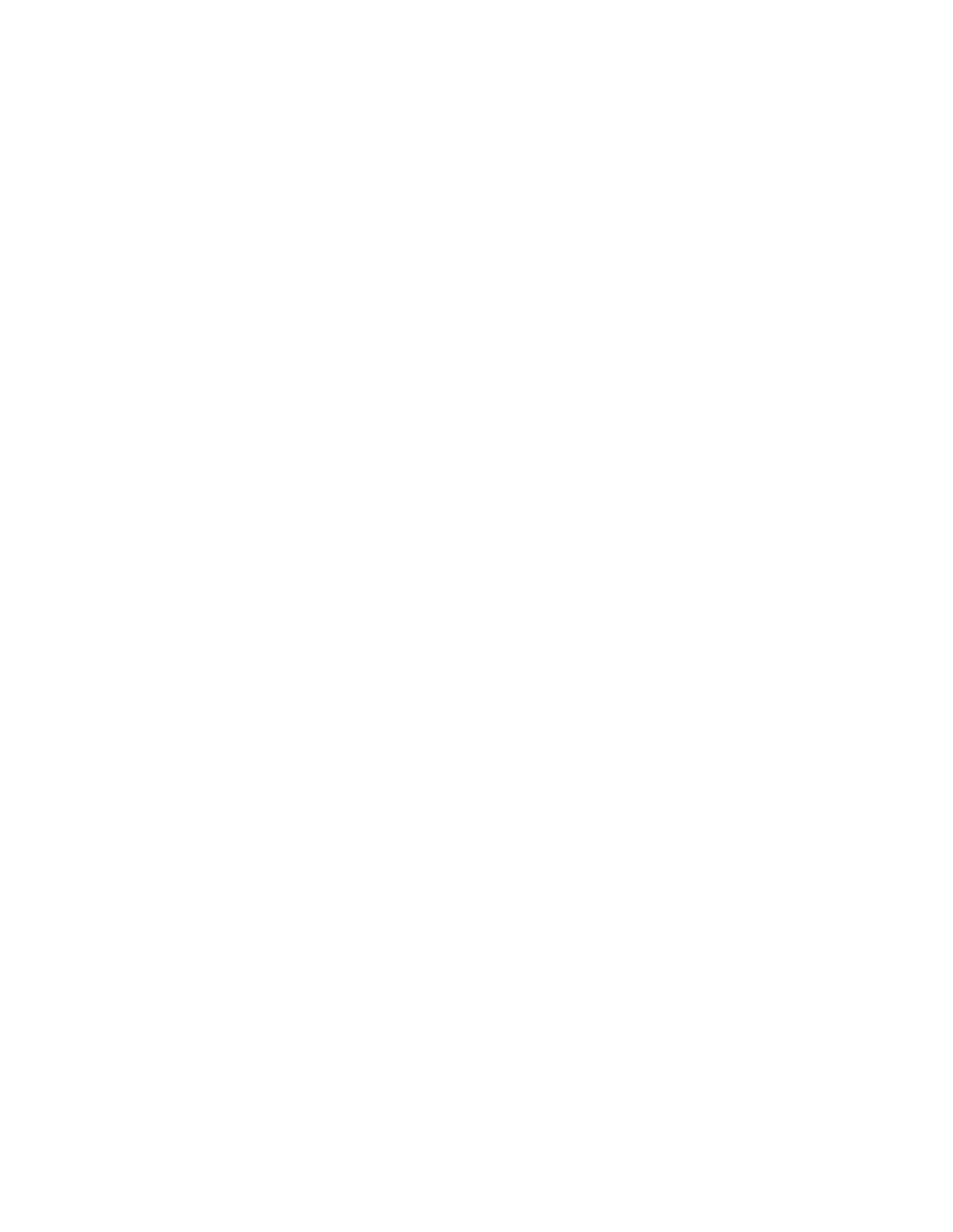## ARTICLE VIII **Vegetation**

## **§ 396-25. Purpose.**

To protect natural scenic beauty, fish and wildlife habitat, and water quality, the removal of vegetation in shoreland areas shall be consistent with the following: standards that consider sound forestry and soil conservation practices, as well as the effect of vegetation removal on water quality, including soil erosion, and the flow of effluents, sediments and nutrients.

## **§ 396-26. Activities allowed within vegetative buffer zone.**

To protect water quality, fish and wildlife habitat and natural scenic beauty, and to promote preservation and restoration of native vegetation, land that extends from the ordinary high-water mark to a minimum of 35 feet inland shall be designated as a vegetative buffer zone and removal of vegetation in the vegetative buffer zone is prohibited except as follows:

- A. The County may allow routine maintenance of vegetation.
- B. The County may allow removal of trees and shrubs in the vegetative buffer zone to create access and viewing corridors. Per  $\S 59.692(1f)(b)$ , Wis. Stats., the viewing corridor may be up to 35 feet wide for every 100 feet of shoreline frontage. The viewing corridor may run contiguously for the entire maximum width of shoreline frontage owned.
- C. The County may allow removal of trees and shrubs in the vegetative buffer zone on a parcel with 10 or more acres of forested land consistent with "generally accepted forestry management practices" as defined in § NR 1.25(2)(b), Wis. Adm. Code, and described in the Department publication "Wisconsin Forest Management Guidelines" (publication FR-226), provided that vegetation removal is consistent with these practices.
- D. The County may allow removal of vegetation within the vegetative buffer zone to manage exotic or invasive species, damaged vegetation, vegetation that must be removed to control disease, or vegetation creating an imminent safety hazard, provided that any vegetation removed is replaced by replanting in the same area as soon as practicable.
- E. The County may authorize, by permit, additional vegetation management activities in the vegetative buffer zone. The permit issued under this subsection shall require that all management activities comply with detailed plans approved by the County and designed to control erosion by limiting sedimentation into the water body, to improve the plant community by replanting in the same area, and to maintain and monitor the newly restored area. The permit also shall require an enforceable restriction to preserve the newly restored area.

Note: The County shall not require a property owner to establish a vegetative buffer zone on previously developed land or expand an existing vegetative buffer zone. However, as part of a shoreland mitigation plan, the establishment or expansion of the vegetative buffer remains an option.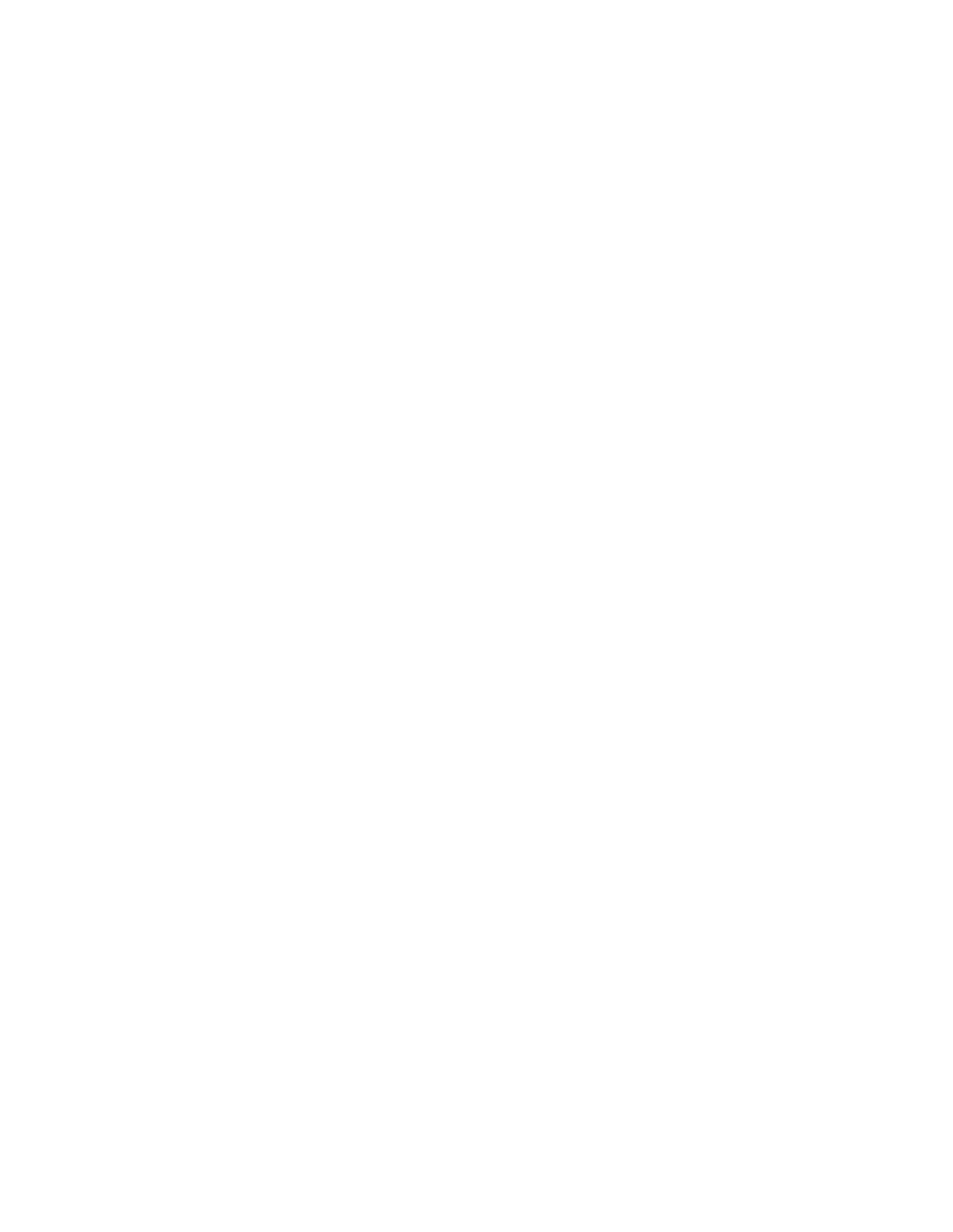## ARTICLE IX **Filling, Grading, Lagooning, Dredging, Ditching and Excavating**

## **§ 396-27. Erosion control.**

All filling, rototilling, grading, lagooning, dredging, ditching or excavating shall be done in accordance with a Planning and Zoning Department approved erosion control and maintenance plan designed to minimize erosion, sedimentation and impairment of fish and wildlife habitat. Such activities may be permitted provided a design and maintenance plan is submitted to the Planning and Zoning Department and approved by the proper authority.

## **§ 396-28. Other internal requirements.**

Filling, grading, lagooning, dredging, ditching or excavating in a shoreland-wetland district may be permitted only if the requirements of § 396-45B and C of this chapter are met.

## **§ 396-29. State and federal requirements.**

A state or federal permit may be required, in addition to a permit under this chapter, if state or federal laws are applicable to the filling, grading, lagooning, dredging, ditching or excavating that is proposed.

## **§ 396-30. Special exception permit required.**

- A. A special exception permit is required for any filling or grading of any area which is within 300 feet of the ordinary high-water mark and which has surface drainage toward the water and on which there is either:
	- (1) Any filling or grading on slopes of more than 20%.
	- (2) Filling or grading of more than 1,000 square feet on slopes of 12% to 20%.
	- (3) Filling or grading of more than 2,000 square feet on slopes of less than 12%.

NOTE: In addition, a permit shall be obtained from the Department of Natural Resources for any filling, grading or dredging of the bed of a navigable body of water or where more than 10,000 square feet of grading and/or filling is to be completed on the banks of any navigable water body, as provided in § 30.19, Wis. Stats.

- B. Exceptions to this section. A zoning permit may be obtained in lieu of the special exception permit for:
	- (1) Riprap or similar shoreline stabilization projects involving less than 1,000 square feet of filling or grading, for which a permit has been issued by the Department of Natural Resources.
	- (2) The placement of sod or seed including site preparation outside the thirty-fivefoot buffer area.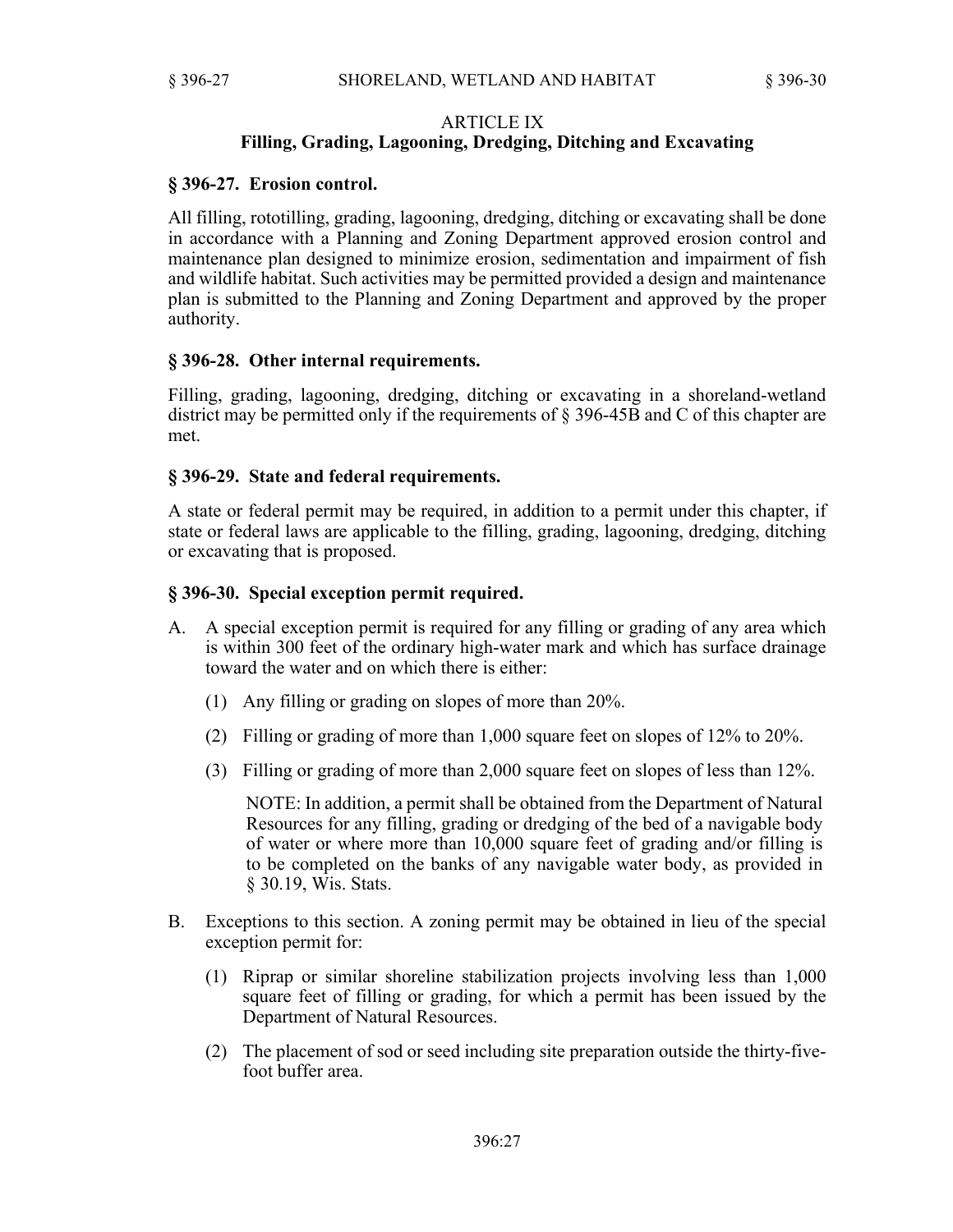NOTE: Section 396-30A(3) does not apply to soil conservation practices such as terraces, runoff diversions and grassed waterways that are used for sediment retardation.

# **§ 396-31. Lagooning or dredging.**

A special exception permit shall be required before constructing, dredging or commencing work on an artificial waterway, canal, ditch, lagoon, pond, lake or similar waterway which is within 500 feet of the ordinary high-water mark of a navigable body of water. The Board of Adjustment shall evaluate each application according to the standards as set out in § 396-84B and C of this chapter and may request the County Planning and Zoning Committee to make available expert assistance from those state and federal agencies which are assisting said district under a memorandum of understanding.

NOTE: A permit shall be obtained from the Department of Natural Resources under the provisions of § 30.19, Wis. Stats.

# **§ 396-32. Special exception conditions.**

In granting a special exception permit the Board may attach the following conditions, in addition to the provisions specified in § 396-84 of this chapter:

- A. That the smallest amount of bare ground be exposed for as short a time as feasible.
- B. That temporary ground cover, such as mulch, be used and permanent cover, such as sod, be planted.
- C. That diversions, silting basins, terraces and other methods to trap sediment be used.
- D. That lagooning be conducted in such a manner as to avoid creation of fish trap conditions.
- E. That fill is stabilized according to accepted engineering standards.
- F. That fill will not restrict a floodway or destroy the storage capacity of a floodplain.
- G. That sides of a channel or artificial watercourse be stabilized to prevent slumping.
- H. That sides of channels or artificial watercourses be constructed with side slopes of two units horizontal distance to one unit vertical or flatter, unless bulkheads or riprapping is provided.
- I. That a design and maintenance plan be submitted to the County for approval.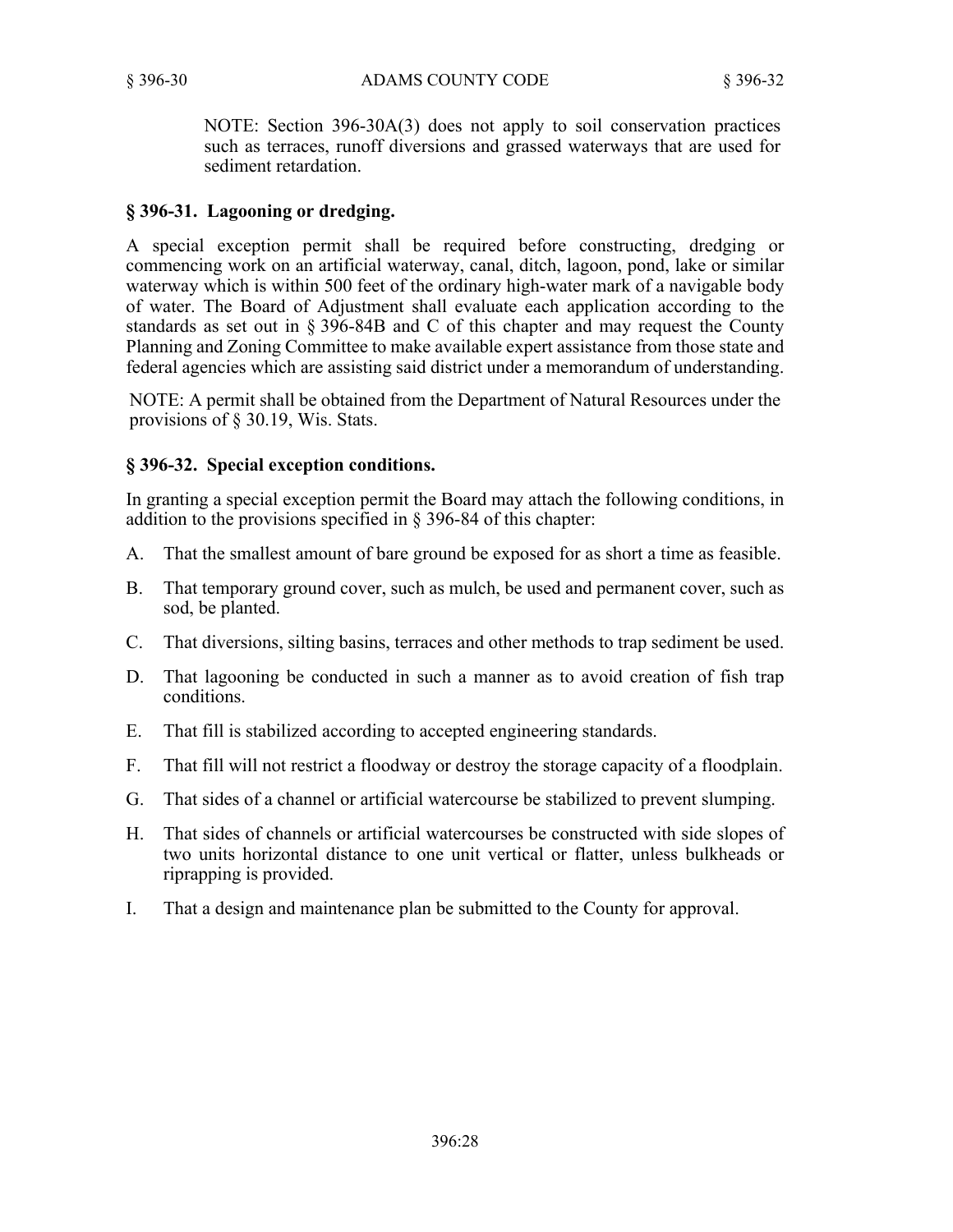## ARTICLE X **Standard Lots and Substandard Lots [Amended 4-17-2019 by Ord. No. 8-2019]**

### **§ 396-33. Minimum lot size.**

Minimum lot sizes in the shoreland area are established to afford protection against danger to health, safety and welfare and protection against pollution of the adjacent body of water. In calculating the minimum area or width of a lot, the beds of navigable waters shall not be included.

- A. Sewered lots; minimum area and width for each lot. The minimum lot area shall be 10,000 square feet and the minimum average lot width shall be 65 feet. The width shall be calculated by averaging the measurements at the following locations:
	- (1) The ordinary high-water mark.
	- (2) The building setback line.
	- (3) The rear lot line.
- B. Unsewered lots; minimum area and width for each lot. The minimum lot area shall be 20,000 square feet and the minimum average lot width shall be 100 feet with at least 100 feet of frontage at the ordinary high-water mark. The width shall be calculated by averaging the measurements at the following locations:
	- (1) The ordinary high-water mark.
	- (2) The building setback line.
	- (3) The rear lot line.

#### **§ 396-34. Substandard lot or parcel.**

NOTE: Lots that were legally created that currently do not meet the minimum lot width and area requirements shall be considered a building site provided all other ordinance requirements can be met. Substandard lots that have been reconfigured by a certified survey map or consolidated into one legal description with the Register of Deeds which results in a larger (closer to conforming) lot shall be allowed to be utilized as a building site. Additionally, lots that have a legal description for each substandard lot on record with the Register of Deeds but have one tax parcel number assigned by the Real Property Lister or Assessor for taxing/assessing purposes shall be considered separate building sites and will not be considered consolidated. Lots that have had development over the lot lines shall be combined by a certified survey map or with a legal description and recorded with a new deed prior to new development occurring.

- A. A legally created lot or parcel that met minimum area and minimum average width requirements when created, but does not meet current lot size requirements, may be used as a building site if all of the following apply:
	- (1) The substandard lot or parcel was never reconfigured or combined with another lot or parcel by plat, survey, or consolidation by the owner into one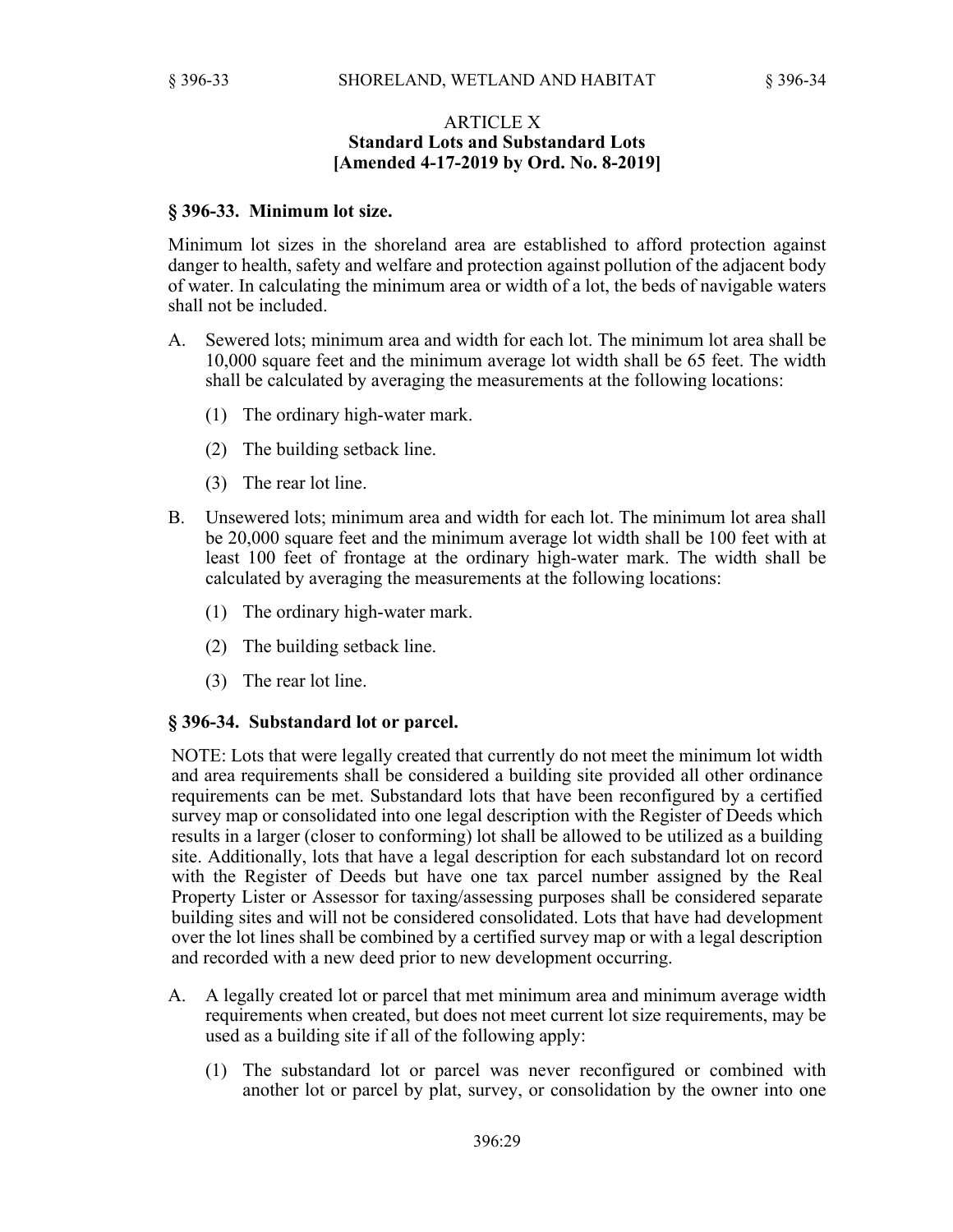property tax parcel.

- (2) The substandard lot or parcel has never been developed with one or more of its structures placed partly upon an adjacent lot or parcel.
- (3) The substandard lot or parcel is developed to comply with all other ordinance requirements.
- B. Other substandard lots. Except for lots which meet the requirements of Subsection A(1), a building permit for the improvement of a lot having lesser dimensions than those stated in § 396-33A and B shall be issued only if a variance is granted by the Board of Adjustment.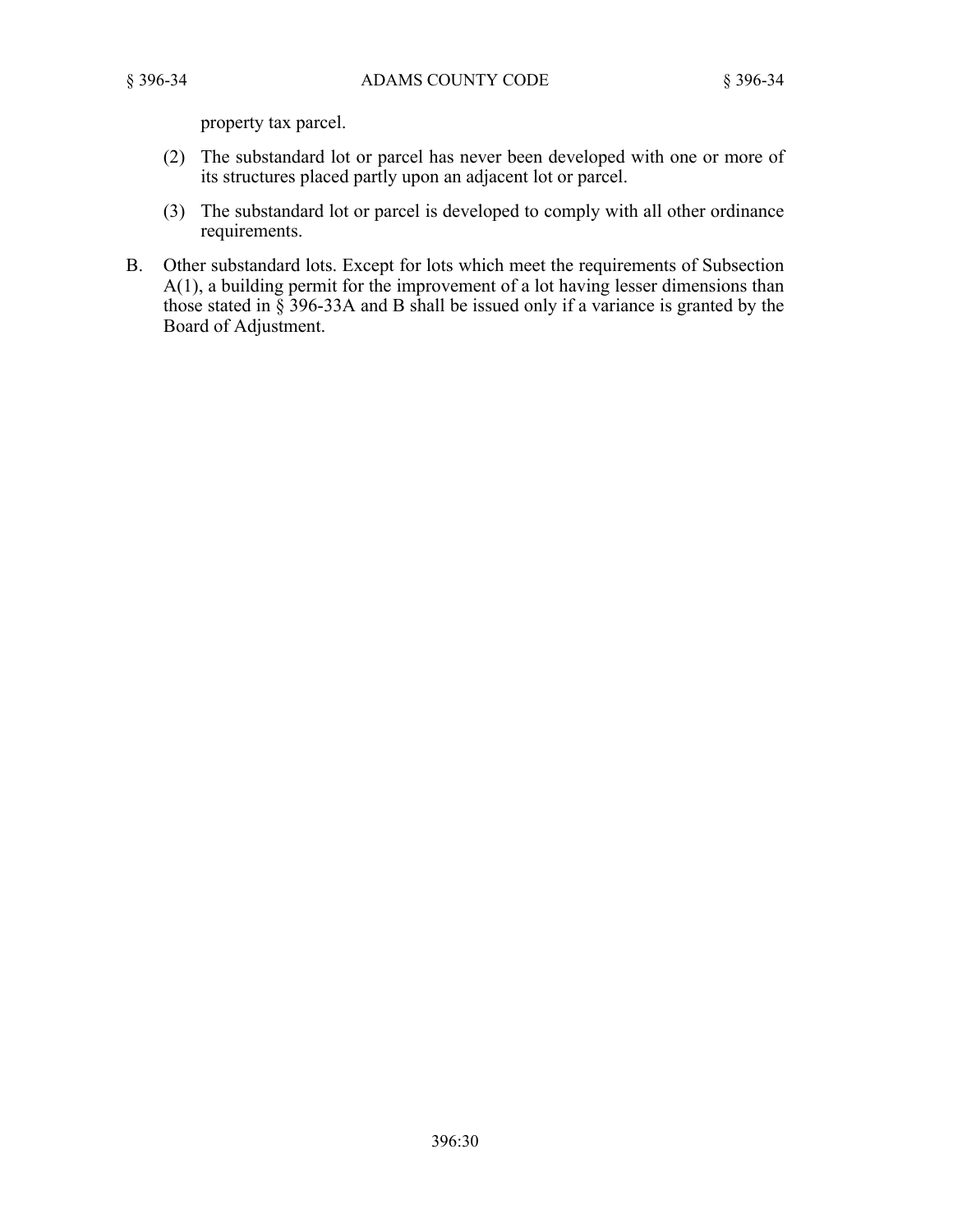### ARTICLE XI **Nonconforming Uses and Structures**

### **§ 396-35. Discontinued nonconforming use.**

If a nonconforming use is discontinued for a period of 12 months, any future use of the building, structure or property shall conform to this chapter.

### **§ 396-36. Maintenance, repair or replacement of nonconforming structure. [Amended 4-17-2019 by Ord. No. 8-2019]**

An existing structure that was lawfully placed when constructed but that does not comply with the required shoreland setback may be maintained, repaired, replaced, restored, rebuilt or remodeled if the activity does not expand the footprint of the nonconforming structure. The County may allow expansion of a structure beyond the existing footprint if the expansion is necessary to comply with applicable state or federal requirements.

Note: Structures that are exempt from the shoreland setback are considered conforming structures and are not considered nonconforming structures. Structures that were granted variances or illegally constructed structures are not considered nonconforming structures.

## **§ 396-37. Vertical expansion of nonconforming structures. [Amended 4-17-2019 by Ord. No. 8-2019]**

Further, an existing structure that was lawfully placed when constructed but that does not comply with the required shoreland setback may be vertically expanded unless the vertical expansion would extend more than 35 feet above grade level.

Note: The County shall not require any approval or impose any fee or mitigation requirement for the activities specified in §§ 396-36 and 396-37. However, property owners may be required to obtain permits or approvals and pay fees under ordinances adopted pursuant to other statutory requirements, such as floodplain zoning, comprehensive zoning, sanitary codes, building codes, or stormwater erosion control.

## **§ 396-38. Lateral expansion of nonconforming principal structures within setback.**

An existing principal structure that was lawfully placed when constructed but that does not comply with the required building setback per § 396-9 may be expanded laterally, provided that all of the following requirements are met:

- A. The use of the structure has not been discontinued for a period of 12 months or more if a nonconforming use.
- B. The existing principal structure is at least 35 feet from the ordinary high-water mark.
- C. Lateral expansions are limited to a maximum of 200 square feet over the life of the structure. No portion of the expansion may be any closer to the ordinary high-water mark than the closest point of the existing principal structure.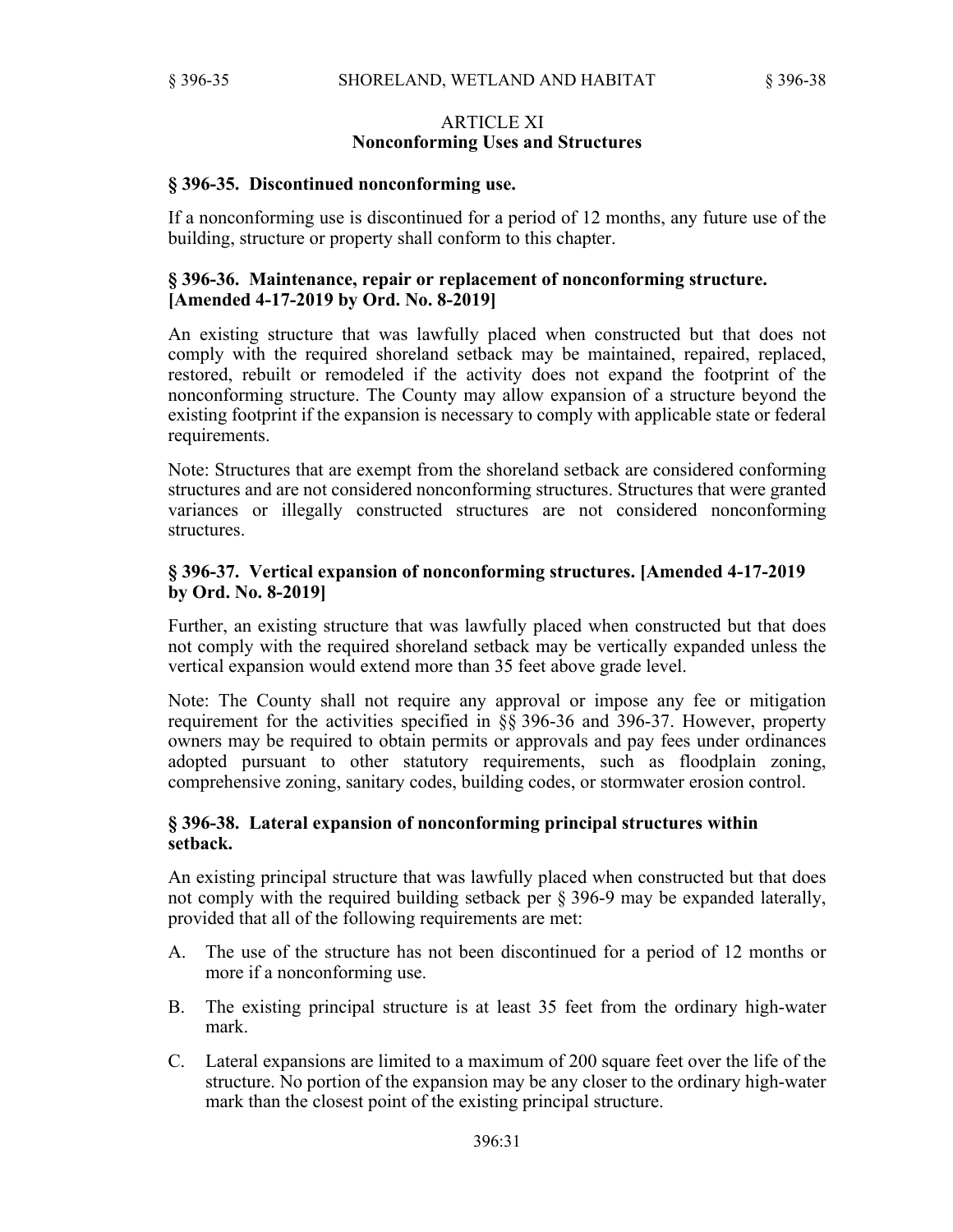- D. The County shall issue a permit that requires a mitigation plan that shall be approved by the County and implemented by the property owner by the date specified in the permit. The mitigation plan shall meet the standards found in Article V.
- E. All other provisions of this chapter shall be met.

# **§ 396-39. Expansion of nonconforming principal structures beyond setback.**

An existing principal structure that was lawfully placed when constructed but that does not comply with the required building setback under § 396-9 may be expanded horizontally, landward, or vertically provided that the expanded area meets the building setback requirements per § 396-9 and that all other provisions of this chapter are met. A mitigation plan is not required solely for expansion under this section but may be required per Article IV.

## **§ 396-40. Relocation of nonconforming principal structures.**

An existing principal structure that was lawfully placed when constructed but that does not comply with the required building setback per § 396-9 may be relocated on the property provided all of the following requirements are met:

- A. The use of the structure has not been discontinued for a period of 12 months or more if a nonconforming use.
- B. The existing principal structure is at least 35 feet from the ordinary high-water mark.
- C. No portion of the relocated structure is located any closer to the ordinary high-water mark than the closest point of the existing principal structure.
- D. The County determines that no other location is available on the property to build a principal structure of a comparable size to the structure proposed for relocation that will result in compliance with the shoreland setback requirement per § 396-9.
- E. The County shall issue a permit that requires a mitigation plan that shall be approved by the County and implemented by the property owner by the date specified in the permit. The mitigation plan shall meet the standards found in Article V and include enforceable obligations of the property owner to establish or maintain measures that the County determines are adequate to offset the impacts of the permitted expansion on water quality, near-shore aquatic habitat, upland wildlife habitat and natural scenic beauty. The mitigation measures shall be proportional to the amount and impacts of the replaced or relocated structure being permitted. The obligations of the property owner under the mitigation plan shall be evidenced by an instrument recorded in the office of the County Register of Deeds.
- F. All other provisions of this chapter shall be met.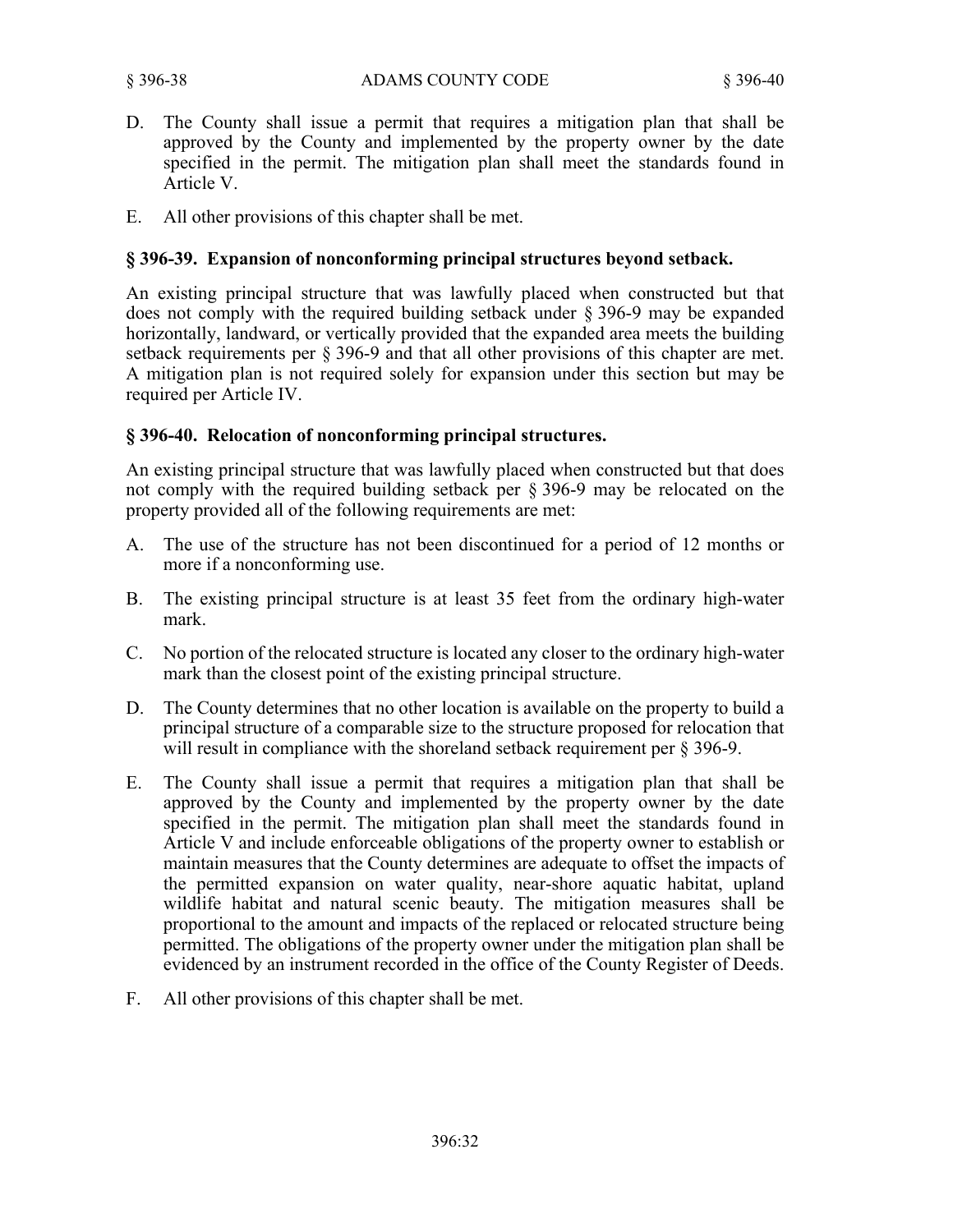### ARTICLE XII **Structures Authorized by Variance [Amended 4-17-2019 by Ord. No. 8-2019]**

#### **§ 396-41. Maintenance, repair, replacement or vertical expansion.**

A structure of which any part has been authorized to be located within the shoreland setback area by a variance granted before July 15, 2015, may be maintained, repaired, replaced, restored, rebuilt or remodeled if the activity does not expand the footprint of the authorized structure. Additionally, the structure may be vertically expanded unless the vertical expansion would extend more than 35 feet above grade level. Counties may allow expansion of a structure beyond the existing footprint if the expansion is necessary to comply with applicable state or federal requirements.

Note: The County shall not require any approval or impose any fee or mitigation requirement for the activities specified in this section. However, property owners may be required to obtain permits or approvals and pay fees under ordinances adopted pursuant to other statutory requirements, such as floodplain zoning, comprehensive zoning, sanitary codes, building codes, or stormwater erosion control.

#### **§ 396-41.1. Maintenance, repair, replacement of illegal structures [§ 59.692(1k)(a)2c, Wis. Stats.].**

A structure that was illegally constructed, which is older than 10 years and may not be enforced under the shoreland ordinance [§ 59.692(1t), Wis. Stats.] may be maintained, repaired, replaced, restored, rebuilt or remodeled if the activity does not expand the footprint of the structure. (No vertical or lateral expansion allowed for structures in violation.)

Note: The County shall not require any approval or impose any fee or mitigation requirement for the activities specified in this section. However, property owners may be required to obtain permits or approvals and pay fees under ordinances adopted pursuant to other statutory requirements, such as floodplain zoning, comprehensive zoning, sanitary codes, building codes, or stormwater erosion control.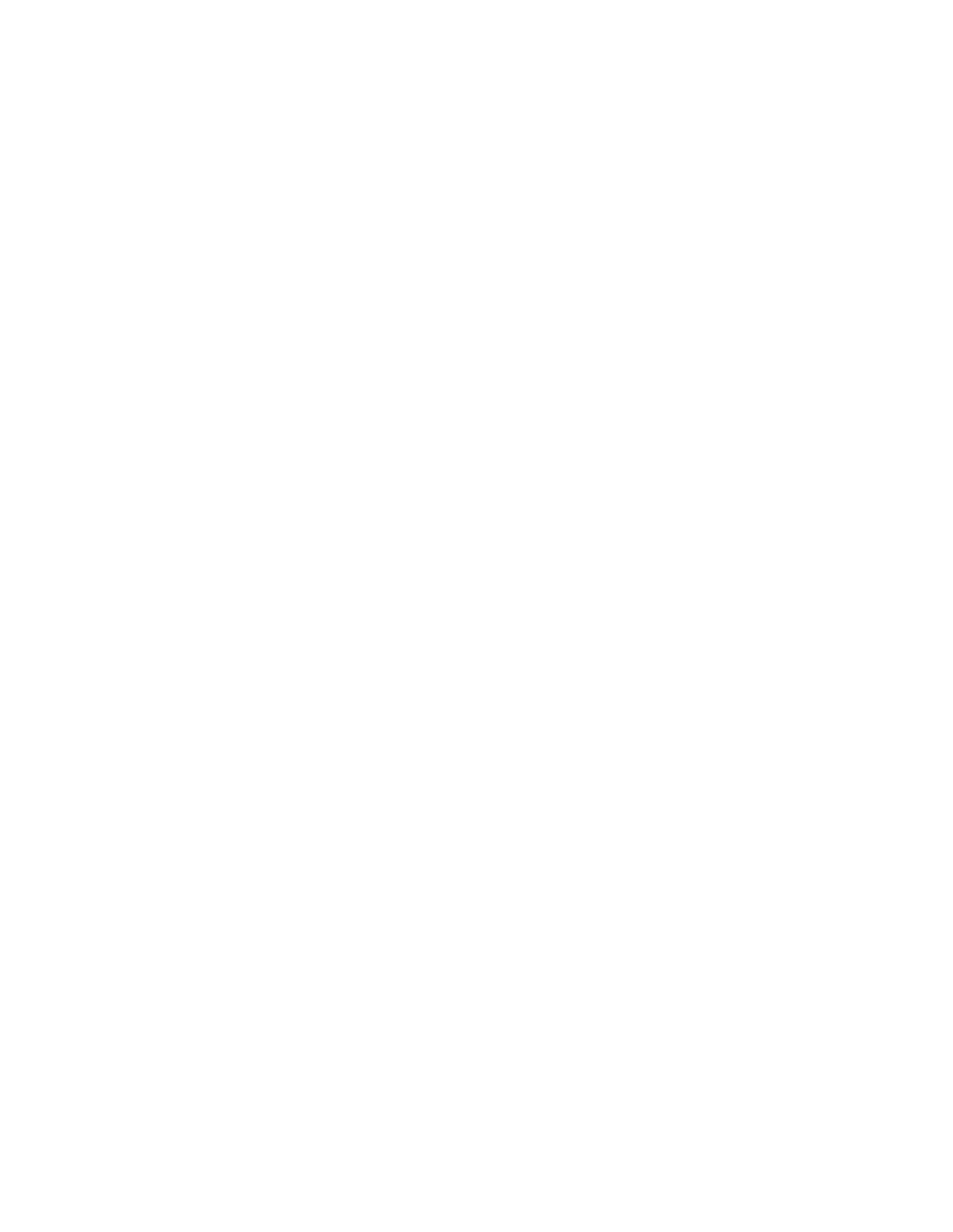#### ARTICLE XIII **Zoning District Maps**

#### **§ 396-42. Districts established; adoption of maps.**

- A. The shorelands and wetlands of Adams County are hereby divided into the following districts: Shoreland-Wetland District, Recreational-Residential District, General Purpose District and Conservancy District, which are described in Articles XIV, XV, XVI, XVII and XVIII of this chapter. These districts are designated on maps which are on file in the office of the Planning and Zoning Administrator for Adams County. The district maps and the following maps are hereby adopted and made a part of this chapter:
	- (1) The Wisconsin DNR Surface Water Data Viewer (SWDV) Wetland Inventory Maps. maps can be viewed at https://dnrmaps.wi.gov/H5/?Viewer=SWDV.
	- (2) The Adams County Official Shoreland Zoning Maps dated January 1, 1971, including all subsequent revisions.
	- (3) The following USGS quadrangle maps, including all subsequent revisions:
		- (a) Arkdale NW.
		- (b) Arkdale NE.
		- (c) Arkdale.
		- (d) Roche-A-Cri.
		- (e) Coloma NW.
		- (f) Coloma SW.
		- (g) Coloma.
		- (h) Hancock.
		- (i) Necedah.
		- (j) Adams.
		- (k) Grand Marsh.
		- (l) Westfield.
		- (m) Brooks.
		- (n) Oxford.
		- (o) Wisconsin Dells North.
		- (p) Big Spring.
		- (q) Briggsville.
		- (r) Dellwood.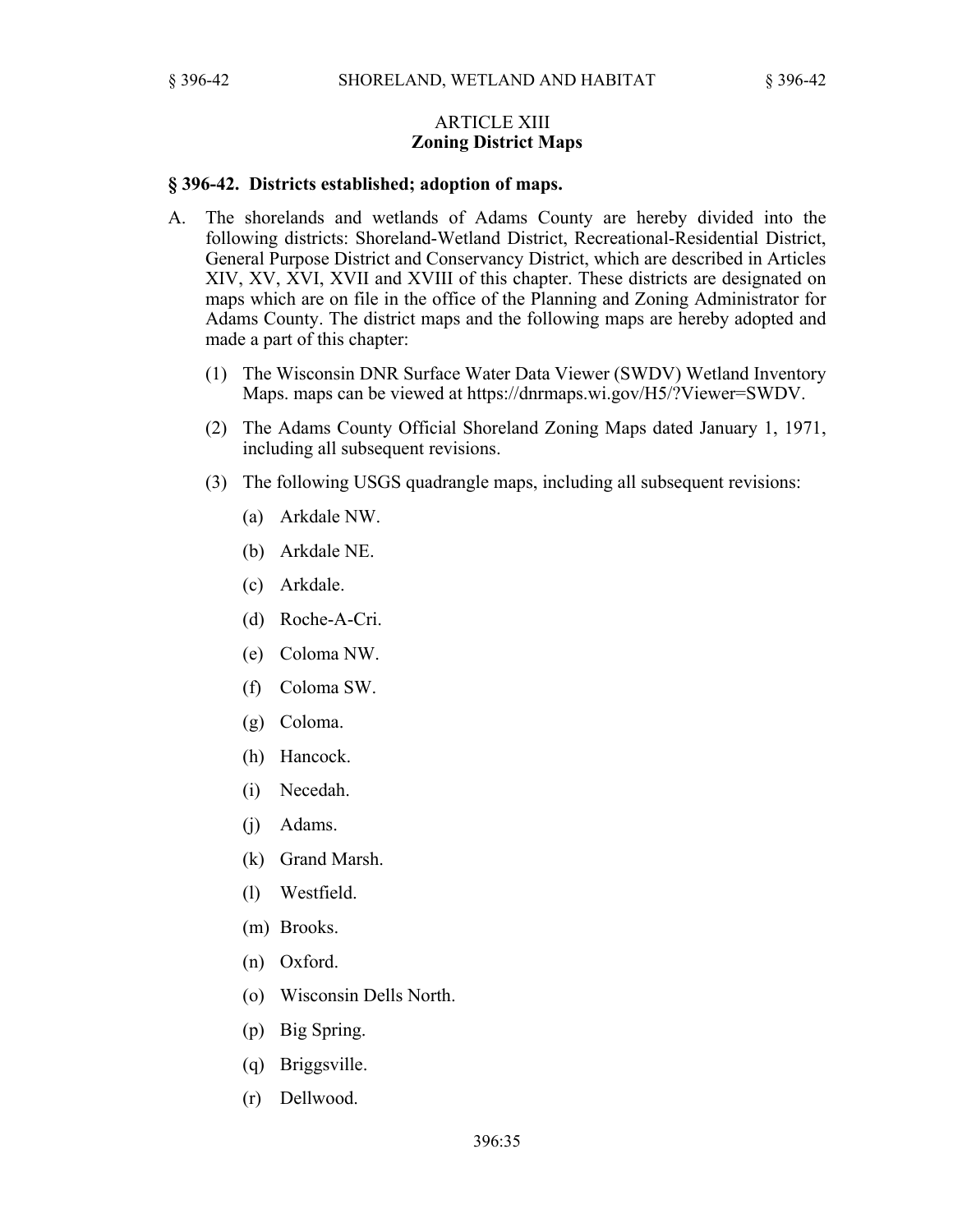- 
- (s) Round Bluff.
- (t) Easton.
- (4) The Adams County Critical Habitat Area Maps dated December 2006 and January 2007.
- (5) The Flood Insurance Rate Map (FIRM) panels 55001C0006D through 55001C0500D and the Flood Insurance Study (FIS) 55001CV000A both dated June 17, 2008.
- B. All pertinent notations and information shown on the Official Adams County Shoreland Zoning Maps, the Wisconsin Wetland Inventory Maps and the USGS maps are as much a part of this chapter as if the matter set forth by the maps was fully described herein.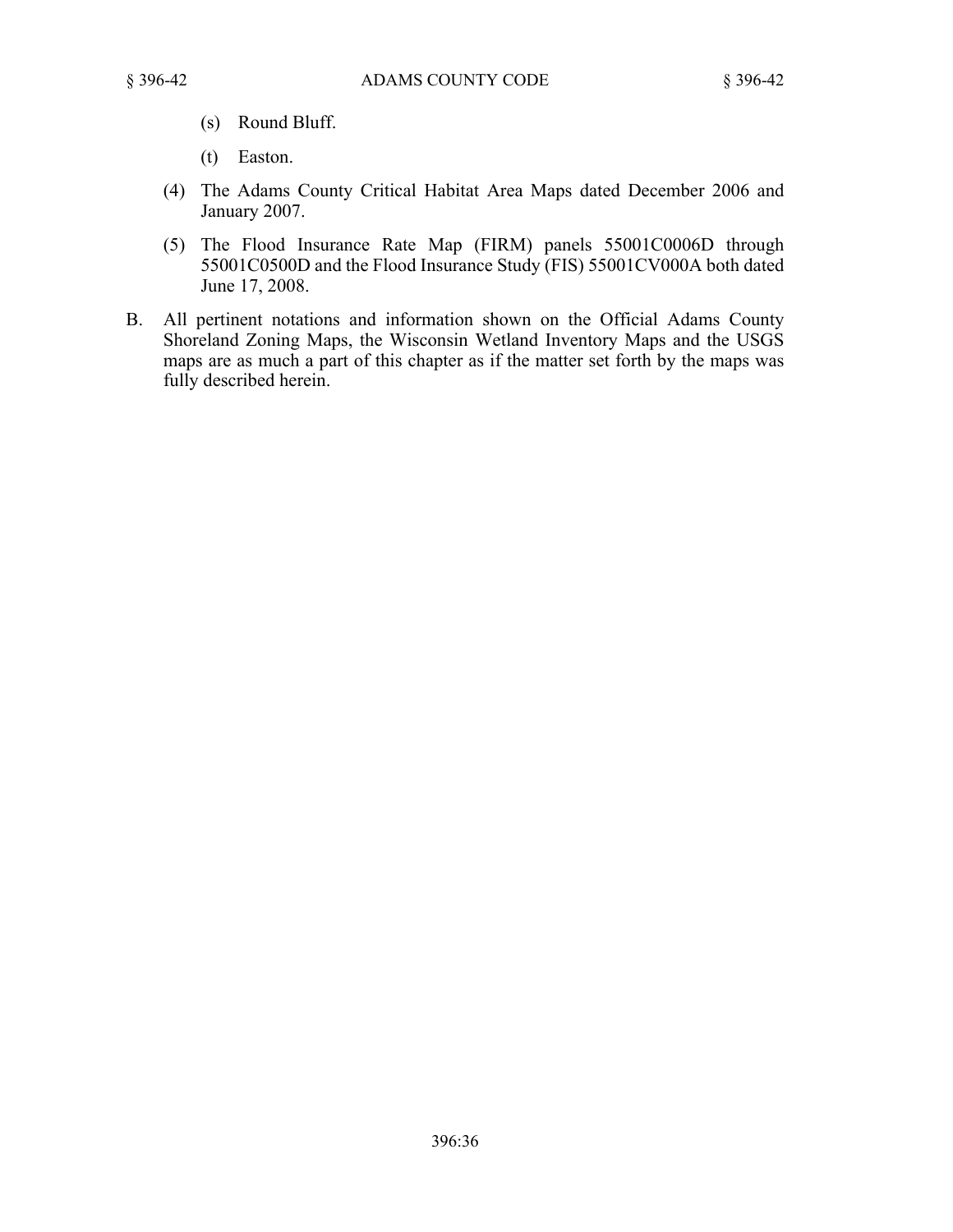### ARTICLE XIV **Shoreland-Wetland District**

#### **§ 396-43. Designation.**

- A. This district shall include all shorelands within the jurisdiction of this chapter that are designated as wetlands, including all point symbols, on the most recent Wisconsin Wetland Inventory Maps which have been adopted in § 396-42 of this chapter.
- B. Where an apparent discrepancy exists between the shoreland-wetland district boundary shown on the Wisconsin Wetland Inventory and actual field conditions, the County shall contact the Planning and Zoning Department to determine if the map is in error. If the Department determines that a particular area was incorrectly mapped as wetland or meets the wetland definition but was not shown as wetland on the map, the County shall have the authority to immediately grant or deny a shoreland zoning permit in accordance with the applicable regulations based on the Department determination as to whether the area is wetland. In order to correct wetland mapping errors on the official Zoning Map, an official Zoning Map amendment must be initiated within a reasonable period of time. **[Amended 6-20-2017 by Ord. No. 18-2017; 4-17-2019 by Ord. No. 8-2019]**

### **§ 396-44. Purpose.**

This chapter is adopted to maintain safe and healthful conditions, to prevent water pollution, to protect fish spawning grounds and wildlife habitat, to preserve shore cover and natural beauty and to control building and development in wetlands whenever possible. When development is permitted in a wetland, the development should occur in a manner that minimizes adverse impacts upon the wetland.

#### **§ 396-45. Permitted uses.**

The following uses shall be allowed, subject to the general zoning regulations in this chapter, the provisions of Chs. 30 and 31 and § 281.36, Wis. Stats., and the provisions of other state and federal laws, if applicable:

- A. Activities and uses which do not require the issuance of a zoning permit, but which must be carried out without filling, flooding, draining, dredging, ditching, tiling or excavating:
	- (1) Hiking, fishing, trapping, hunting, swimming and boating;
	- (2) The harvesting of wild crops, such as marsh hay, ferns, moss, wild rice, berries, tree fruits and tree seeds, in a manner that is not injurious to the natural reproduction of such crops;
	- (3) The practice of silviculture, including the planting, thinning and harvesting of timber, provided it is done in accordance with Article VIII of this chapter;
	- (4) The pasturing of livestock and the construction and maintenance of fences;
	- (5) The cultivation of agricultural crops;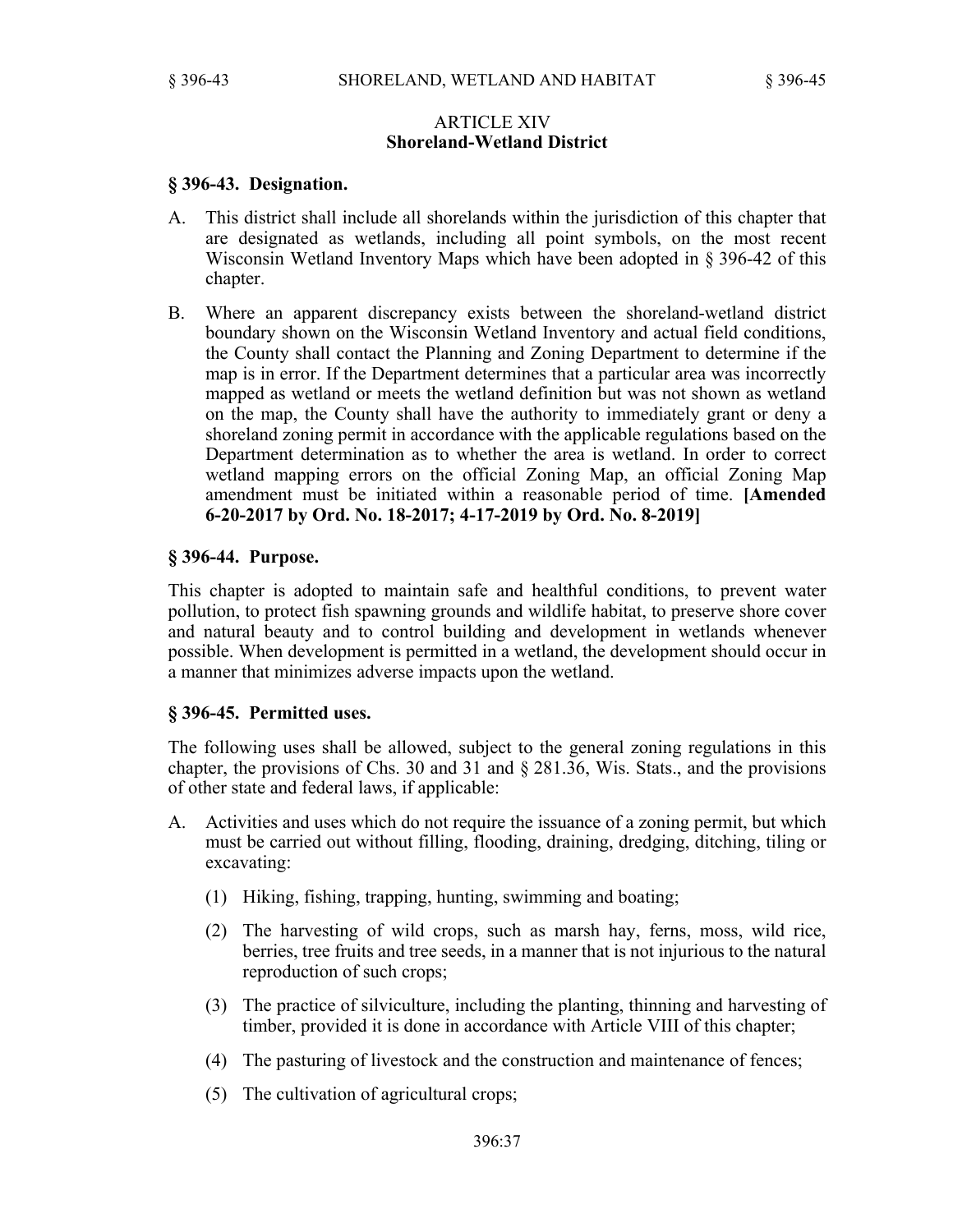- (6) The construction and maintenance of duck blinds;
- (7) The construction or maintenance of piers, docks or walkways built on pilings, including limited excavating and filling necessary for such construction and maintenance; and
- (8) The maintenance, repair, replacement or reconstruction of existing town and County highways and bridges, including limited excavating and filling necessary for such maintenance, repair, replacement or reconstruction.
- B. Uses which do not require the issuance of a zoning permit and which may involve filling, flooding, draining, dredging, ditching, tiling or excavating to the extent specifically provided below:
	- (1) Temporary water level stabilization measures necessary to alleviate abnormally wet or dry conditions that would have an adverse impact on silvicultural activities if not corrected;
	- (2) The cultivation of cranberries, including flooding, dike and dam construction or ditching necessary for the growing and harvesting of cranberries;
	- (3) The maintenance and repair of existing agricultural drainage systems, including ditching, tiling, dredging, excavating and filling necessary to maintain the level of drainage required to continue the existing agricultural use. This includes the minimum filling necessary for disposal of dredged spoil adjacent to the drainage system, provided that dredged spoil is placed on existing spoil banks where possible;
	- (4) The construction or maintenance of fences for the pasturing of livestock, including limited excavating and filling necessary for such construction or maintenance;
	- (5) The construction or maintenance of piers, docks or walkways built on pilings, including limited excavating and filling necessary for such construction and maintenance; and
	- (6) The maintenance, repair, replacement or reconstruction of existing town and County highways and bridges, including limited excavating and filling necessary for such maintenance, repair, replacement or reconstruction.
- C. Uses which require the issuance of a zoning permit and which may include limited filling, flooding, draining, dredging, ditching, tiling or excavating, but only to the extent specifically provided below:
	- (1) The construction and maintenance of roads which are necessary to conduct silvicultural activities or are necessary for agricultural cultivation, provided that:
		- (a) The road cannot as a practical matter be located outside the wetland; and
		- (b) The road is designed and constructed to minimize the adverse impact upon the natural functions of the wetland and meets the following standards: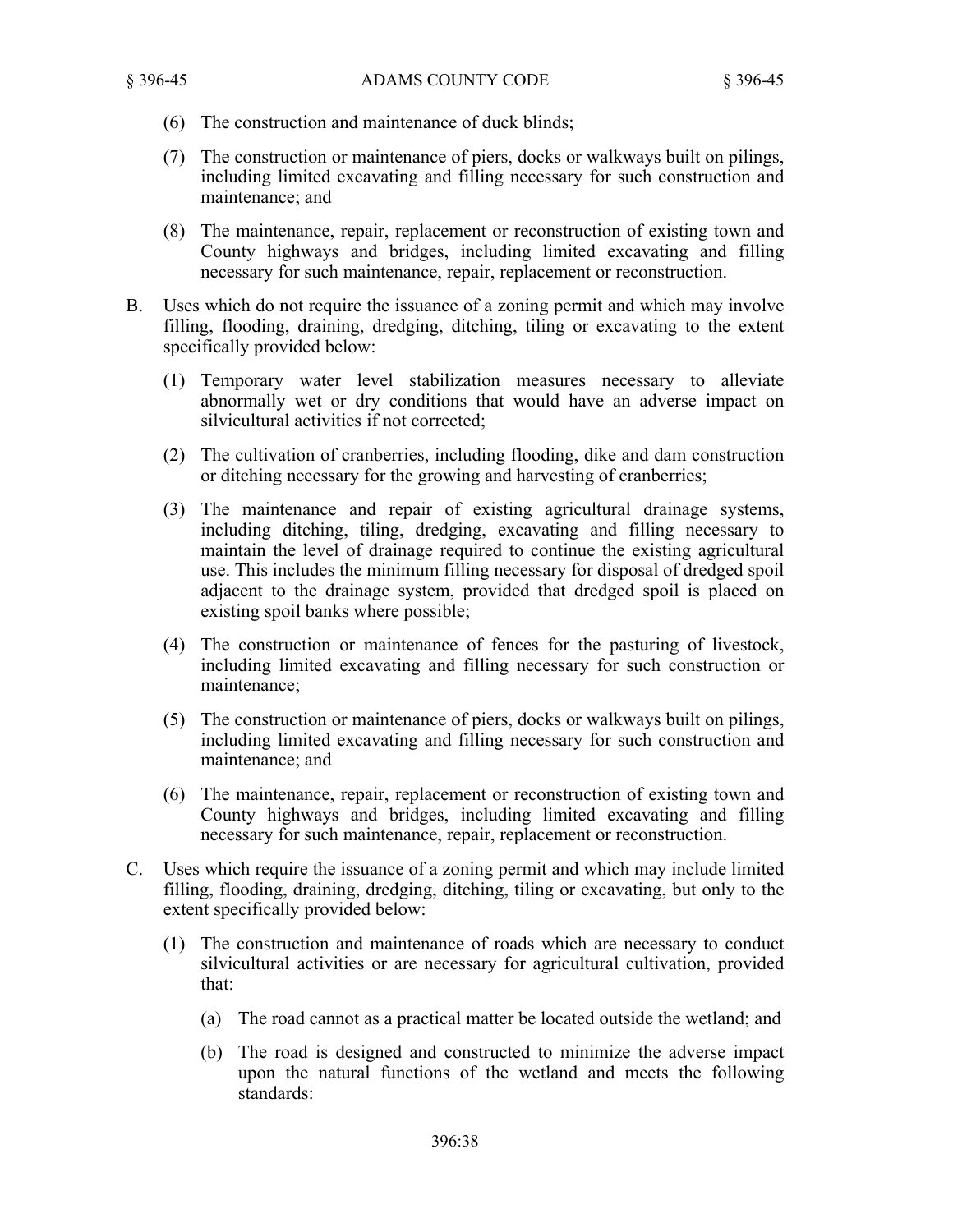- [1] The road shall be designed and constructed as a single-lane roadway with only such depth and width necessary to accommodate the machinery required to conduct agricultural and silvicultural activities;
- [2] Road construction activities are to be carried out in the immediate area of the roadbed only;
- [3] Any filling, flooding, draining, dredging, ditching, tiling or excavating that is to be done must be necessary for the construction or maintenance of the road; and
- [4] Roads constructed for silviculture and intermittent agriculture activity are completely removed and the area restored to natural condition upon completion of the activity or inactivity for a period of 12 months.
- (2) The construction and maintenance of nonresidential buildings used solely in conjunction with raising of waterfowl, minnows or other wetland or aquatic animals or used solely for some other purpose which is compatible with wetland preservation, if such building cannot as a practical matter be located outside the wetland, provided that:
	- (a) Any such building does not exceed 500 square feet in floor area and is not designed for human habitation; and
	- (b) No filling, flooding, draining, dredging, ditching, tiling or excavating is to be done except limited excavating necessary to provide structural support for the building.
- (3) The establishment and development of public and private parks and recreation areas, boat access sites, natural and outdoor education areas, historic and scientific areas, wildlife refuges, game preserves and private wildlife habitat areas, provided that:
	- (a) Any private recreation or wildlife habitat area must be used exclusively for that purpose and the applicant has received a permit or license under Ch. 29, Wis. Stats., where applicable;
	- (b) Limited filling and excavating necessary for the development of public boat launching ramps and access roads may be allowed provided that they cannot, as a practical matter, be located outside the wetland; and
	- (c) Ditching, excavating, dredging, and dike and dam construction may be done in wildlife refuges, game preserves and private wildlife habitat areas, but only for the purpose of improving wildlife habitat or to otherwise enhance wetland values.
- (4) The construction and maintenance of electric, gas, telephone, water and sewer transmission and distribution lines, and related facilities, by public utilities and cooperative associations organized for the purpose of producing or furnishing heat, light, power or water to their members, provided that: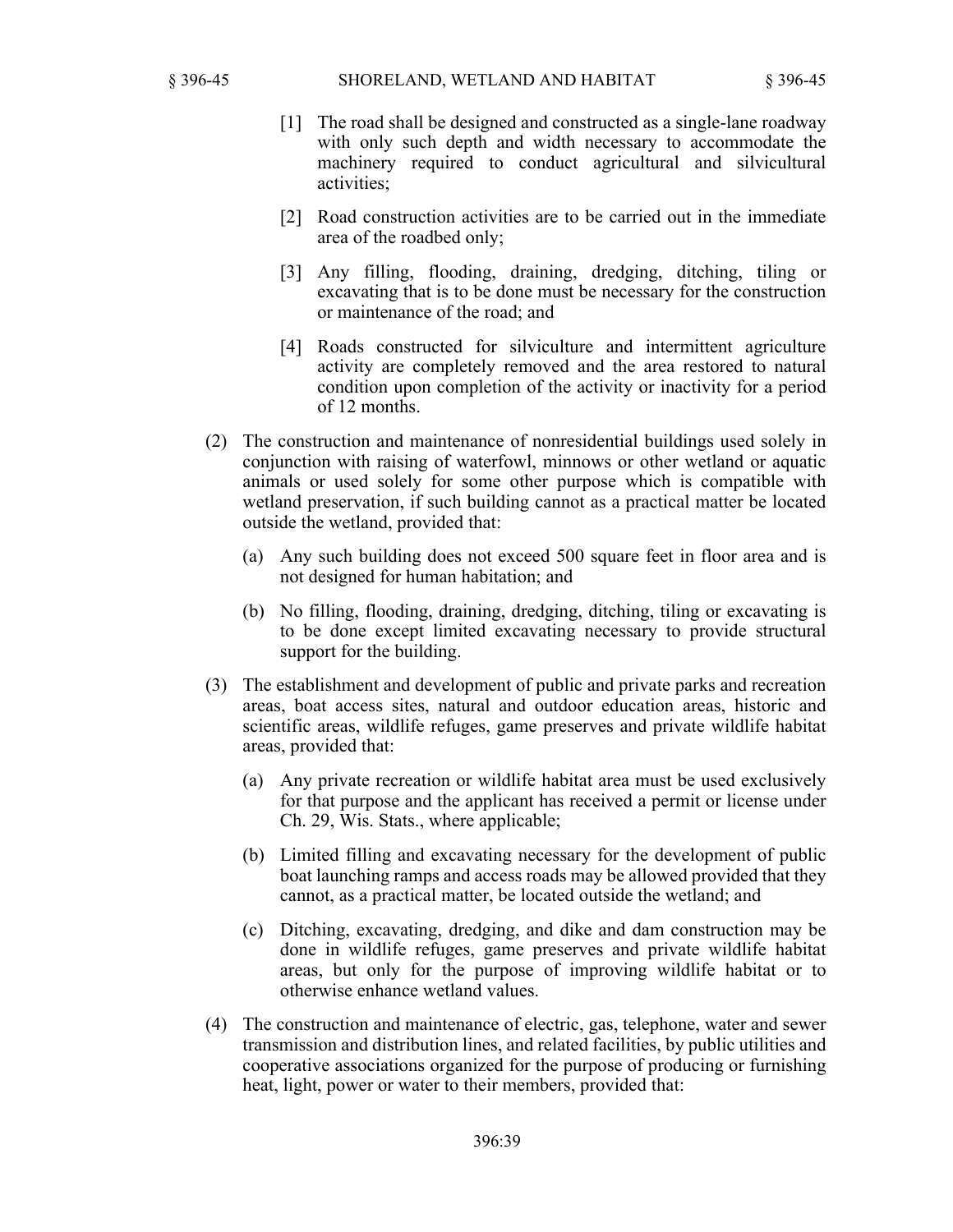- (a) The transmission and distribution lines and related facilities cannot as a practical matter be located outside the wetland; and
- (b) Any filling, excavating, ditching or draining that is to be done must be necessary for such construction or maintenance and must be done in a manner designed to minimize flooding and other adverse impacts upon the natural functions of the wetland.
- (5) The construction and maintenance of railroad lines, provided that:
	- (a) The railroad lines cannot as a practical matter be located outside the wetland; and
	- (b) Any filling, excavating, ditching or draining that is to be done must be necessary for such construction or maintenance and must be done in manner designed to minimize flooding and other adverse impacts upon the natural functions of the wetland.

## **§ 396-46. Prohibited uses.**

Any use not listed in § 396-45A, B or C is prohibited, unless the Shoreland-Wetland District or a portion of the district has been rezoned by amendment of this chapter in accordance with  $\S 59.69(5)(e)$ , Wis. Stats., Ch. NR 115, Wis. Adm. Code, and  $\S 396-48$ of this chapter.

## **§ 396-47. Site requirements.**

- A. Yard requirements. All structural uses except for utilities and transportation shall meet the following minimum setback requirements:
	- (1) Class A highway (state highway): 110 feet from center line or 50 feet from lot line, whichever measures furthest into the lot.
	- (2) Class B highway (County trunk): 83 feet from center line or 50 feet from lot line, whichever measures furthest into the lot.
	- (3) Class C highway (town road): 63 feet from center line or 30 feet from lot line, whichever measures furthest into the lot.
	- (4) Front lot line: 30 feet for all structures.
	- (5) Rear lot line: 30 feet for dwelling and attached accessory structures; 10 feet for detached accessory building.
	- (6) Side lot line: 10 feet for all structures.
	- (7) Ordinary high-water mark: minimum 75 feet (see § 396-10B and Article XI).

NOTE: Subsection  $A(4)$ , (5) and (6) are subject to Subsection  $A(1)$ , (2) and (3) above.

- B. Height requirements. **[Amended 4-17-2019 by Ord. No. 8-2019]**
	- (1) All structures: maximum 35 feet (see § 396-10A and Article XI).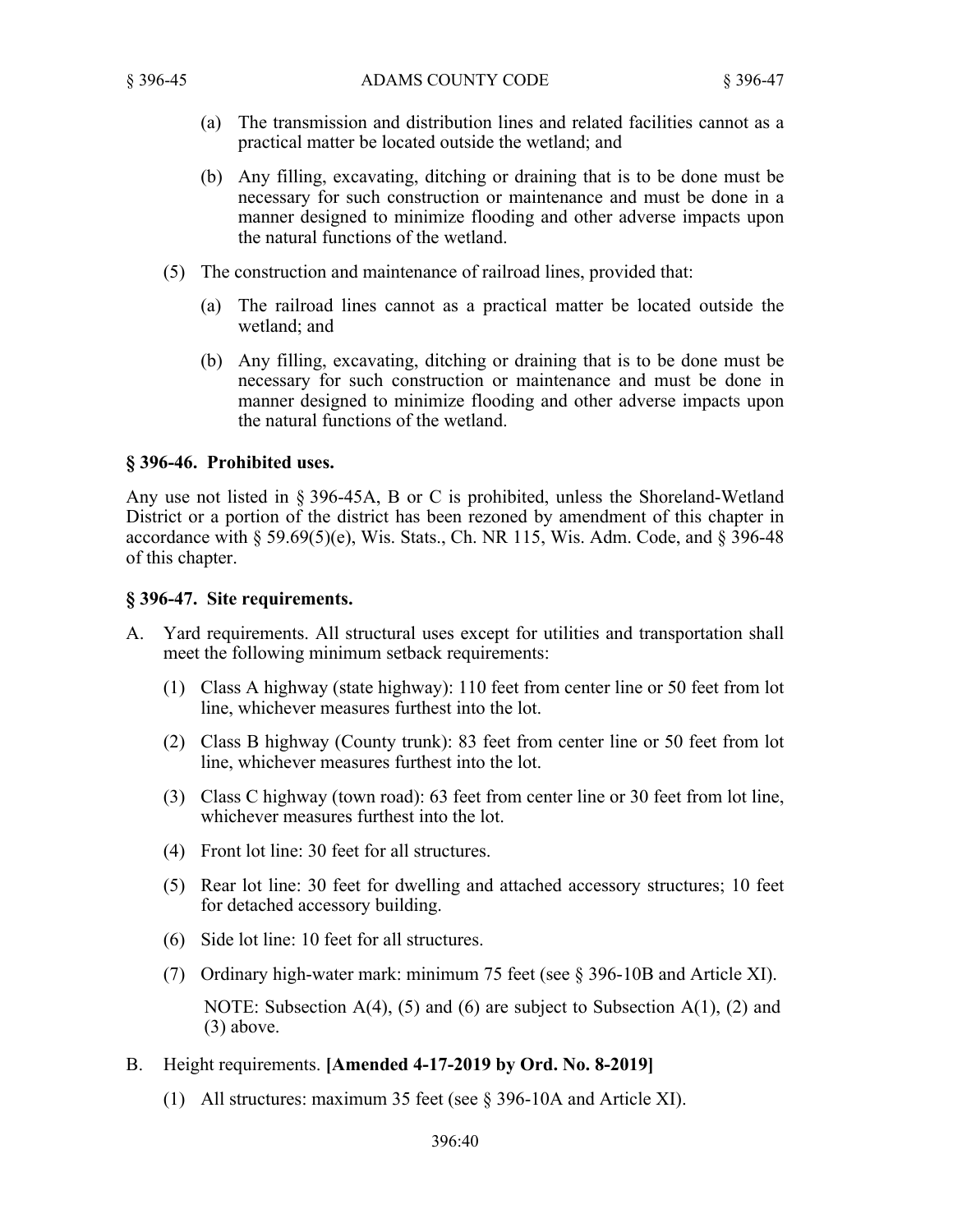### C. Lot/area requirements. **[Amended 4-17-2019 by Ord. No. 8-2019]**

- (1) For parcels zoned conservancy or shoreland-wetland in their entirety, the following requirements apply:
	- (a) Sewered lots  $\lceil \S$  NR 115.05(l)(a)1, Wis. Adm. Code]: minimum area and width for each lot. The minimum lot area shall be 10,000 square feet and the minimum average lot width shall be 65 feet.
	- (b) Unsewered lots  $[\S$  NR 115.05(l)(a)2, Wis. Adm. Code]: minimum area and width for each lot. The minimum lot area shall be 20,000 square feet and the minimum average lot width shall be 100 feet.
- (2) For parcels not zoned conservancy or shoreland-wetland in their entirety, the following requirements apply:
	- (a) Sewered lots  $\lceil \S$  NR 115.05(l)(a)1, Wis. Adm. Code]: minimum area and width for each lot. The minimum lot area shall be 10,000 square feet and the minimum average lot width shall be 65 feet.
	- (b) Unsewered lots  $\lceil \S$  NR 115.05(1)(a)2, Wis. Adm. Code]: minimum area and width for each lot. The minimum lot area shall be 20,000 square feet and the minimum average lot width shall be 100 feet.

#### **§ 396-48. Rezoning of lands in Shoreland-Wetland District.**

NOTE: Only the minimum area of the lot required for the proposed use shall be considered for rezoning.

- A. For all proposed text and map amendments to the Shoreland-Wetland District, the appropriate district and area offices of the Department of Natural Resources shall be provided with the following:
	- (1) A copy of every petition for a text or map amendment to the Shoreland-Wetland District, within five days of filing such petition with the Planning and Zoning Department. Such petition shall include a copy of the Wisconsin Wetland Inventory Map adopted as part of this chapter describing any proposed rezoning of a shoreland-wetland;
	- (2) Written notice of the public hearing to be held on a proposed amendment, at least 10 days prior to such hearing;
	- (3) A copy of the Planning and Zoning Committee's findings and recommendations on each proposed amendment, within 10 days after the submission of those findings and recommendations to the County Board; and
	- (4) Written notice of the County Board's decision on the proposed amendment, within 10 days after it is issued.
- B. Shoreland-wetland or portion thereof shall not be rezoned unless in the best interest of Adams County citizens and protection of the local natural resources. The petitioner shall have the burden to demonstrate the proposed rezone of a previously established district is in the best interest of Adams County citizens.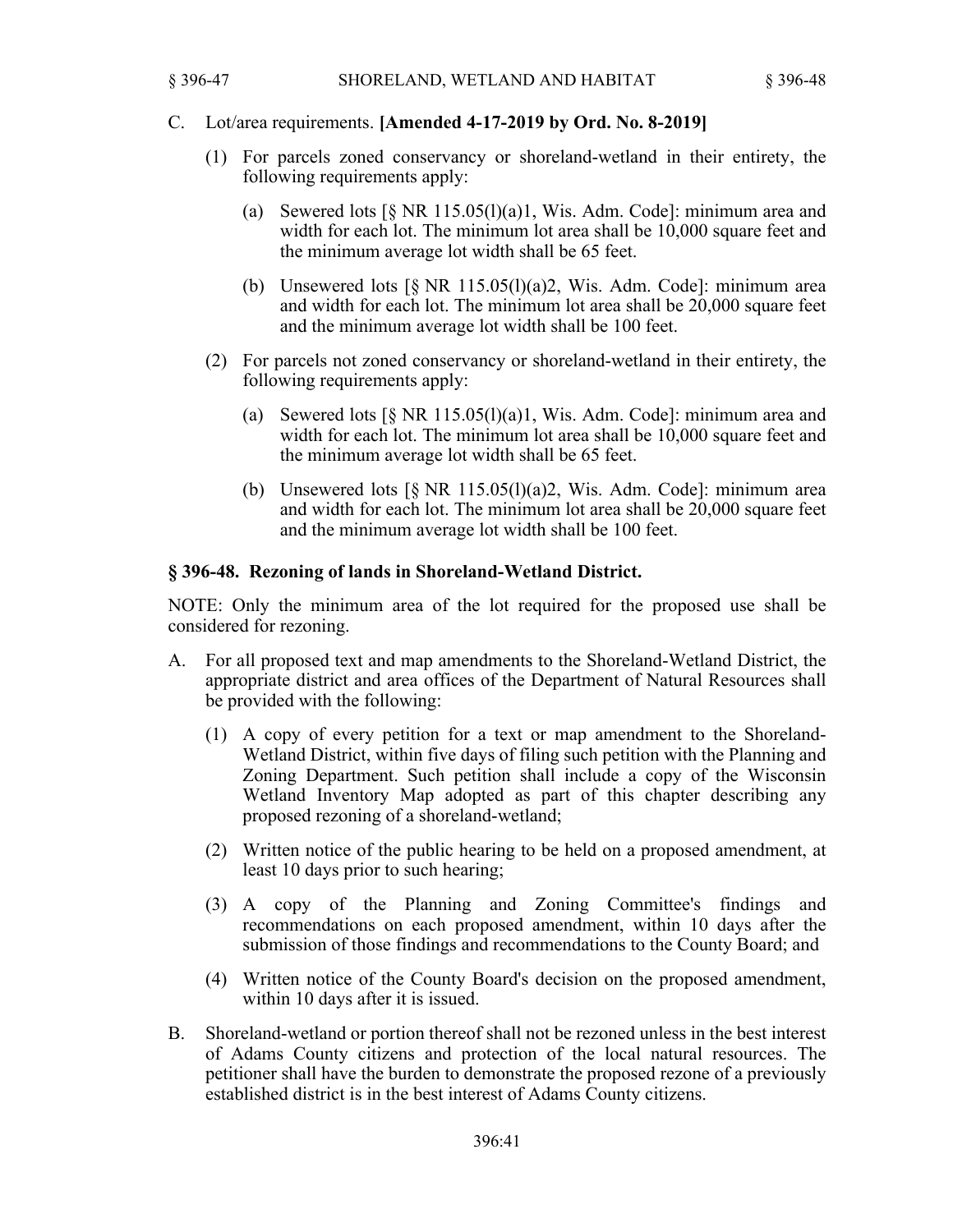- (1) A wetland district or portion thereof shall not be rezoned if the proposed rezoning may result in a significant adverse impact upon any of the following:
	- (a) Stormwater and floodwater storage capacity;
	- (b) Maintenance of dry stream flow, the discharge of groundwater to a wetland, the recharge of groundwater from a wetland to another area, or the flow of groundwater through a wetland;
	- (c) Filtering or storage of sediments, nutrients, heavy metals or organic compounds that would otherwise drain into navigable waters;
	- (d) Shoreline protection against soil erosion;
	- (e) Fish spawning, breeding, nursery or feeding grounds;
	- (f) Wildlife habitat;
	- (g) Areas of special recreational, scenic or scientific interest, including scarce wetland types; or
	- (h) Wetlands both within the boundary of designated areas of special natural resource interest and those wetlands which are in proximity to or have a direct hydrologic connection to such designated areas as defined in § NR 103.04, Wis. Adm. Code.
- (2) The burden of proof that the proposed rezone will not have "significant adverse impact" shall fall upon the petitioner. Petitioner shall supply the information requested on the appropriate inventory checklist and present the information to the Planning and Zoning Committee at the time of rezoning request.
- C. If the Department of Natural Resources has notified the Planning and Zoning Committee that a proposed amendment to the Shoreland-Wetland District may have a significant adverse impact upon any of the criteria listed in Subsection B of this section, that amendment, if approved by the County Board, shall contain the following provision:

"This amendment shall not take effect until more than 30 days have elapsed since written notice of the County Board's approval of this amendment was mailed to the Department of Natural Resources. During that thirty-day period, the Department of Natural Resources may notify the County Board that it will adopt a superseding shoreland ordinance for the County under § 59.692(6), Wis. Stats. If the Department does so notify the County Board, the effect of this amendment shall be stayed until the § 59.692(6) adoption procedure is completed or otherwise terminated."

# **§ 396-49. Special exceptions.**

The following uses shall be allowed upon issuance of a special exception permit as provided in § 396-84 of this chapter and issuance of a Department of Natural Resources permit, where required by Chs. 30 and 31, Wis. Stats.: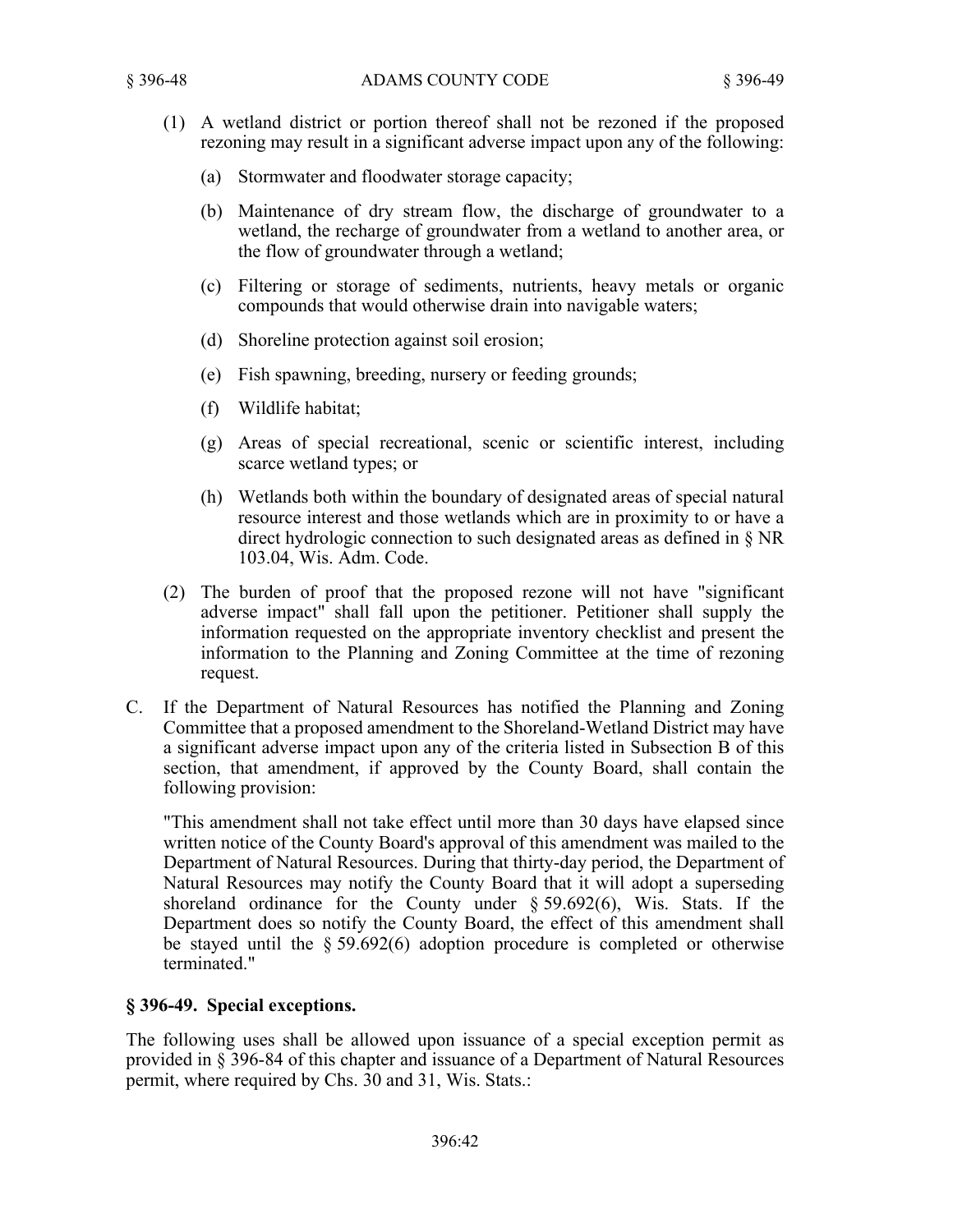A. Dams, power plants, flowages and ponds.

NOTE: Wildlife ponds and wetland scrapes approved as appropriate by the Planning and Zoning Administrator, Planning and Zoning Committee, federal or state authorities and/or the USDA Farm Service Agency and/or the USDA Natural Resources Conservation Service are exempted from obtaining a special exception permit (a zoning permit may be required).

B. Relocation of any watercourse.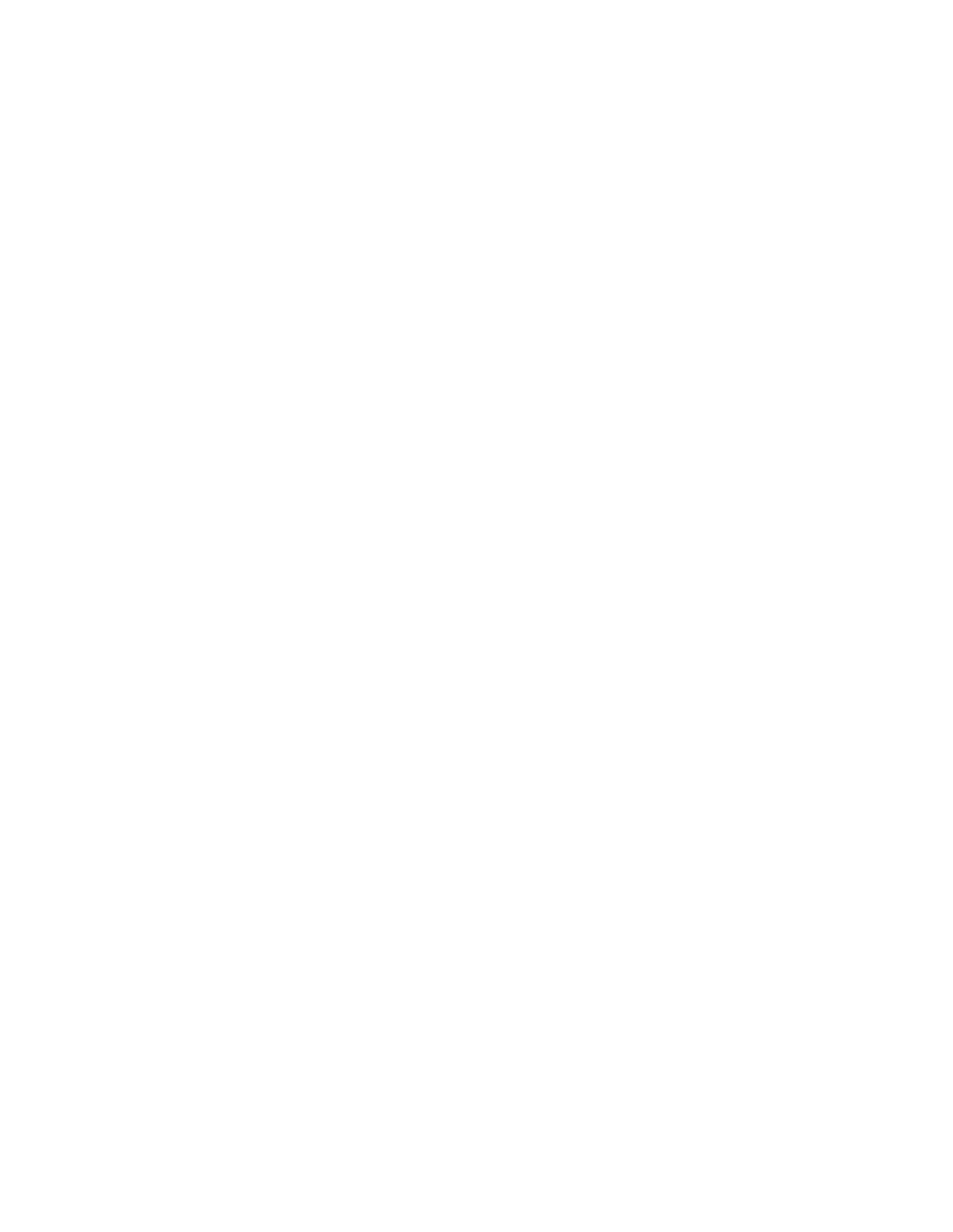## ARTICLE XV **Conservancy District**

## **§ 396-50. Designation.**

This district includes all lands within the jurisdiction of this chapter which are designated as Conservancy District on the Official Shoreland, Wetland and Habitat Protection Zoning Maps for Adams County which have been adopted under § 396-42 of this chapter. Conservancy districts are often comprised of areas of intermittent wetlands dispersed within an area characterized largely and generally by wetlands and may or may not be wetlands in their entirety.

## **§ 396-51. Purpose.**

The purpose of the Conservancy District is to maintain safe and healthful conditions; to prevent water pollution; to protect fish spawning grounds and wildlife habitat; to preserve shore cover and natural beauty of shorelands; to protect and preserve wetlands both within the boundary of designated areas of special natural resource interest and those wetlands which are in proximity to or have a direct hydrologic connection to such designated areas as defined in § NR 103.04, Wis. Adm. Code; and to control building and development in in these areas whenever possible (also see § 396-4C). When development is permitted in a Conservancy District, the development should occur in a manner that minimizes adverse impacts upon the land and overall environment.

## **§ 396-52. Permitted uses.**

The following uses shall be allowed, subject to the general zoning regulations in this chapter, the provisions of Chs. 30 and 31, Wis. Stats., and the provisions of other state and federal laws, if applicable:

- A. Any use permitted under § 396-45 of this chapter.
- B. Nonresidential buildings used exclusively for farm operations, provided that no filling is necessary for the construction of such building. Excavation is allowed for placement of gravel base and/or concrete; however, final grade shall not exceed original elevation.

#### **§ 396-53. Prohibited uses.**

Any use prohibited under § 396-46 of this chapter.

#### **§ 396-54. Site requirements.**

- A. Yard requirements. All structural uses except for utilities and transportation shall meet the following minimum setback requirements:
	- (1) Class A highway (state highway): 110 feet from center line or 50 feet from lot line, whichever measures furthest into the lot.
	- (2) Class B highway (County trunk): 83 feet from center line or 50 feet from lot line, whichever measures furthest into the lot.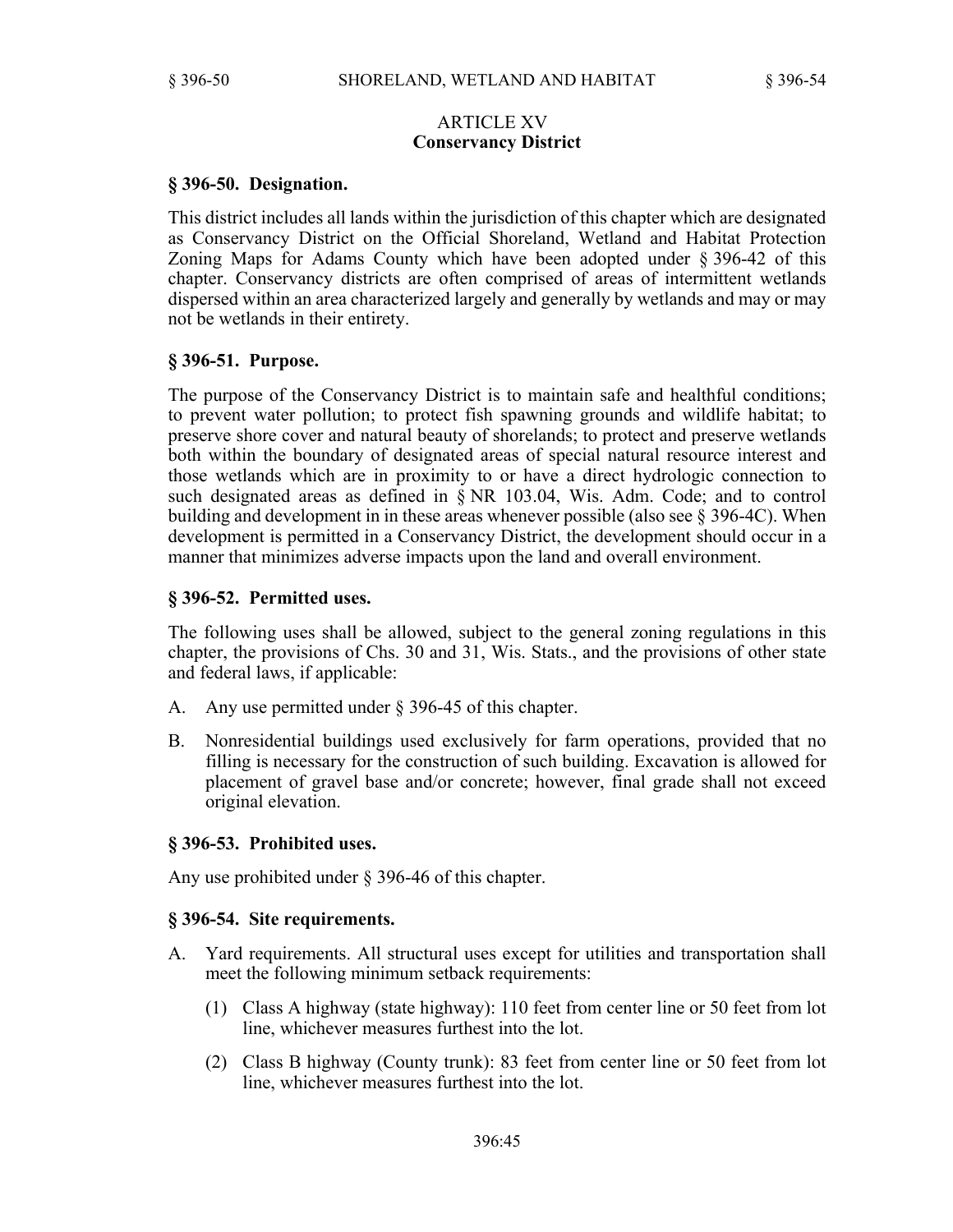- (3) Class C highway (town road): 63 feet from center line or 30 feet from lot line, whichever measures furthest into the lot.
- (4) Front lot line: 30 feet for all structures.
- (5) Rear lot line: 30 feet for dwelling and attached accessory structures; 10 feet for detached accessory building.
- (6) Side lot line: 10 feet for all structures.
- (7) Ordinary high-water mark: minimum 75 feet (see § 396-10B and Article XI).

NOTE: Subsection  $A(4)$ , (5) and (6) are subject to Subsection  $A(1)$ , (2) and (3) above.

- B. Height requirements. **[Amended 4-17-2019 by Ord. No. 8-2019]**
	- (1) All structures: maximum 35 feet (see § 396-10A and Article XI).
- C. Lot/area requirements. The following requirements apply: **[Amended 4-17-2019 by Ord. No. 8-2019]**
	- (1) Sewered lots [§ NR 115.05(l)(a)1, Wis. Adm. Code]: minimum area and width for each lot. The minimum lot area shall be 10,000 square feet and the minimum average lot width shall be 65 feet.
	- (2) Unsewered lots  $\lceil \S \text{ NR } 115.05 \rceil \rceil$  (a) 2, Wis. Adm. Code]: minimum area and width for each lot. The minimum lot area shall be 20,000 square feet and the minimum average lot width shall be 100 feet.

## **§ 396-55. Rezoning of lands in Conservancy District.**

NOTE: Only the minimum area of the lot required for the proposed use shall be considered for rezoning.

- A. For all proposed text and map amendments to the Conservancy District, the appropriate district and area offices of the Department of Natural Resources shall be provided with the following:
	- (1) A copy of every petition for a text or map amendment to the Conservancy District, within five days of filling such petition with the Planning and Zoning Department;
	- (2) Written notice of the public hearing to be held on a proposed amendment, at least 10 days prior to such hearing;
	- (3) A copy of the Planning and Zoning Committee's findings and recommendations on each proposed amendment, within 10 days after the submission of those findings and recommendations to the County Board; and
	- (4) Written notice of the County Board's decision on the proposed amendment, within 10 days after it is issued.
- B. A conservancy district or portion thereof shall not be rezoned unless in the best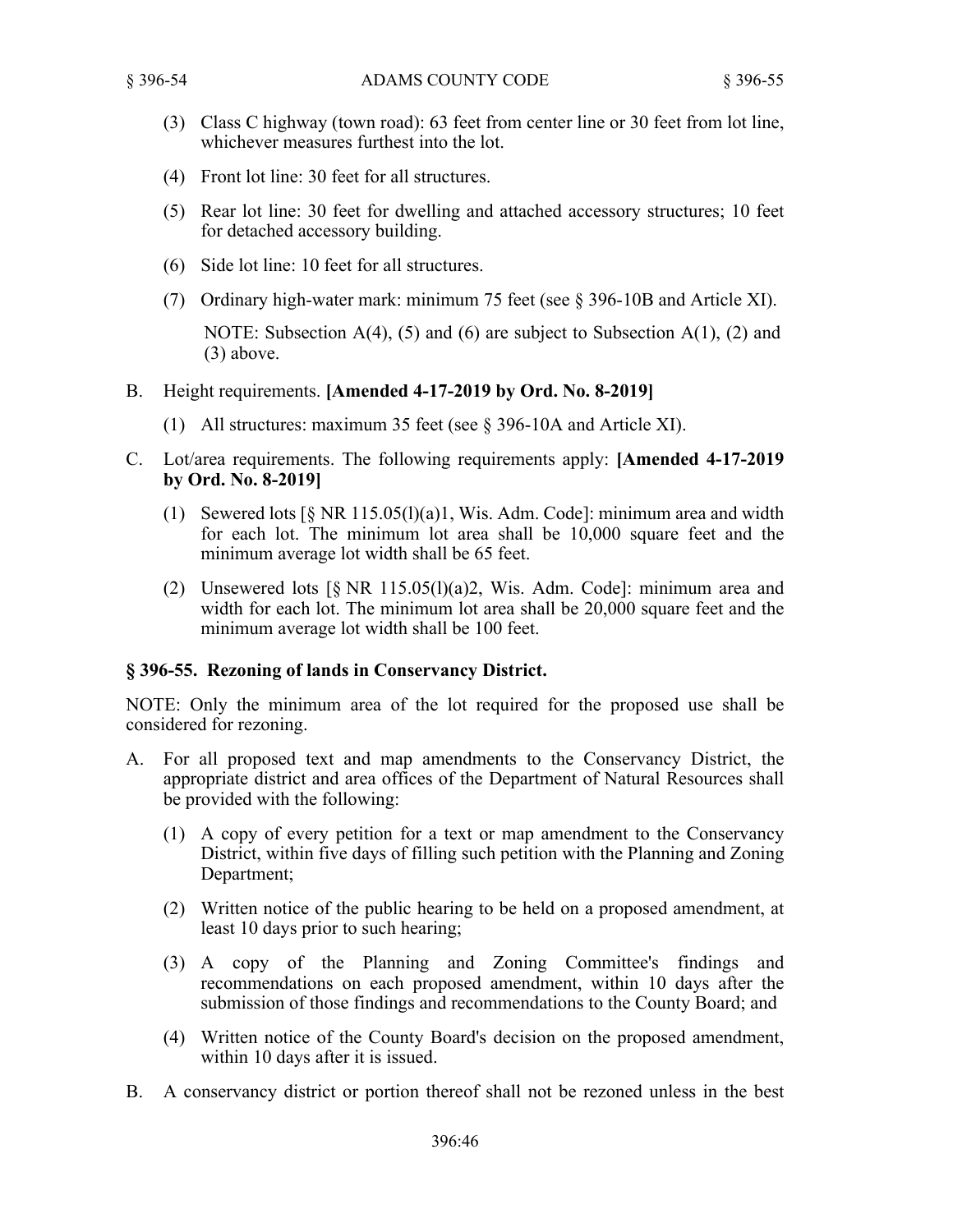interest of Adams County citizens. The petitioner shall have the burden to demonstrate the proposed rezone of a previously established district is in the best interest of Adams County citizens.

- (1) A conservancy district or portion thereof shall not be rezoned if the proposed rezoning may result in a significant adverse impact upon any of the following:
	- (a) Stormwater and floodwater storage capacity;
	- (b) Maintenance of dry stream flow, the discharge of groundwater to a wetland, the recharge of groundwater from a wetland to another area, or the flow of groundwater through a wetland;
	- (c) Filtering or storage of sediments, nutrients, heavy metals or organic compounds that would otherwise drain into navigable waters;
	- (d) Shoreline protection against soil erosion;
	- (e) Fish spawning, breeding, nursery or feeding grounds;
	- (f) Wildlife habitat; or
	- (g) Areas of special recreational, scenic or scientific interest, including scarce wetland types.
- (2) The burden of proof that the proposed rezone will not have "significant adverse impact" shall fall upon the petitioner. Petitioner shall supply the information requested on the appropriate inventory checklist and present the information to the Planning and Zoning Committee at the time of rezoning request.

## **§ 396-56. Special exceptions.**

Any special exception allowed under § 396-49 of this chapter.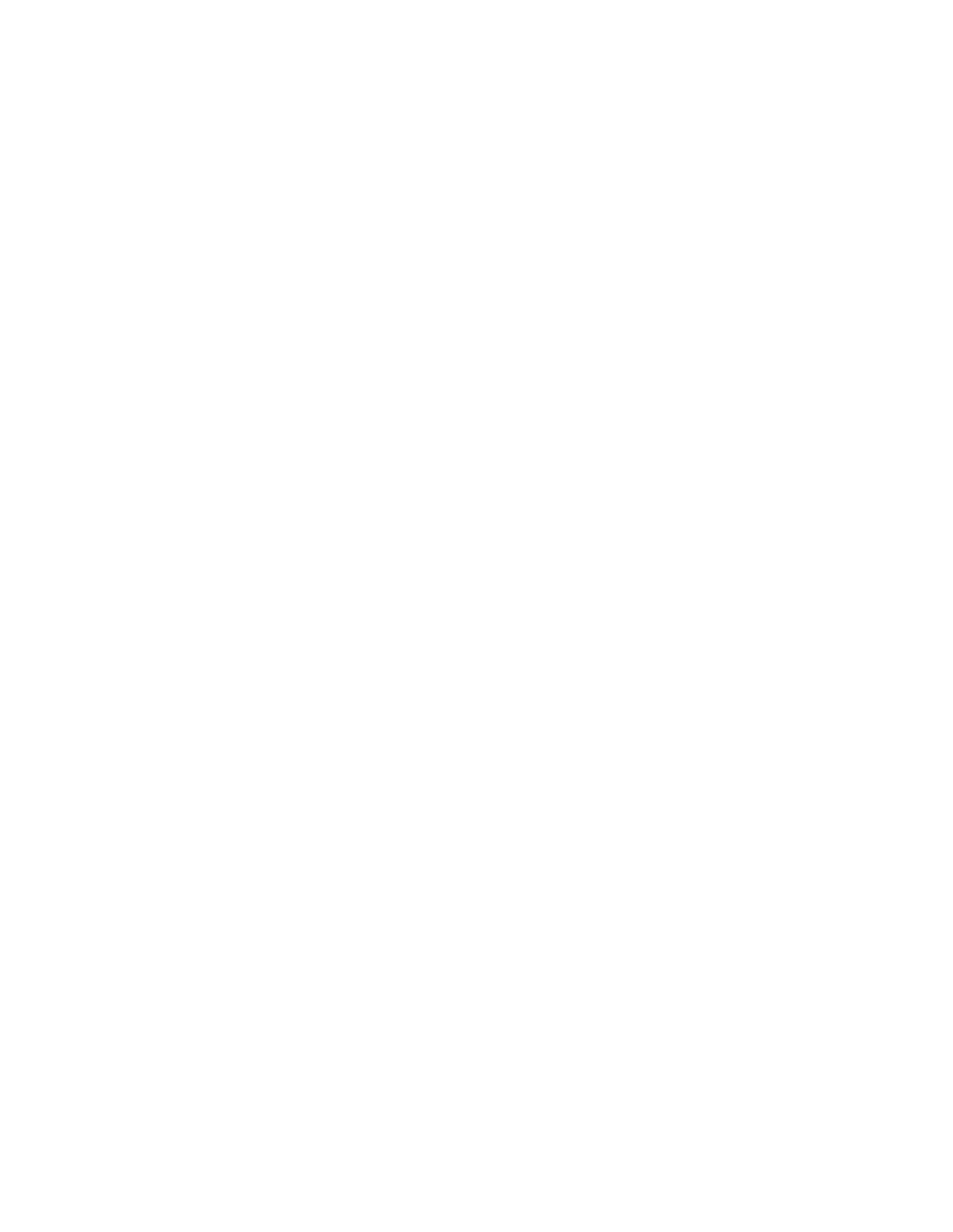## ARTICLE XVI **Recreational-Residential District**

## **§ 396-57. Designation.**

This district shall include all lands within the jurisdiction of this chapter that are designated as Recreational-Residential District on the Adams County Official Shoreland, Wetland and Habitat Protection Zoning Maps which have been adopted in § 396-42 of this chapter.

## **§ 396-58. Purpose.**

The purpose of the Recreational-Residential District is to protect the waters, shorelands and wetlands of Adams County by providing for safe and orderly development in these areas. Recreational-Residential Districts are particularly suited for residential and recreational uses. In this district, residential, recreational and various other uses are permitted, and a limited number of commercial uses serving recreational needs are allowed as special exceptions.

## **§ 396-59. Permitted uses. [Amended 4-17-2019 by Ord. No. 8-2019]**

- A. Year-round single-family dwellings for owner occupancy and non-temporary rent or lease (see Article XXIII).
- B. Seasonal single-family dwellings for owner occupancy and non-temporary rent or lease.
- C. Home occupations and professional home offices.
- D. Domestic animals: limit of two per dwelling unit.
- E. Accessory structures and uses.
- F. Essential utility services.
- G. Signs, as specified in § 396-76 of this chapter.
- H. Hiking, fishing, trapping, hunting, swimming, boating and self-contained recreational vehicle camping: maximum of two camping units per parcel. (NOTE: Park model trailers are allowed only in licensed campgrounds.)
- I. The harvesting of wild crops, such as marsh hay, ferns, moss, wild rice, berries, tree fruits and tree seeds, in a manner that is not injurious to the natural reproduction of such crops.
- J. The practice of silviculture, including the planting, thinning and harvesting of timber, provided it is done in accordance with Article VIII and § 396-45C of this chapter.
- K. The construction and maintenance of duck blinds.
- L. The construction and maintenance of piers, docks and walkways in accordance with § 396-9 of this chapter.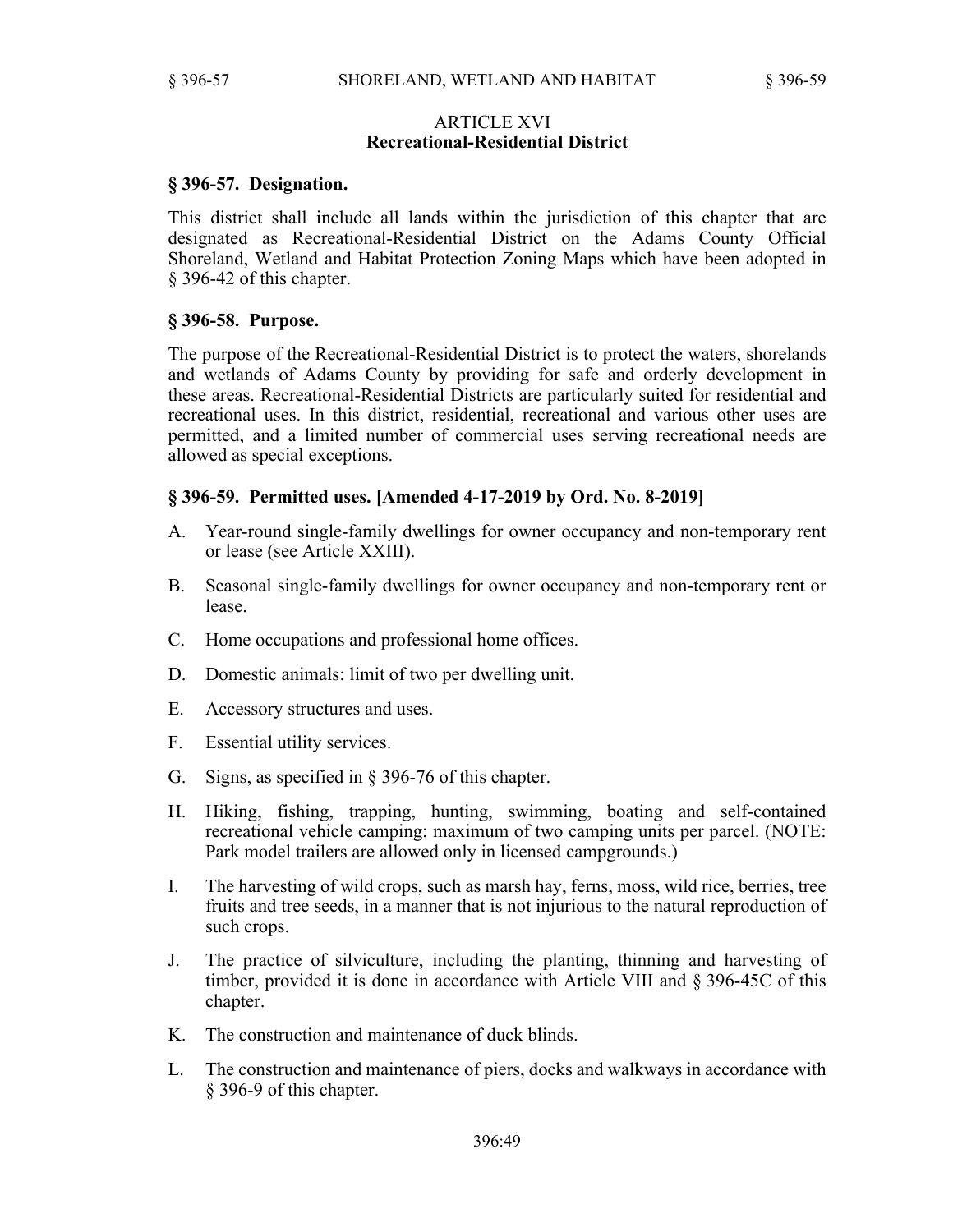- M. The maintenance, repair, replacement, and reconstruction of existing town, County, and state highways and bridges.
- N. The establishment and development of public and private parks and recreation areas, boat access sites, natural and outdoor education areas, historic and scientific areas, wildlife refuges, game preserves and private wildlife habitat areas, provided that:
	- (1) Any private recreation or wildlife habitat area must be used exclusively for that purpose.
	- (2) Limited filling and excavating necessary for the development of boat launching ramps and access roads may be allowed provided that they are designed and constructed to minimize the adverse impact upon the natural functions of the area.
	- (3) Ditching, excavating, dredging, and dike and dam construction may be done in wildlife refuges, game preserves and private wildlife habitat areas, but only for the purpose of improving wildlife habitat or to otherwise enhance wetland values.

## **§ 396-60. Site requirements.**

- A. Yard requirements. All uses shall meet the following minimum setback requirements:
	- (1) Class A highway (state highway): 110 feet from center line or 50 feet from lot line, whichever measures furthest into the lot.
	- (2) Class B highway (County trunk): 83 feet from center line or 50 feet from lot line, whichever measures furthest into the lot.
	- (3) Class C highway (town road): 63 feet from center line or 30 feet from lot line, whichever measures furthest into the lot.
	- (4) Front lot line: 30 feet for all structures.
	- (5) Rear lot line: 30 feet for dwelling and attached accessory structures; 10 feet for detached accessory building.
	- (6) Side lot line: 10 feet for all structures.
	- (7) Ordinary high-water mark: minimum 75 feet (see § 396-10B and Article XI).
		- NOTE: Subsection  $A(4)$ , (5) and (6) are subject to Subsection  $A(1)$ , (2) and (3) above.
- B. Height requirements.
	- (1) The following requirements apply:
		- (a) Primary structures maximum: 35 feet.
		- (b) Accessory structure maximum: 35 feet (see § 396-10A and Article XI).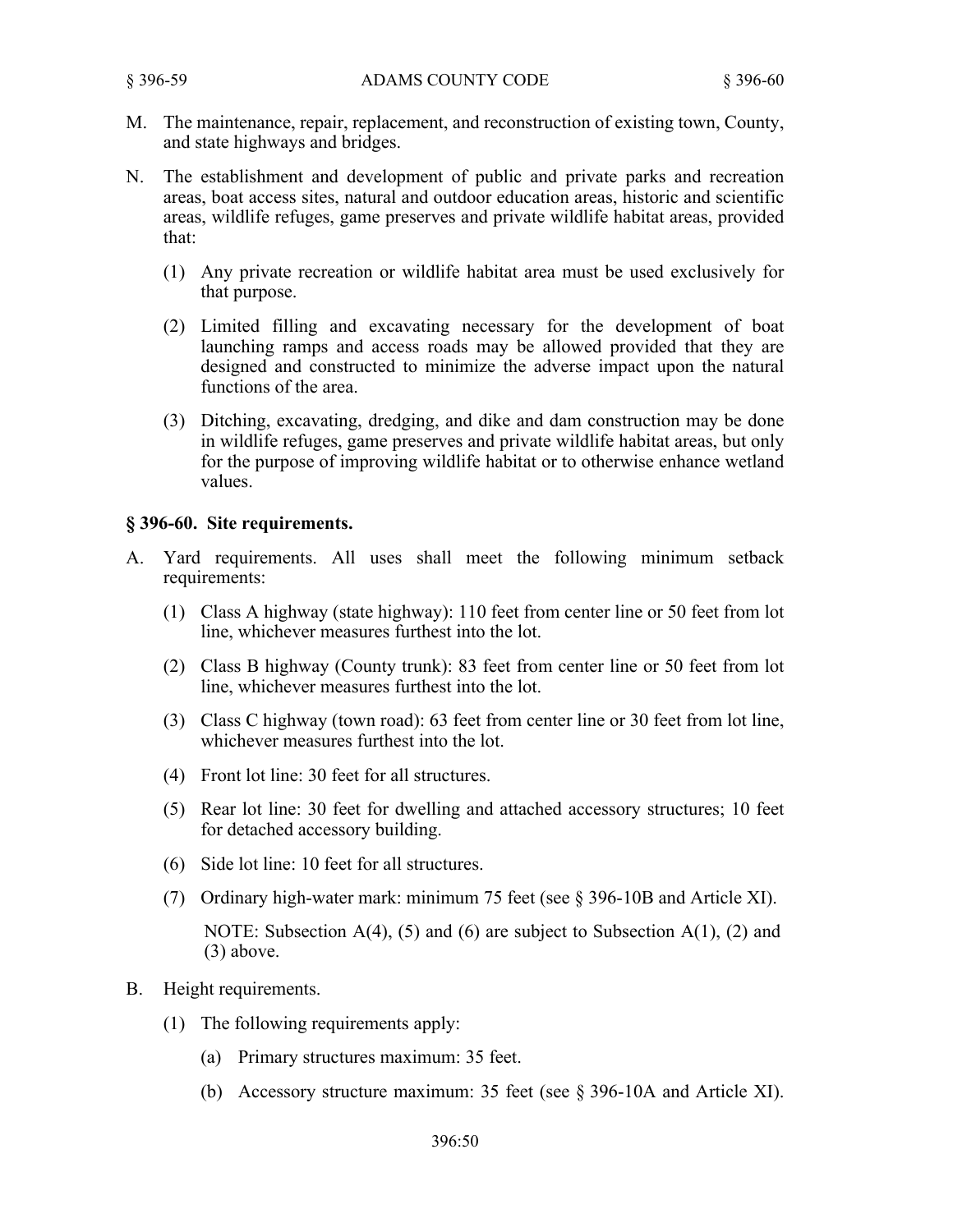## **[Amended 4-17-2019 by Ord. No. 8-2019]**

- (2) Exceptions.
	- (a) Chimneys and flues.
	- (b) Electric power and communication transmission lines.
- C. Lot/area requirements. **[Amended 4-17-2019 by Ord. No. 8-2019]**
	- (1) Sewered lots  $\lceil \S \text{ NR } 115.05 \rceil$  (1)(a)1, Wis. Adm. Code]: minimum area and width for each lot. The minimum lot area shall be 10,000 square feet and the minimum average lot width shall be 65 feet.
	- (2) Unsewered lots  $\lceil \S$  NR 115.05(1)(a)2, Wis. Adm. Code]: minimum area and width for each lot. The minimum lot area shall be 20,000 square feet and the minimum average lot width shall be 100 feet.

## **§ 396-61. Special exceptions.**

The following uses are permitted upon issuance of a special exception permit according to the procedure set forth in § 396-84 of this chapter: (NOTE: Unless otherwise specified in the special exception permit, any structure shall be set back at least 75 feet from a property line.)

- A. Single-wide manufactured homes.
- B. Duplexes and multiple residential dwelling unit structures serving up to and including four-family buildings.
- C. Temporary rent or lease of single-family, duplex and multifamily dwellings.
- D. Accessory structures and uses prior to primary structures and uses.
- E. Hotels, resorts, taverns and private clubs.
- F. Institutions of a philanthropic or educational nature.
- G. Recreational camps and campgrounds. Recreational and educational camps shall conform to Ch. ATCP 78, Wis. Adm. Code, and campgrounds shall conform to Ch. ATCP 79, Wis. Adm. Code, which shall apply until amended and then apply as amended.
- H. Community-based residential facility (CBRF).
- I. Day-care center.
- J. Nursing home.
- K. Gift and specialty shops customarily found in recreational areas.
- L. Marinas, boat liveries, sale of bait, fishing equipment, boats and motors, and golf courses.
- M. Fish farms and forest industries.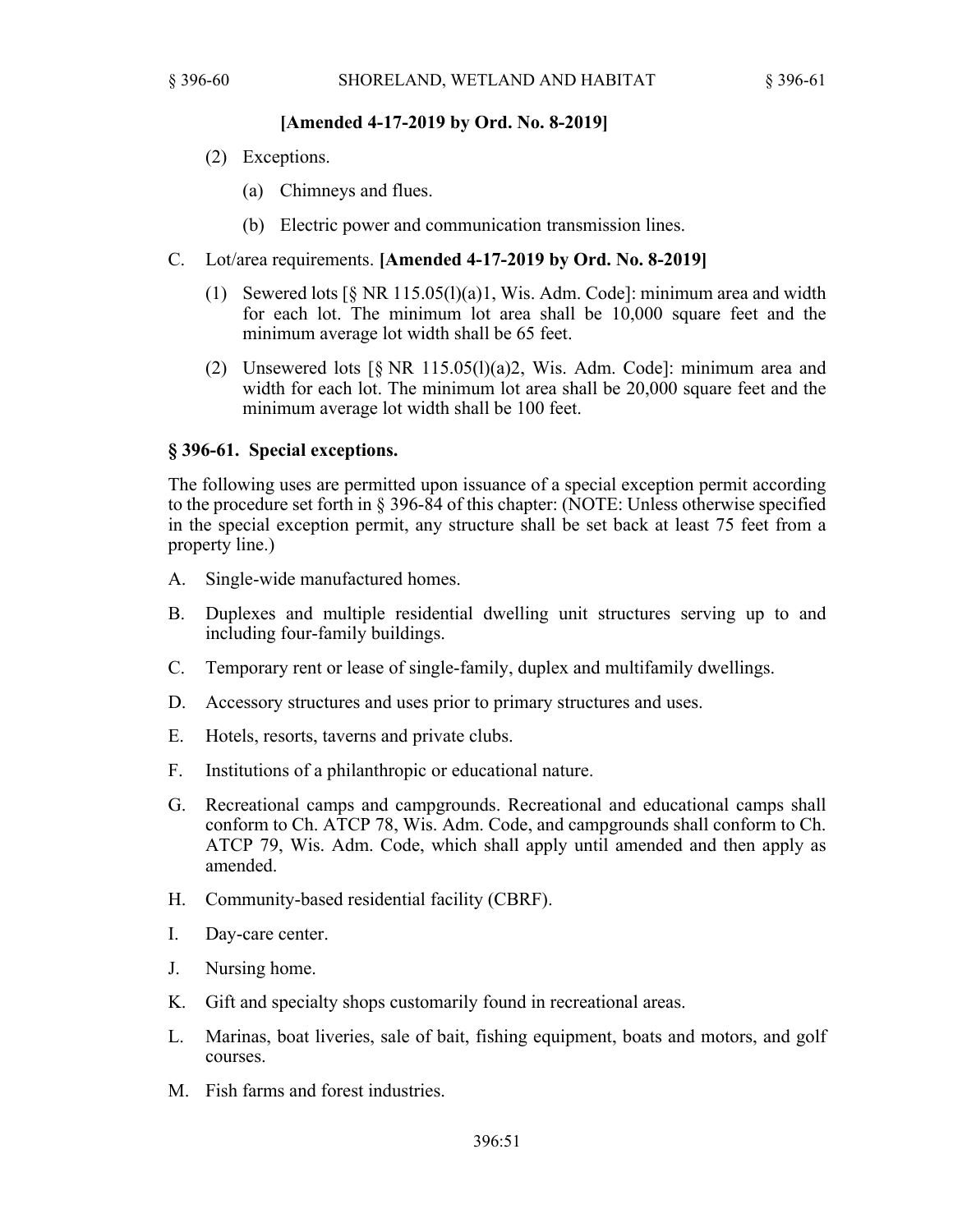- N. Manufactured home parks, provided:
	- (1) The minimum area for each manufactured home park shall be five acres.
	- (2) Every manufactured home lot shall have the following minimum dimensions exclusive of park streets:
		- (a) Area: 12,500 square feet.
		- (b) Width (at manufactured home): 80 feet.
		- (c) Depth: 100 feet.
	- (3) Occupied lot area ratio. The accumulated area of the manufactured home and its accessory structures on a manufactured home lot shall not exceed 20% of the respective lot area.
	- (4) Required setbacks.
		- (a) Each manufactured home shall be located at least 10 feet from any manufactured home lot line.
		- (b) All manufactured homes shall meet the setback requirements in Article III of this chapter.
- O. Recreational vehicle park, provided it shall conform to the requirements of Ch. ATCP 79, Wis. Adm. Code, which shall apply until amended and then apply as amended.
- P. Signs not permitted by Article XIX of this chapter.
- Q. All special exceptions listed in § 396-49 of this chapter.

# **§ 396-62. Vegetation removal and cutting.**

Vegetation removal/cutting regulations as set forth in Article VIII of this chapter shall apply.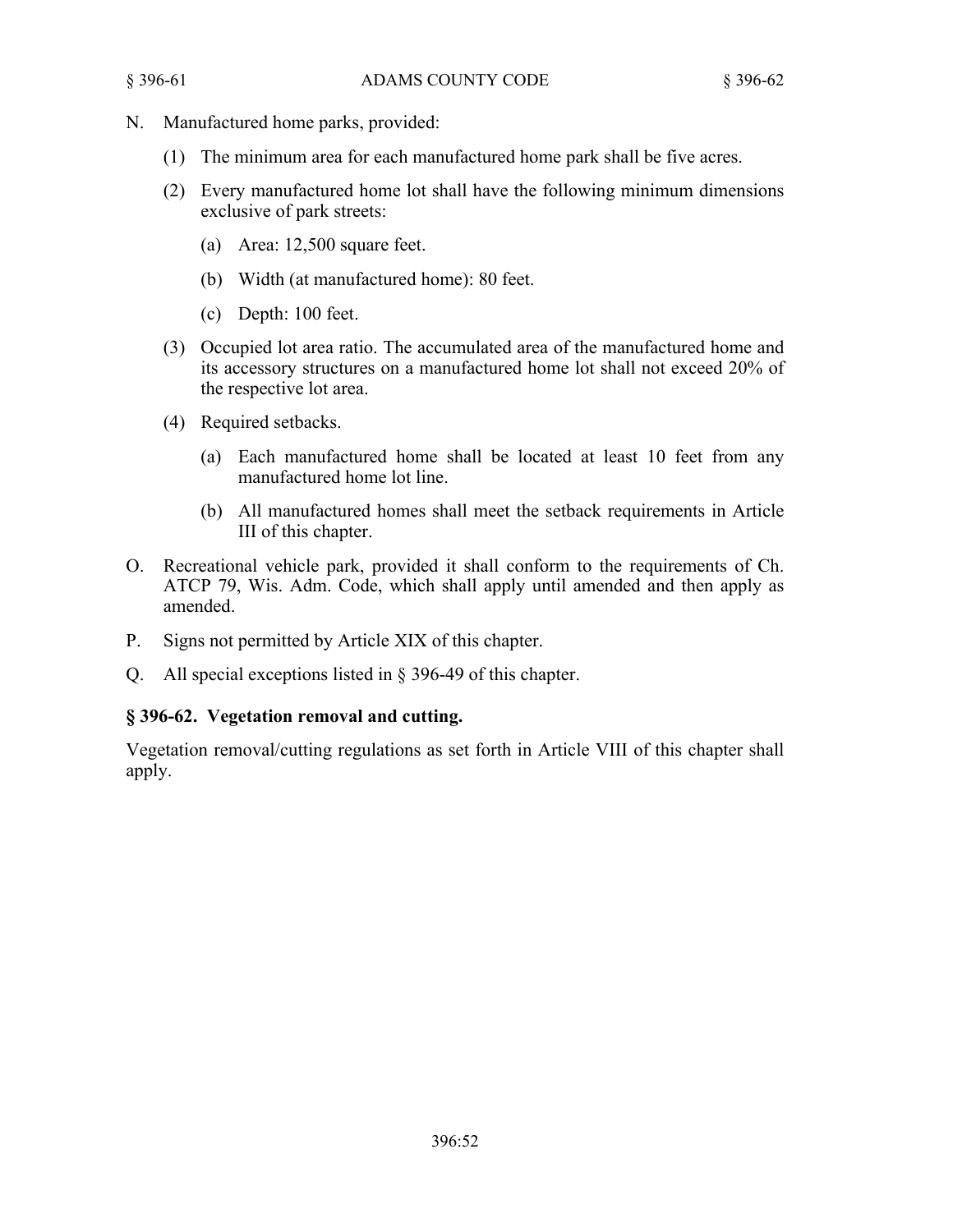#### ARTICLE XVII

### **Recreational-Residential Single-Family Conservation (R-RC) District**

#### **§ 396-63. Designation.**

This district shall include all lands within the jurisdiction of this chapter that are designated as Recreational-Residential Single-Family Conservation District on the Adams County Official Shoreland, Wetland and Habitat Protection Zoning Maps which have been adopted in § 396-42 of this chapter.

#### **§ 396-64. Purpose.**

The R-RC District is intended to require the use of nontraditional residential subdivision design known as "conservation subdivision," that will cluster the residential parcels and preserve open space and forest land, but so designed to be spacious and protected from encroachment of noncompatible land use, noise and traffic hazard. The district is also intended to avoid overcrowding by requiring certain minimum yards, open spaces and site area while making available dwellings designed for and occupied exclusively by one family.

## **§ 396-65. Permitted uses.**

- A. Development area.
	- (1) Single-family dwelling (seasonal or year round) for owner occupancy or longterm rent or lease.
	- (2) Signs, as specified in Article XIX of this chapter.
	- (3) Residential condominium.
	- (4) Accessory apartment.
	- (5) Accessory buildings.
	- (6) Home occupation.
	- (7) Professional home office.
	- (8) Essential utility services.
	- (9) Customary accessory uses.
- B. Preservation area (collectively, building structures shall not exceed 10% of the undivided permanent open space).
	- (1) Park.
	- (2) Playground.
	- (3) Sport and recreation court/field.
	- (4) Pond.
	- (5) Temporary use of an office or shelter for material and equipment being used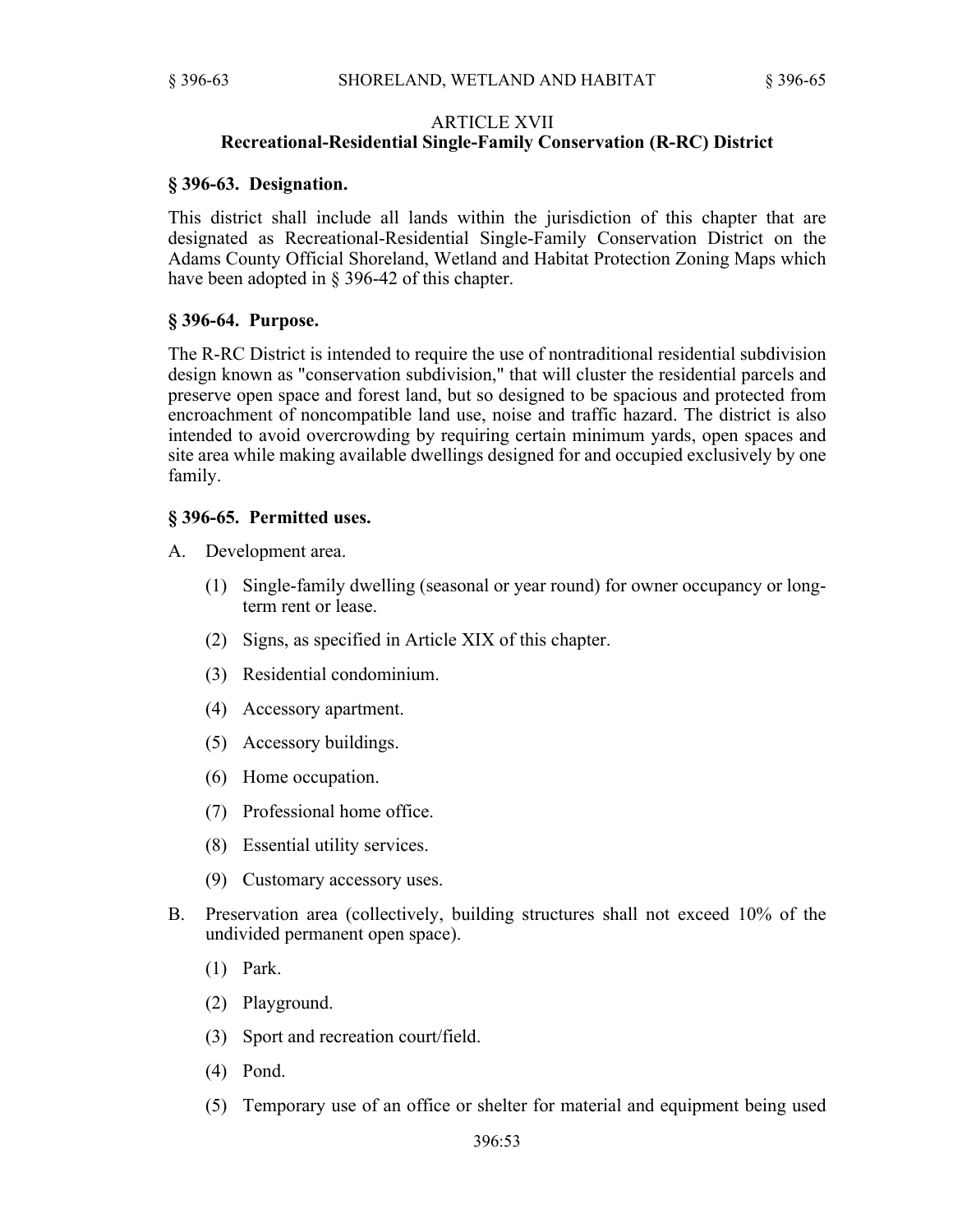in the construction of a permanent structure may be permitted by the Planning and Zoning Administrator.

## **§ 396-66. Site requirements.**

- A. Yard requirements. All uses shall meet the following minimum setback requirements:
	- (1) Class A highway (state highway): 110 feet from center line or 50 feet from lot line, whichever measures furthest into the lot.
	- (2) Class B highway (County trunk): 83 feet from center line or 50 feet from lot line, whichever measures furthest into the lot.
	- (3) Class C highway (town road): 63 feet from center line or 30 feet from lot line, whichever measures furthest into the lot.
	- (4) Front lot line: 30 feet for all structures.
	- (5) Rear lot line: 30 feet for dwelling and attached accessory structures; 10 feet for detached accessory building.
	- (6) Side lot line: 10 feet for all structures.
	- (7) Ordinary high water mark: 75 feet for all structures. **[Added 4-17-2019 by Ord. No. 8-2019]**

NOTE: Subsection  $A(4)$ , (5) and (6) are subject to Subsection  $A(1)$ , (2) and (3) above.

- B. Height requirements.
	- (1) Residential structure and attached accessory structure maximum: 35 feet.
	- (2) Detached residential accessory structure maximum: 35 feet. **[Amended 4-17-2019 by Ord. No. 8-2019]**
	- (3) All other structures and facilities maximum: 35 feet.
	- (4) Exceptions:
		- (a) Chimneys and flues.
		- (b) Electric power and communication transmission lines.
- C. Lot/area requirements.
	- (1) Project area: minimum 20 acres.
	- (2) Development lots: **[Amended 4-17-2019 by Ord. No. 8-2019]**
		- (a) Sewered lots  $\lceil \S \rceil$  NR 115.05(l)(a)1, Wis. Adm. Code]: minimum area and width for each lot. The minimum lot area shall be 10,000 square feet and the minimum average lot width shall be 65 feet.
		- (b) Unsewered lots  $\lceil \S$  NR 115.05(l)(a)2, Wis. Adm. Code]: minimum area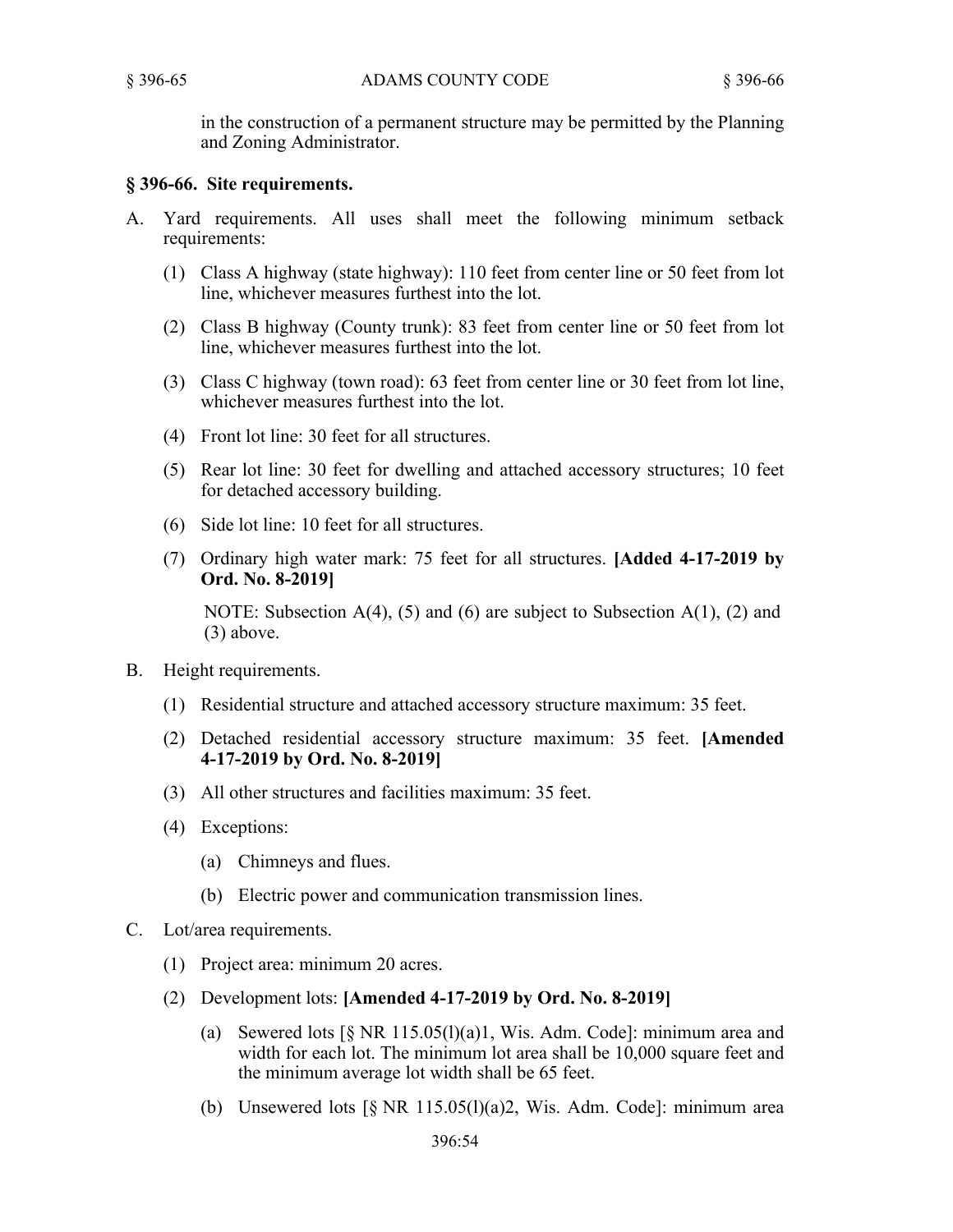and width for each lot. The minimum lot area shall be 20,000 square feet and the minimum average lot width shall be 100 feet.

- (3) Preservation area:
	- (a) Fifty percent or more of the developable land, and all undevelopable land area shall be designated as undivided permanent open space.
	- (b) All the land which is not divided into development land shall be designated as permanent open space, not to be further subdivided, and protected through conservation easement held by the County, by a recognized land trust or conservancy, or shall be held in common by equal shares by the owners of the development lots. All development lots capable of being further divided shall be restricted from further division by setting forth such restrictions in a recordable document naming the County as an interested party with standing to enforce such restrictions.

## **§ 396-67. Special exceptions.**

- A. Preservation area:
	- (1) Association lodge.
	- (2) Public emergency shelter.
	- (3) Marina.
- B. Development lot:
	- (1) Multifamily dwelling.
	- (2) Temporary rental of dwelling (30 days or less).

## **§ 396-68. Vegetation removal and cutting.**

Vegetation removal/cutting regulations as set forth in Article VIII of this chapter shall apply.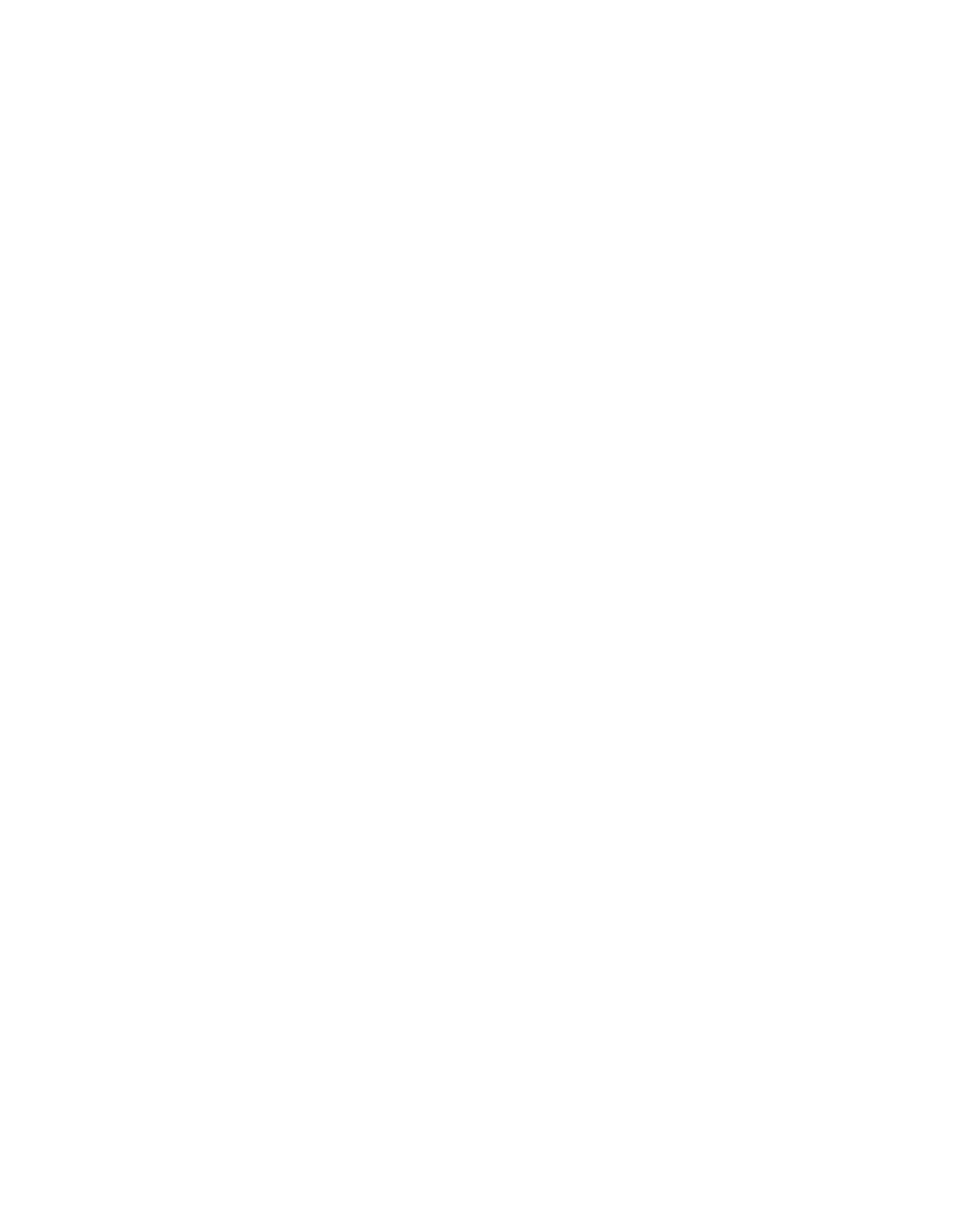## ARTICLE XVIII **General Purpose District**

## **§ 396-69. Designation.**

This district shall include all lands within the jurisdiction of this chapter that are not included in the: Shoreland-Wetland District, Recreational-Residential Districts or Conservancy District.

#### **§ 396-70. Purpose.**

Areas other than those contained in the above-referenced districts under § 396-69 are potentially suited to a wide range of uses, including industrial, commercial, agricultural, residential, forestry and recreational uses. The General Purpose District will be used to allow a wide range of uses, subject to the general provisions of this chapter, which are designed and intended to further the maintenance of safe and healthful conditions; protect spawning grounds, fish and aquatic life; and preserve shore cover, wetlands, habitat and natural beauty. Minimum separating distances are provided to reduce conflicting land uses between potentially incompatible uses.

## **§ 396-71. Permitted uses.**

The following uses shall be allowed, subject to the general zoning regulations in this chapter. Various permits are required for some of the following uses:

- A. Retail commercial uses (examples include hotel, resort, tavern, department store, grocery store, and gift shop).
- B. Noncommercial recreational uses, including hiking, fishing, swimming, boating and self-contained recreational vehicle camping (two camping units per parcel).
- C. Year-round single-family dwellings for owner occupancy and non-temporary rent or lease (see Article XXIII).
- D. Seasonal single-family dwellings for owner occupancy and non-temporary rent or lease.
- E. Medical clinics and hospitals.
- F. Day-care center.
- G. Home occupations.
- H. Essential utility services.
- I. Accessory structures and uses.
- J. Signs, as specified in Article XIX of this chapter.
- K. Hiking, fishing, trapping, hunting, swimming, boating and self-contained recreational vehicle camping (two camping units per parcel).
- L. The harvesting of wild crops, such as marsh hay, ferns, moss, wild rice, berries, tree fruits and tree seeds, in a manner that is not injurious to the natural reproduction of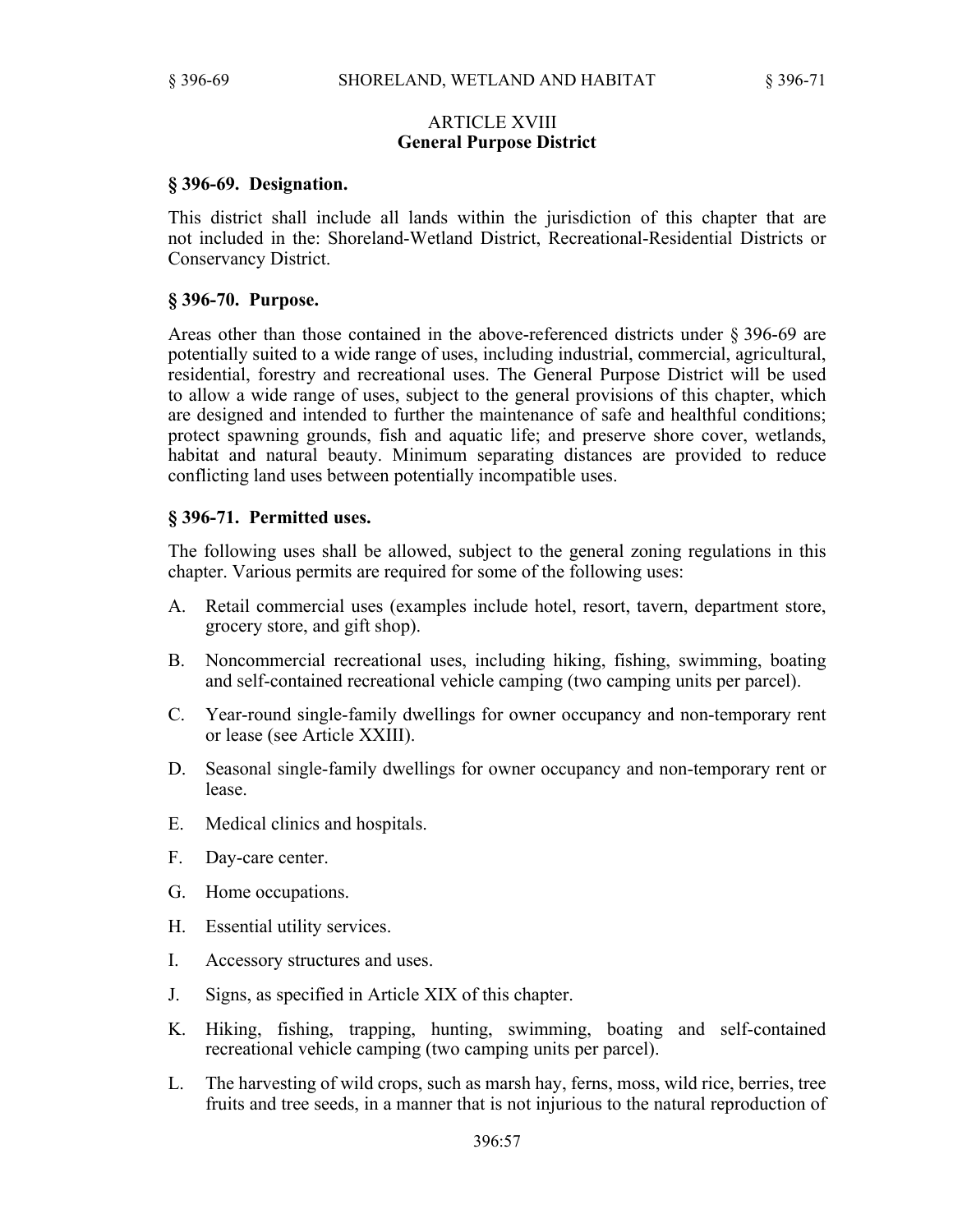such crops.

- M. The practice of silviculture, including the planting, thinning and harvesting of timber, provided it is done in accordance with Article VIII and § 396-45C of this chapter.
- N. The construction and maintenance of duck blinds.
- O. The construction and maintenance of piers, docks and walkways in accordance with § 396-9 of this chapter.
- P. The maintenance, repair, replacement, and reconstruction of existing town, County, and state highways and bridges.
- Q. The establishment and development of public and private parks and recreation areas, boat access sites, natural and outdoor education areas, historic and scientific areas, wildlife refuges, game preserves and private wildlife habitat areas, provided that:
	- (1) Any private recreation or wildlife habitat area must be used exclusively for that purpose allowed only if permits per Ch. 29, Wis. Stats., have been approved. **[Amended 4-17-2019 by Ord. No. 8-2019]**
	- (2) Limited filling and excavating necessary for the development of boat launching ramps and access roads may be allowed provided that they are designed and constructed to minimize the adverse impact upon the natural functions of the area.
	- (3) Ditching, excavating, dredging, and dike and dam construction may be done in wildlife refuges, game preserves and private wildlife habitat areas, but only for the purpose of improving wildlife habitat or to otherwise enhance wetland values.

# **§ 396-72. Special exceptions.**

The following uses and related structures may be allowed by petitioning for a special exception permit:

- A. Wholesale commercial and industrial uses may be permitted upon issuance of a special exception permit by the Board of Adjustment as provided in § 396-84 of this chapter. Any intended discharge of new waste into surface waters must be reported to the Department of Natural Resources and approved by the Department as provided in the Wisconsin Statutes and Wisconsin Administrative Code.
- B. Agricultural uses, provided livestock shall not be housed, pastured or otherwise permitted closer than 100 feet to any navigable water and shall be located so that no wastes or runoff will drain into any navigable water. Livestock raising is limited to fewer than 25 animal units per acres.
- C. Temporary rent or lease of single-family, duplex and multifamily dwellings.
- D. Accessory structures and uses prior to primary structures and uses.
- E. Single-wide manufactured homes.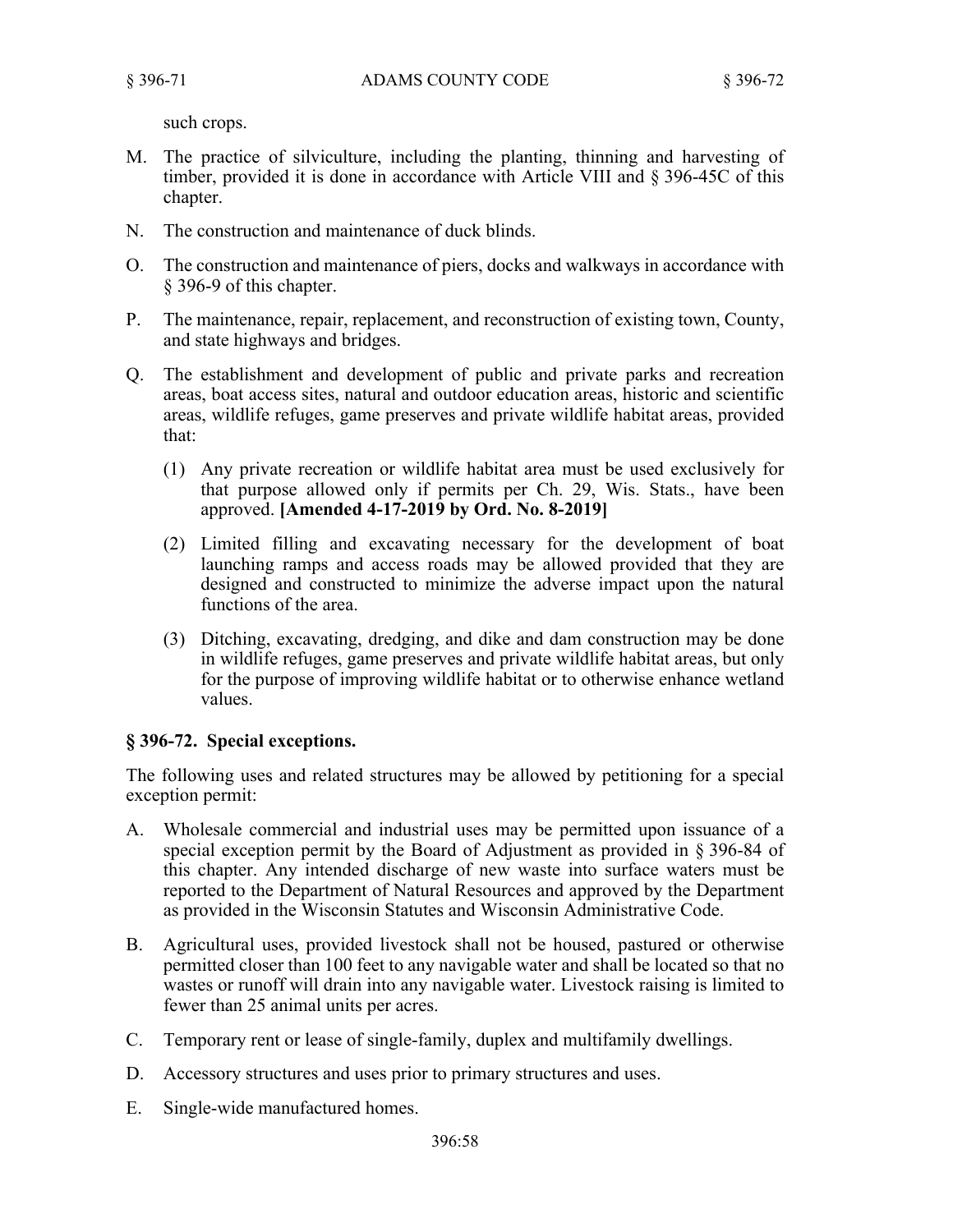- F. Community-based residential facility (CBRF) and boardinghouses.
- G. Nursing homes.
- H. Kennel.
- I. Institutions of a philanthropic or educational nature.
- J. Recreational camps, recreational vehicle (RV) parks and campgrounds. Recreational and educational camps shall conform to Ch. ATCP 78, Wis. Adm. Code, and RV parks and campgrounds shall conform to Ch. ATCP 79, Wis. Adm. Code, which shall apply until amended and then apply as amended.
- K. Marinas, boat liveries, sale of bait, fishing equipment, boats and motors, fish farms, forest industries and golf courses.
- L. Manufactured home parks, provided:
	- (1) The minimum area for each manufactured home park shall be five acres.
	- (2) Every manufactured home lot shall have the following minimum dimensions exclusive of park streets:
		- (a) Area: 12,500 square feet.
		- (b) Width (at manufactured home): 80 feet.
		- (c) Depth: 100 feet.
	- (3) Occupied lot area ratio. The accumulated area of the manufactured home and its accessory structures on a manufactured home lot shall not exceed 20% of the respective lot area.
	- (4) Required setbacks.
		- (a) Each manufactured home shall be located at least 10 feet from any manufactured home lot line.
		- (b) All manufactured homes shall meet the setback requirements in Article III of this chapter.
- M. Planned residential community (see § 396-75).

## **§ 396-73. Vegetation removal and cutting.**

Vegetation removal/cutting regulations as set forth in Article VIII of this chapter shall apply.

## **§ 396-74. Site requirements.**

- A. Yard requirements. All uses shall meet the following minimum setback requirements:
	- (1) Class A highway (state highway): 110 feet from center line or 50 feet from lot line, whichever measures furthest into the lot.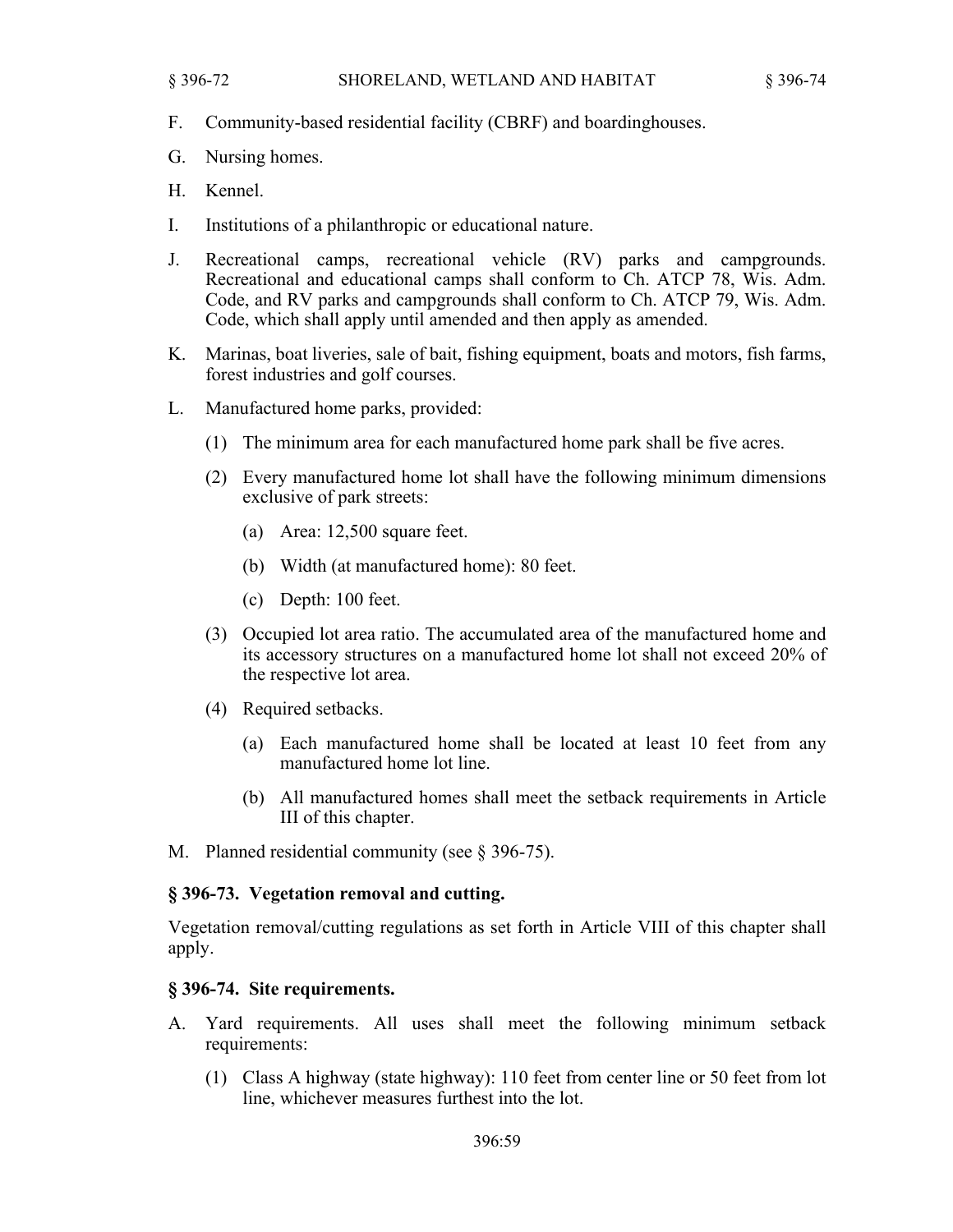- (2) Class B highway (County trunk): 83 feet from center line or 50 feet from lot line, whichever measures furthest into the lot.
- (3) Class C highway (town road): 63 feet from center line or 30 feet from lot line, whichever measures furthest into the lot.
- (4) Front lot line: 30 feet for all structures.
- (5) Rear lot line: 30 feet for dwelling and attached accessory structures; 10 feet for detached accessory building.
- (6) Side lot line: 10 feet for all structures.
- (7) Any lot line abutting any Recreational-Residential or Planned Residential District: 100 feet for all structures.
- (8) Ordinary high-water mark: minimum 75 feet (see § 396-10B and Article XI).

NOTE: Subsection  $A(4)$ , (5) and (6) are subject to Subsection  $A(1)$ , (2) and (3) above.

- B. Height requirements.
	- (1) Principal structure maximum: 35 feet.
	- (2) Accessory structure maximum: 35 feet (see § 396-10A and Article XI). **[Amended 4-17-2019 by Ord. No. 8-2019]**
- C. Lot/area requirements. **[Amended 4-17-2019 by Ord. No. 8-2019]**
	- (1) Sewered lots [§ NR 115.05(l)(a)1, Wis. Adm. Code]: minimum area and width for each lot. The minimum lot area shall be 10,000 square feet and the minimum average lot width shall be 65 feet.
	- (2) Unsewered lots  $[\S$  NR 115.05(l)(a)2, Wis. Adm. Code]: minimum area and width for each lot. The minimum lot area shall be 20,000 square feet and the minimum average lot width shall be 100 feet.

## **§ 396-75. Planned residential community.**

- A. Purpose. The planned residential community is intended to permit residential and compatible mixed-use development where the physical layout of the lots is so arranged as to better assure the control of pollution and preservation of ground cover than would be expected if the lots were developed as a conventional subdivision. A condition of all planned residential community development is the preservation of certain open space, preferably in the shoreland area, in perpetuity.
- B. Requirements for planned residential community. All planned residential community development shall meet the following requirements:
	- (1) Project area. The area proposed for the planned residential community shall be at least five acres in size.
	- (2) Project water frontage (if applicable): minimum of 200 feet.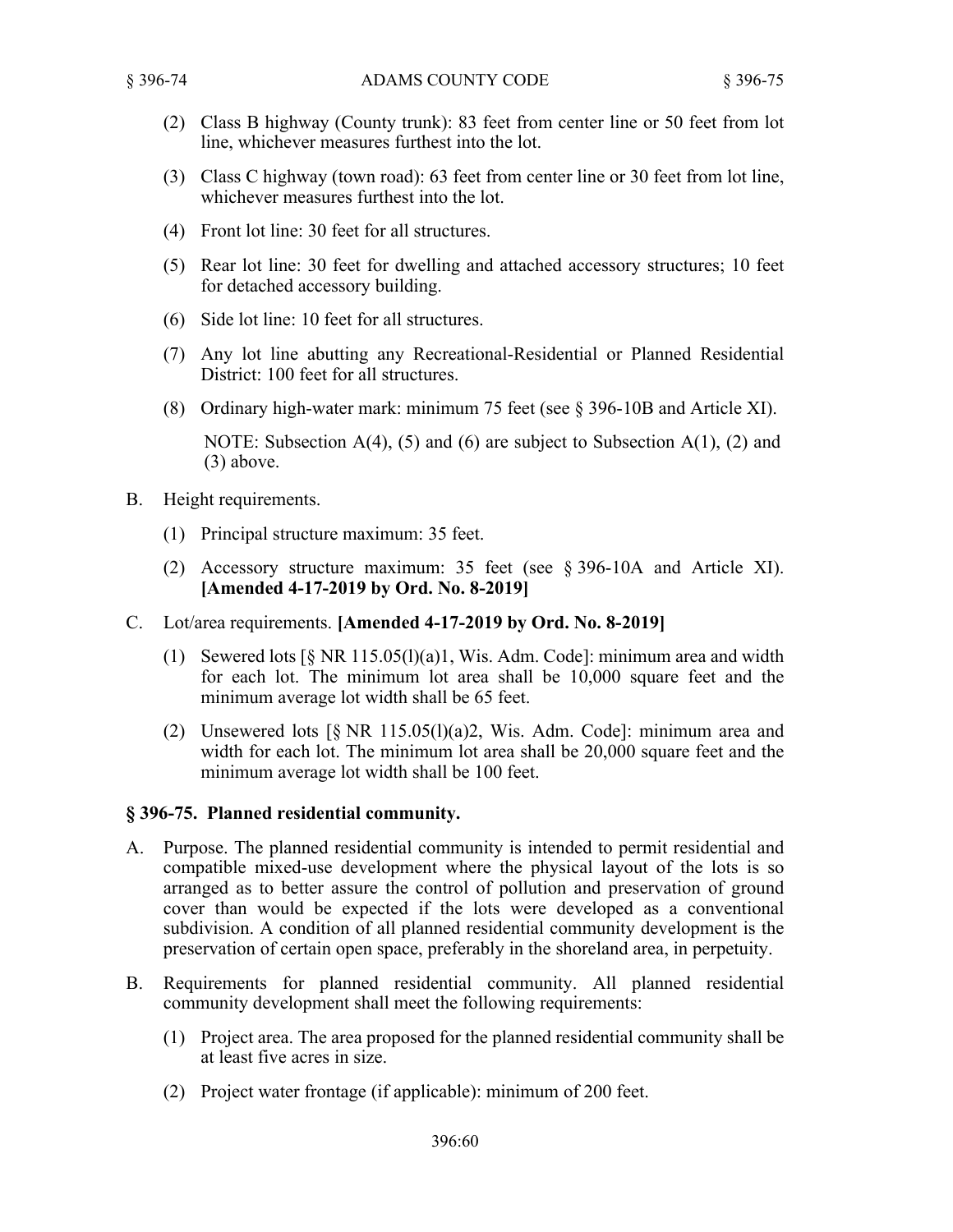- (3) Density. Whether multifamily or individual, the number of dwelling units shall not exceed that which would have been possible if the same land were platted in accordance with the minimum lot sizes and widths provided by the applicable provisions of Chapter 405, Zoning, of the County Code and other applicable ordinances.
- (4) Vegetative buffer zone and preservation of ground cover. The location of lots and the dedication of part of the land for use by the public or residents of the planned residential community shall preserve the vegetative buffer zone and ground cover of the area to enhance scenic beauty of the navigable water and wetlands, prevent erosion, and provide wildlife habitat.
- (5) Open space. All lands not used for lots and streets shall be dedicated in perpetuity to remain in open space. This may be accomplished by conveyance in common to each of the owners of lots in the development or to a corporation formed by them or by dedication to the County, town or municipality. Lands dedicated to the public must be accepted by action of the governing body of the accepting unit of government. If the land is to be conveyed to owners of lots in the development, a homeowners' association or similar legally constituted body shall be created to maintain the open space land. Any restriction placed on platted land by covenant, grant of easement or any other manner which was required by a public body or which names a public body as grantee, promisee or beneficiary shall vest in the public body the right to enforce the restriction at law or in equity against anyone who has or acquires an interest in the land subject to the restriction.
- C. Procedure for establishing a planned residential community. When considering approval of a planned residential community the County shall consider whether proposed structural density, lot sizes, widths, and setbacks are of adequate size and distance to prevent pollution or erosion along streets or other public ways and waterways and wetlands. Increased shoreland setbacks shall be a condition of approval as a way of minimizing adverse impacts of development. Shore cover provisions in Article VIII shall apply, except that the maximum width of a viewing corridor shall be 100 feet and the minimum vegetative buffer depth shall be increased proportionately based on site conditions to offset the impact of the proposed development. The procedure for establishing a planned residential community shall be as follows:
	- (1) Petition. A petition setting forth all of the facts required in Subsection B shall be submitted to the Planning and Zoning Department.
	- (2) Review and hearing. The petition shall be submitted to the Board of Adjustment which shall hold a public hearing. Copies of the petition and notice of the hearing shall also be sent to the appropriate office of the Department as described in Article XX of this chapter.
	- (3) Findings and conditions of approval. The Board of Adjustment shall make written findings as to the compliance or noncompliance of the proposed planned residential community with each of the applicable requirements set forth in Subsection B. If the petition is granted in whole or part, the Board of Adjustment shall attach such written conditions to the approval as are required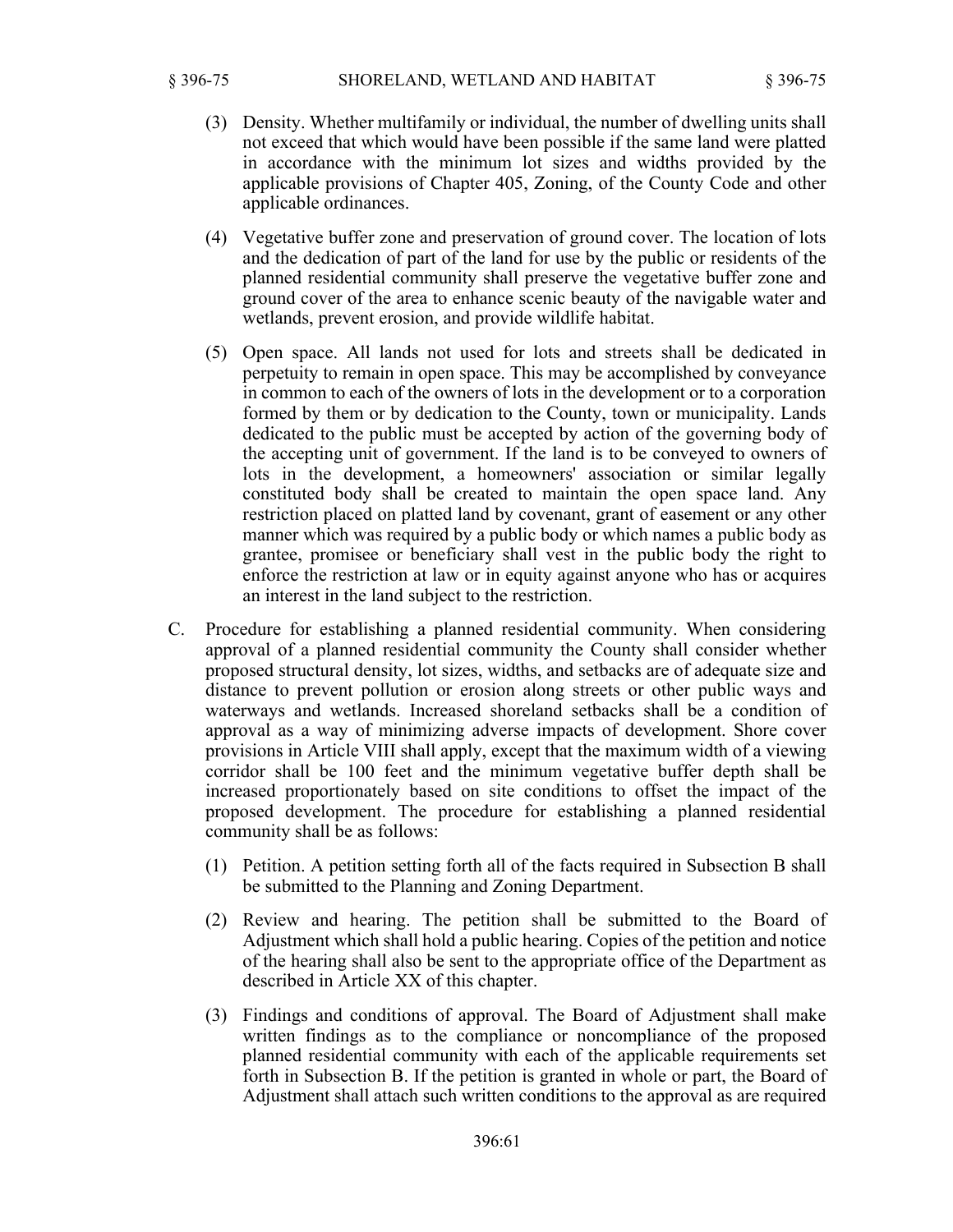by and consistent with Subsection B. The conditions of approval shall in all cases establish the specific restrictions applicable with regard to minimum lot sizes, width, setbacks, dimensions of vegetative buffer zone and open space requirements. The findings of the Board of Adjustment shall reflect the recommendations of any federal, state or local agency with which the Board of Adjustment consults.

(4) Planning studies. A landowner or petitioner may, at his own expense, develop the facts required to establish compliance with the provisions of Subsection B or may be required to contribute funds to the County to defray all or part of the cost of such studies being undertaken by the County or any agency or person with whom the County contracts for such work.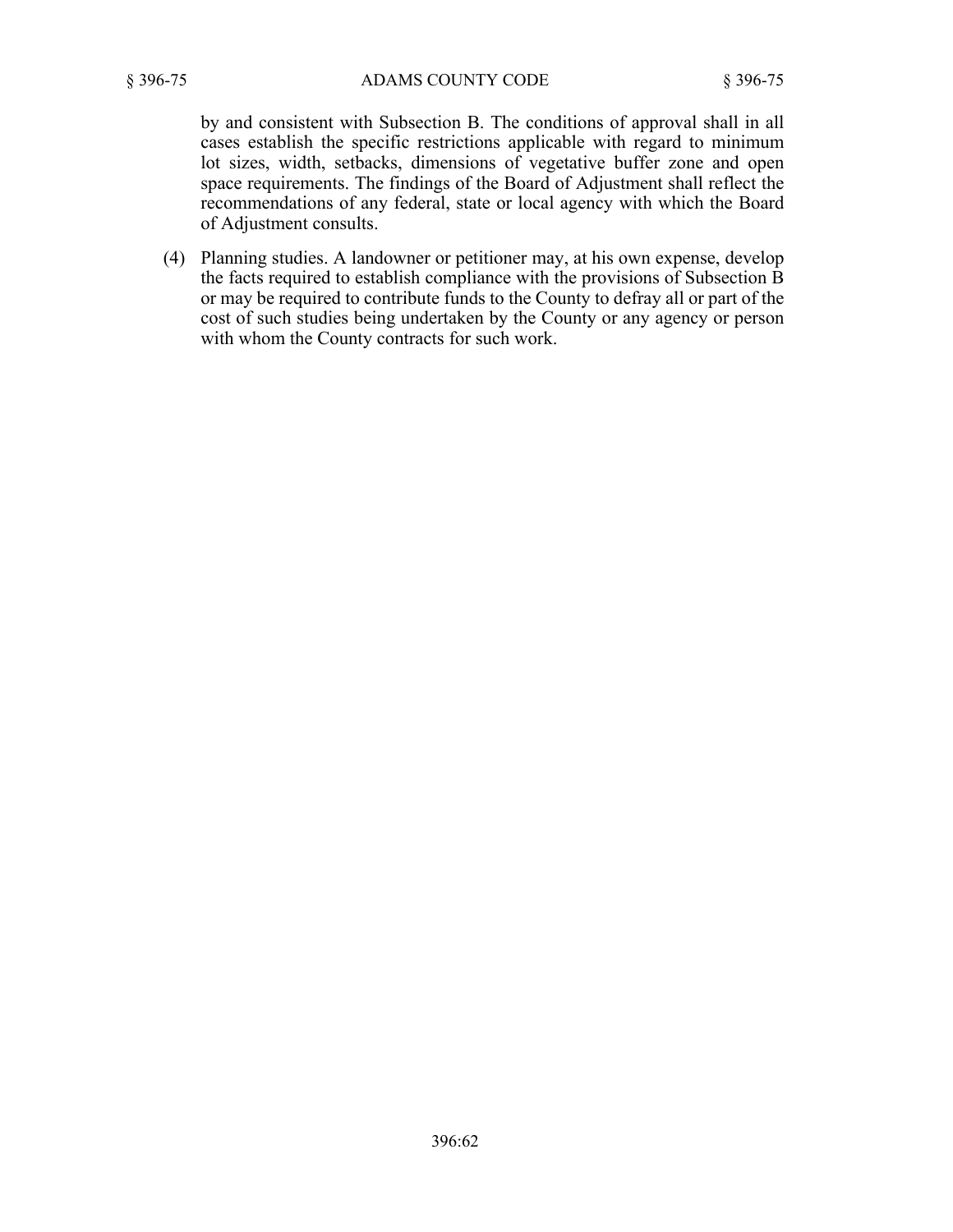## ARTICLE XIX **Signs**

## **§ 396-76. Basic requirements.**

The following apply to all signs in all districts:

- A. No sign shall be located, erected, moved, reconstructed, enlarged or altered until a zoning permit has been issued, except as exempted in § 396-80 of this chapter.
- B. Any sign intended to be read from the water shall be set back at least 75 feet from the ordinary high-water mark and shall not exceed 30 square feet in area.
- C. The owner of any sign shall keep it in good maintenance and repair, including restoring, repainting, or replacing a worn or damaged legally existing sign to its original condition.

#### **§ 396-77. Recreational-Residential, Recreational-Residential Single-Family Conservation and Planned Residential Community Districts.**

The following signs shall be permitted in Recreational-Residential, Recreational-Residential Single-Family Conservation and Planned Residential Community Districts:

- A. Signs specifically exempted in § 396-80 of this chapter.
- B. On-premises ground signs not exceeding 40 square feet, identifying an apartment, condominium, manufactured home park, subdivision, multiple-family use or a permitted business or commercial use.

## **§ 396-78. General Purpose District.**

The following signs shall be permitted in a General Purpose District:

- A. Temporary signs when permitted by the County Planning and Zoning Committee as a conditional use. The Planning and Zoning Committee shall, in each case, determine the structural type of sign permitted, the maximum size permitted and the time period the sign may remain in use.
- B. Wall signs placed against the exterior walls of buildings and, for any one premises, not exceeding 40 square feet in area.
- C. Projecting signs not exceeding 40 square feet in area for any one premises.
- D. Awning and canopy signs not exceeding 40 square feet in area for any one premises.
- E. Ground signs not exceeding 40 feet in height above the mean center-line street grade. They shall not exceed 40 square feet on one side or 80 square feet on all sides. No ground sign shall be placed closer than 80 feet to another ground sign. Such signs may be placed at the right-of-way line.
- F. Roof signs not exceeding 10 feet in height above the roof. They shall not exceed 40 square feet on all sides for any one premises.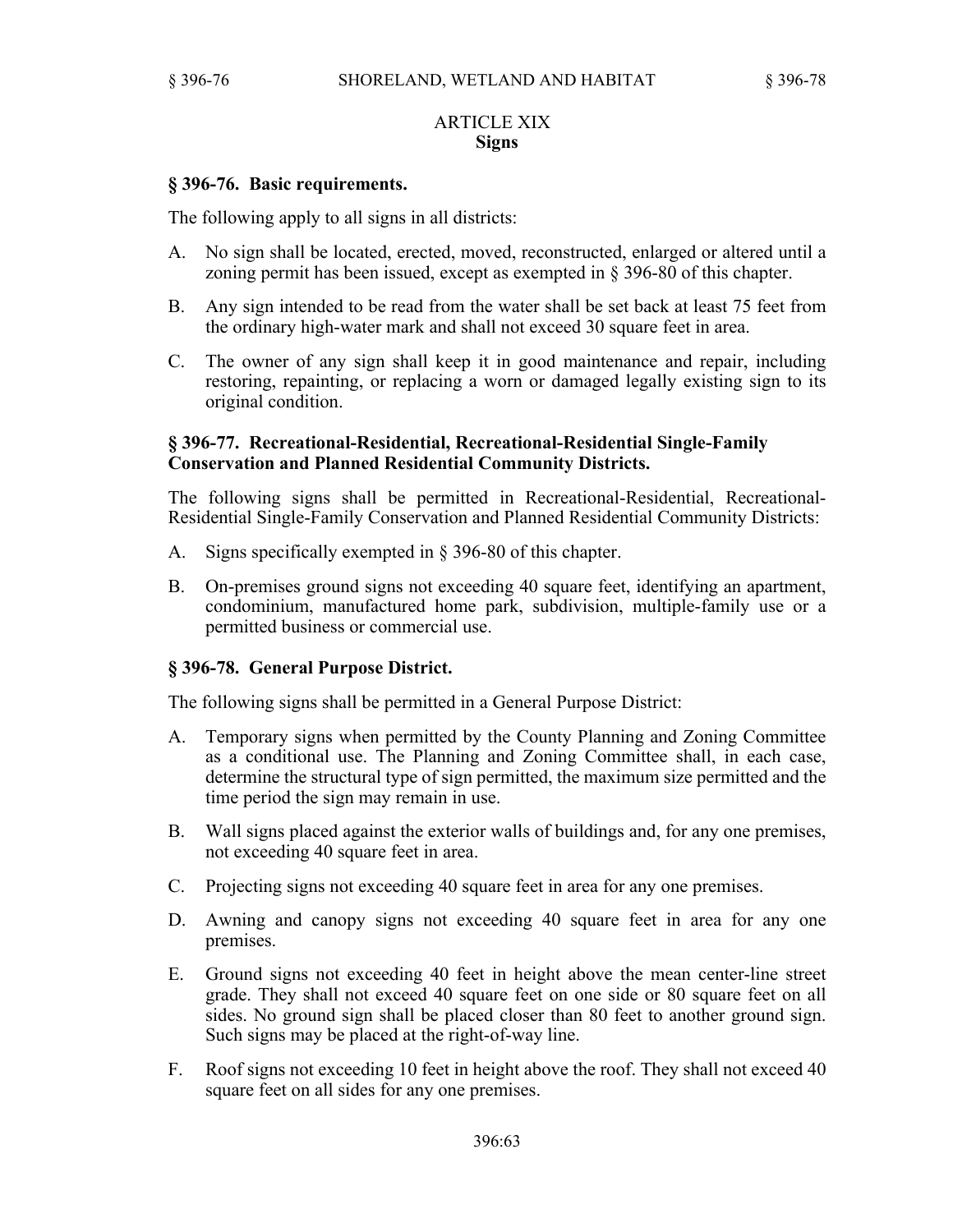- G. Portable signs not exceeding 40 square feet on one side or 80 square feet on all sides.
- H. Window signs.
- I. Signs permitted in § 396-77 of this chapter.
- J. Signs specifically exempted in § 396-80 of this chapter.

NOTE: Larger signs may be permitted by the Board of Adjustment upon a finding of fact that increased size shall be necessary to inform the public.

# **§ 396-79. Shoreland-Wetland and Conservancy Districts.**

The following signs shall be permitted in Shoreland-Wetland and Conservancy Districts: signs listed in § 396-80A,  $B$ , E, F, G, H and I.

## **§ 396-80. Signs permitted in all districts.**

The following signs are permitted in all districts without permit, but subject to the following regulations:

- A. Real estate ground or wall signs not exceeding eight square feet in area which advertise the sale, rental, or lease of the premises upon which the signs are temporarily located. Such signs may be placed at the right-of-way line.
- B. Ground signs identifying the name and address of the resident, not exceeding six square feet in area, and located on the premises. Such signs may be located at the right-of-way line.
- C. Home occupation and professional home office signs not exceeding nine square feet in area on any one side, located on the premises, and not illuminated after 10:00 p.m. or before 8:00 a.m.
- D. Bulletin boards on ground or wall signs not exceeding 36 square feet in area, located on the premises, and used by public, charitable, or religious institutions. Such signs may be placed at the right-of-way line.
- E. Memorial signs, tablets, names of buildings, and date of erection when cut into any masonry surface or when constructed of metal or wood and affixed flat against a structure.
- F. Official ground signs, such as traffic control, parking restrictions, information and notices. As allowed by the state, County and town, such signs may be placed up to the pavement edge.
- G. Political signs provided the following provisions are met:
	- (1) No sign is erected more than 60 days prior to the election.
	- (2) All signs are removed within seven days after the election.
	- (3) No sign shall be attached or placed on utility poles or traffic devices within a public right-of-way.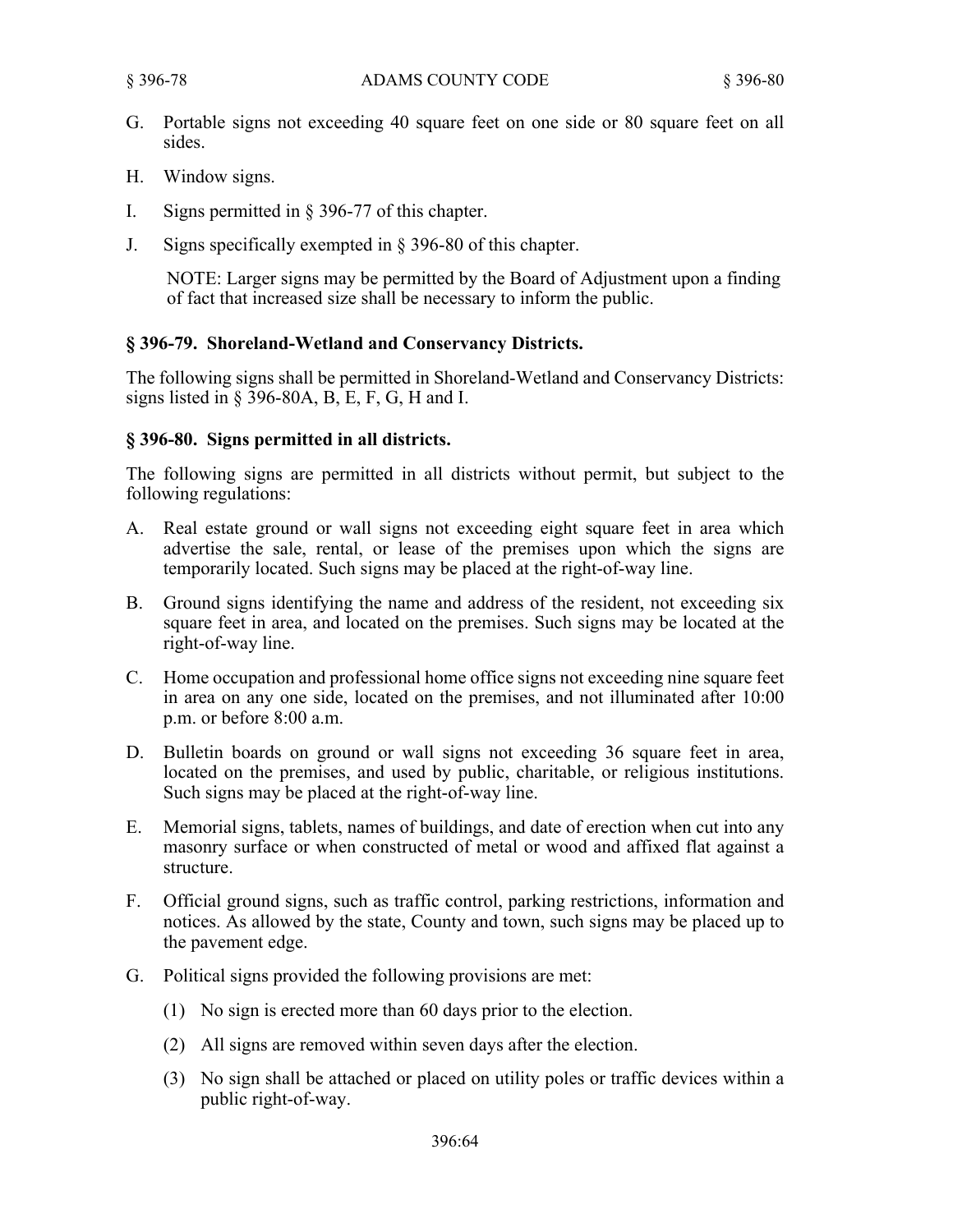- (4) The graphic message must relate to candidates or beliefs at issue in the current election.
- (5) Persons or committees authorizing the distribution or posting of campaign materials shall be responsible for compliance with the provisions of this chapter.
- H. Field demonstration and test plot signs.
- I. Incidental signs such as "No Trespassing," "No Hunting" and similar.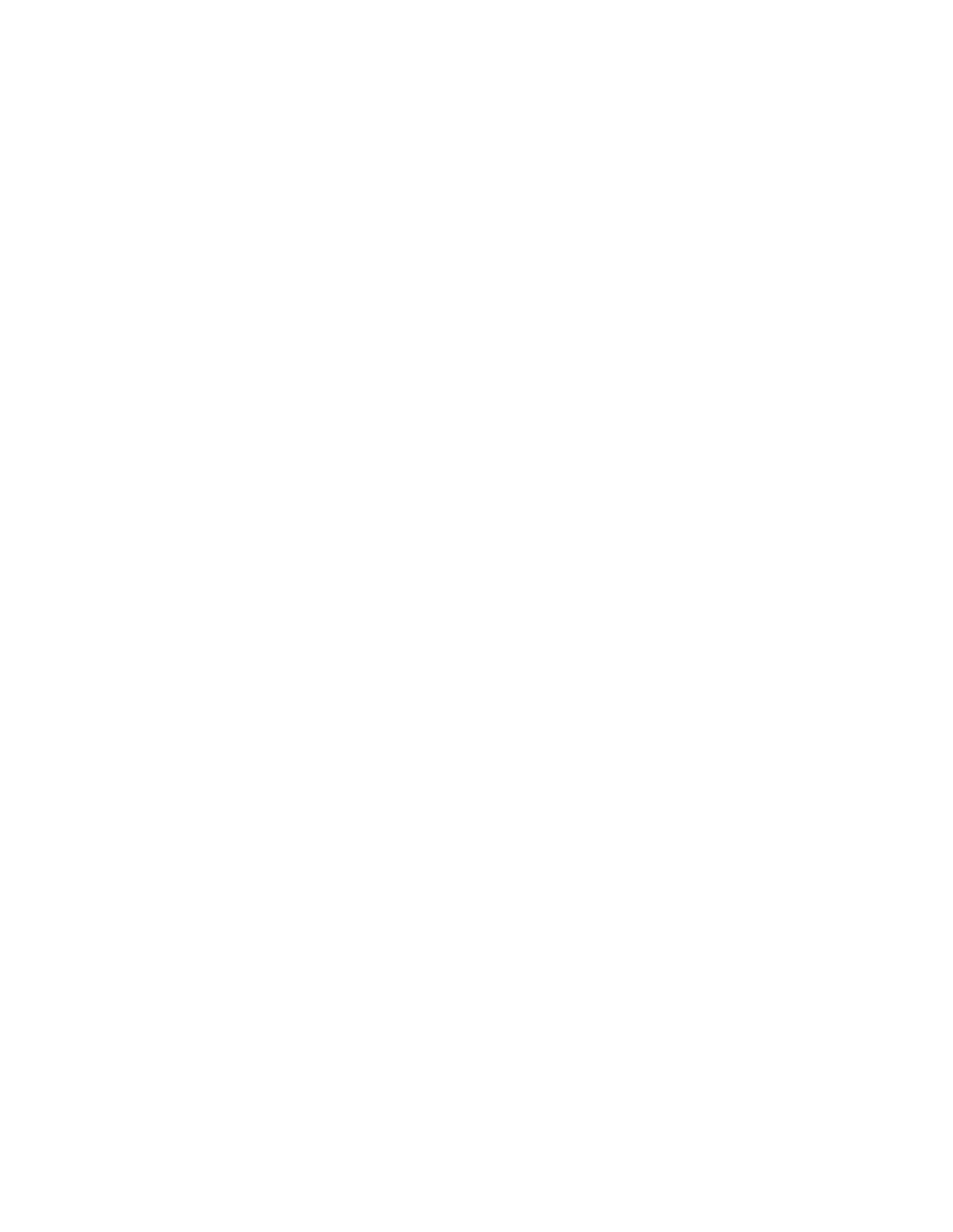## ARTICLE XX **Administration**

## **§ 396-81. Planning and Zoning Administrator.**

- A. The Planning and Zoning Administrator or his designee shall exercise the following duties and powers:
	- (1) Advise applicants as to the provisions of this chapter and assist them in preparing permit applications.
	- (2) Issue permits and inspect properties for compliance with this chapter.
	- (3) Keep records of all permits issued, inspections made, work approved and other official actions.
	- (4) Have access to any structure or premises during reasonable hours for the purpose of performing his duties.
	- (5) Issue directives and orders and report violations of this chapter and other applicable regulations to the Planning and Zoning Committee and Corporation Counsel.

NOTE: Written notice shall be given to the appropriate district and area offices of the Department of Natural Resources at least 10 days prior to hearings on proposed shoreland variances, special exceptions, appeals for map or text interpretations and map or text amendments.

B. Copies of decisions on shoreland variances, special exceptions, appeals for map or text interpretations and map or text amendments shall be submitted to the appropriate district or area offices of the Department of Natural Resources within 10 days after they are granted or denied.

#### **§ 396-82. Zoning permits.**

- A. Cases when a zoning permit is required:
	- (1) Before any building or other structure is erected, moved or structurally altered so as to change its use or increase its floor space.
	- (2) Before placement of riprap or other nonvegetative erosion control devices and structures. Prior to installation, the County must approve the zoning permit which shall include the design and necessity for all erosion control devices and structures. Adams County shall issue the zoning permit only after the WDNR issues its approval.
	- (3) Before a special exception permit for filling and/or grading may be issued.
	- (4) Before any land use is substantially altered (including pond construction, land clearing and filling and grading for camper slabs).
- B. Application for zoning permit. An application for a zoning permit shall be made to the Planning and Zoning Administrator upon forms furnished and shall include, for the purpose of proper enforcement of these regulations, the following data: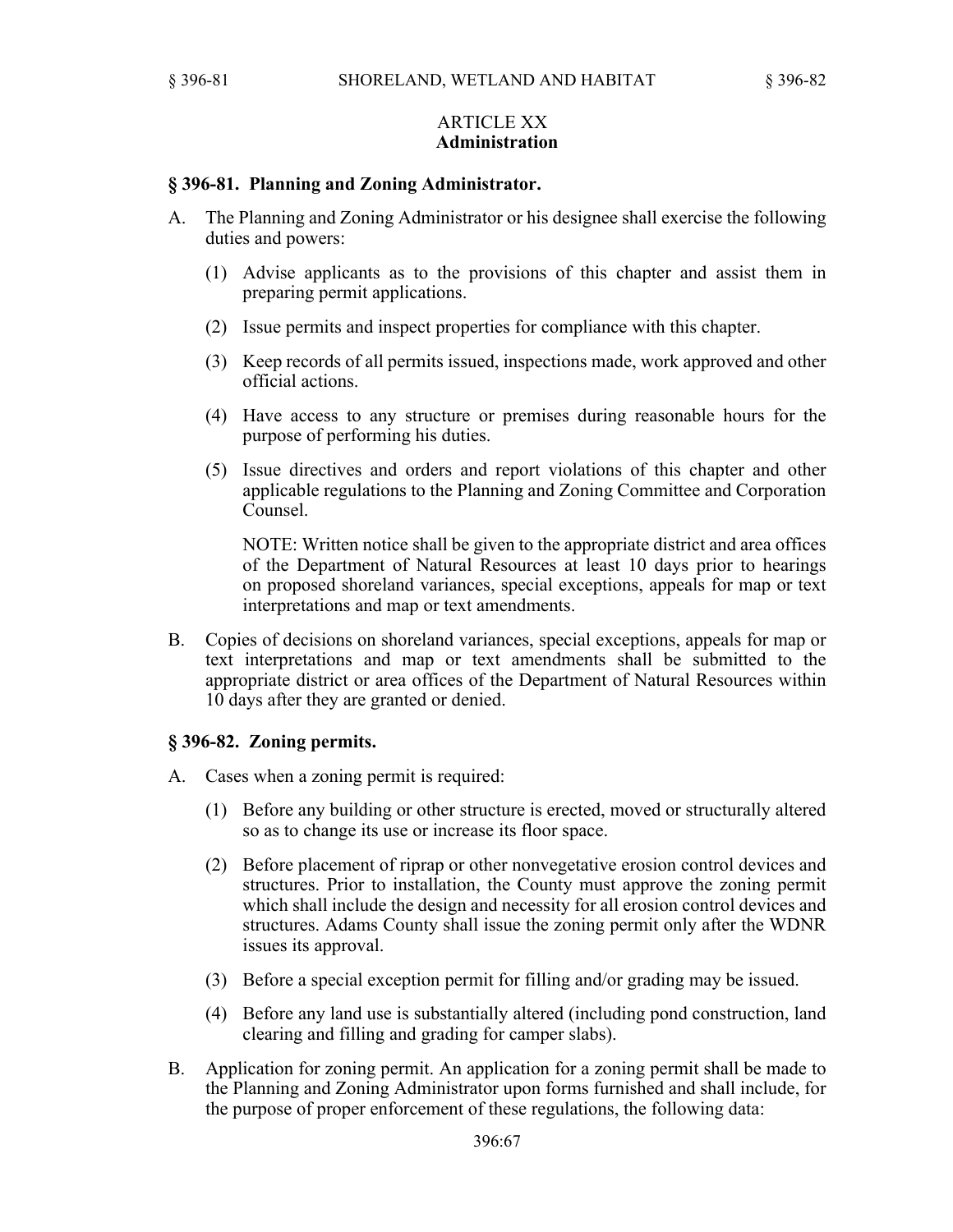- (1) Name and address of the applicant and property owner.
- (2) Legal description of the subject site, address of the subject site, type of structure or use and the zoning district within which the subject site lies.
- (3) Plat of survey or a location sketch showing the location, boundaries, dimensions, elevations, uses and sizes of the following:
	- (a) Subject site;
	- (b) Existing and proposed structures;
	- (c) Existing and proposed easements, streets and other public ways;
	- (d) Existing and proposed building setbacks; and
	- (e) The ordinary high-water mark of any abutting watercourse and watermark at the day of the sketch.
- (4) Any additional information as may be required by the County Planning and Zoning Committee or the Planning and Zoning Administrator.
- (5) If applicable, inventory checklist.

# **§ 396-83. Inspection; occupancy permit.**

- A. As applicable and permitted, no land shall be occupied, used or altered and no building hereafter erected, altered or moved shall be occupied until the appropriate inspection(s) and/or a final occupancy permit has been issued by the Planning and Zoning Department. Inspection reports shall show that the building or premises or part thereof conforms to all provisions of this chapter.**<sup>4</sup>**
- B. The Planning and Zoning Administrator may issue a temporary occupancy permit for part of a building, pursuant to rules and regulations established by this chapter and other applicable codes and ordinances.**<sup>5</sup>**
- C. Upon written request from the owner, the Planning and Zoning Administrator shall issue a letter of compliance for any building or premises existing at the time of the adoption of this chapter, certifying, after inspection, the extent and type of use made of the building or premises and whether or not such use conforms to the provisions of this chapter.

NOTE: An on-site inspection may require a fee.

# **§ 396-84. Special exception permit.**

Unclassified or unspecified uses and any use listed as a special exception in this chapter may be permitted only upon application to the Planning and Zoning Administrator and issuance of a special exception permit by the Board of Adjustment.

A. Application for a special exception permit. In order to secure information upon

**<sup>4.</sup> Editor's Note: Amended at time of adoption of Code (see Ch. 1, General Provisions, Art. II).**

**<sup>5.</sup> Editor's Note: Amended at time of adoption of Code (see Ch. 1, General Provisions, Art. II).**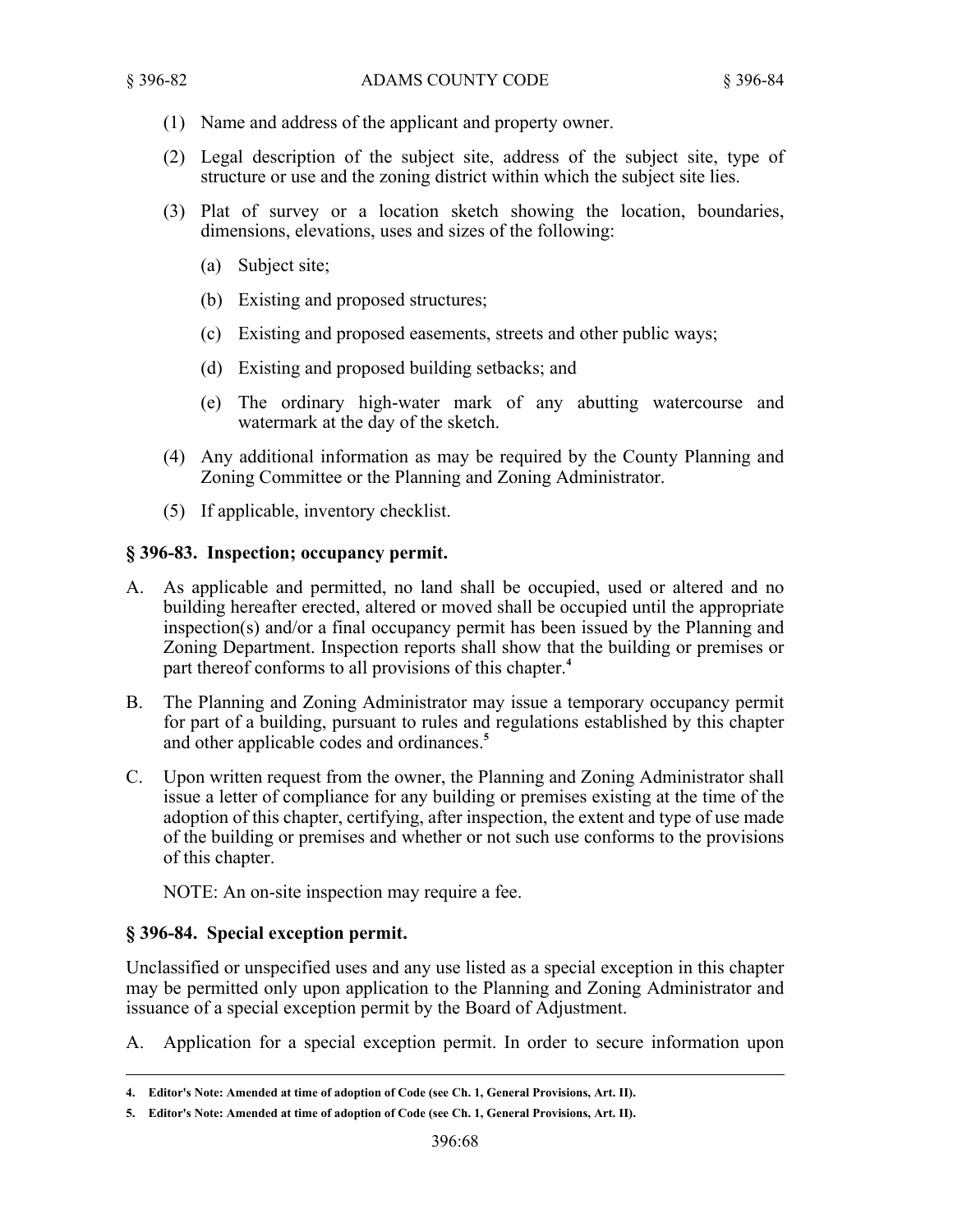which to base its determination, the Board of Adjustment may require the applicant to furnish, in addition to the information required for a zoning permit, the following information:

- (1) A plan of the area showing contours, soil types, driveways, walkways, groundwater conditions, bedrock, slope and vegetative cover.
- (2) Location of buildings, parking areas, traffic access, driveways, walkways, piers, open spaces and landscaping.
- (3) Plans of buildings, sewage disposal facilities, water supply systems and arrangements for operation.
- (4) Specifications for areas of proposed filling, grading, lagooning or dredging.
- (5) Other pertinent information necessary to determine if the proposed use meets the requirements of this chapter.
- (6) If applicable, inventory checklist.
- B. Standards applicable to all special exceptions. In passing upon a special exception permit, the Board of Adjustment shall evaluate the effect of the proposed use upon:
	- (1) The maintenance of safe and healthful conditions;
	- (2) The prevention and control of water pollution, including sedimentation;
	- (3) Existing topographic and drainage features and vegetative cover on the site;
	- (4) The location of the site with respect to floodplains of rivers or streams;
	- (5) The erosion potential of the site based upon degree and direction of slope, soil type and vegetative cover;
	- (6) The location of the site with respect to existing or future access roads;
	- (7) The need of the proposed use for the particular location;
	- (8) Its compatibility with uses on adjacent land; and
	- (9) Location factors under which:
		- (a) Domestic uses shall be generally preferred.
		- (b) Uses not inherently a source of pollution within an area shall be preferred over uses that are or may be a pollution source.
		- (c) Use locations within an area tending to minimize the possibility of pollution shall be preferred over use locations tending to increase that possibility.
- C. Conditions attached to special exceptions.
	- (1) Upon consideration of the factors listed above, the Board of Adjustment may attach such conditions, in addition to those required elsewhere in this chapter, that it deems necessary in furthering the purposes of this chapter. Such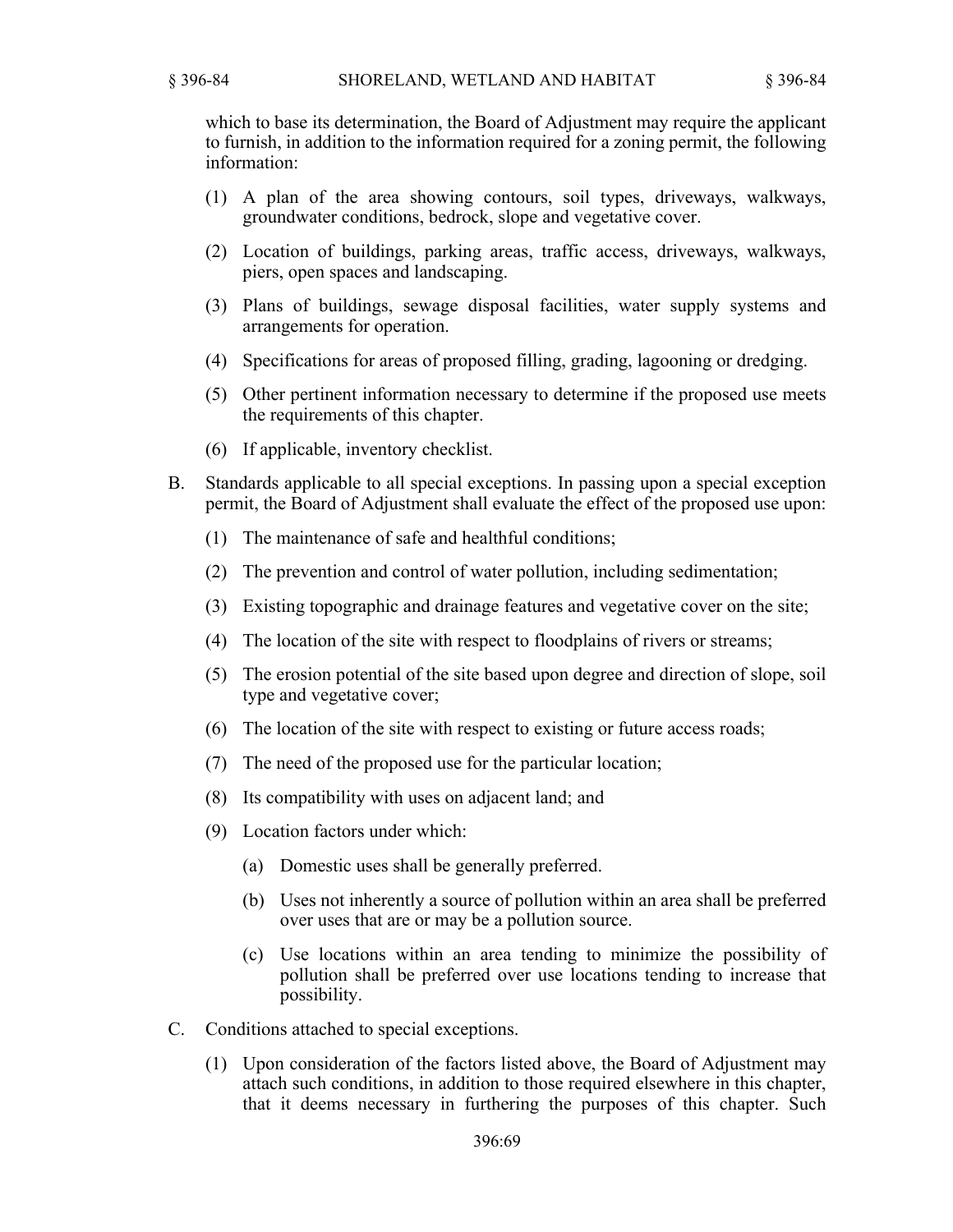conditions may include specifications for, without limitation because of specific enumeration, type of shore cover; increased setbacks; specified sewage disposal or water supply facilities; landscaping and planting screens; period of operation; operation control; sureties; deed restrictions; location of piers, docks, parking and signs; type of construction; or any other requirements necessary to fulfill the purpose and intent of this chapter.

- (2) The Board of Adjustment in evaluating each application may request the Planning and Zoning Administrator to make available expert assistance from those state and federal agencies which are assisting said district under a memorandum of understanding and any other state or federal agency which can provide technical assistance.
- D. Notice of public hearing. Before passing upon an application for a special exception permit, the Board of Adjustment shall hold a public hearing. Notice of such public hearing specifying the time, place and matters to come before the Board shall be given in the manner specified in § 396-85D of this chapter, including mailed notice to the district and area offices of the Department of Natural Resources at least 10 days prior to the hearing.
- E. Recording. When a special exception permit is acted upon, an appropriate record shall be made of the land use and structures permitted or denied, and such grant shall be applicable solely to the structures, uses and property so described. A copy of any decision granting a special exception permit shall be mailed to the district and area offices of the Department of Natural Resources.

NOTE: When a special exception permit is denied, the Board shall state in writing the grounds for refusing the permit.

F. Termination. Where a special exception does not continue in conformity with the conditions of the original approval, the special exception shall be terminated by action of the Board of Adjustment.

## **§ 396-85. Board of Adjustment.**

- A. Creation of the Board.
	- (1) The Chair of the County Board is hereby directed to appoint a Board of Adjustment according to § 59.694, Wis. Stats., consisting of five members and two alternates.
	- (2) The members shall all reside within the County and outside of limits of incorporated cities and villages; provided, however, that no two members may reside in the same town. The Board shall choose its own Chair and other officers as may be needed.
	- (3) No member shall be a member of the Planning and Zoning Committee or be a member of the County Board of Supervisors or be a member of a town board.
	- (4) Term of office shall be for three years beginning July 1. Vacancies shall be filled for the unexpired term of any member whose term becomes vacant.
- B. Powers and duties of the Board.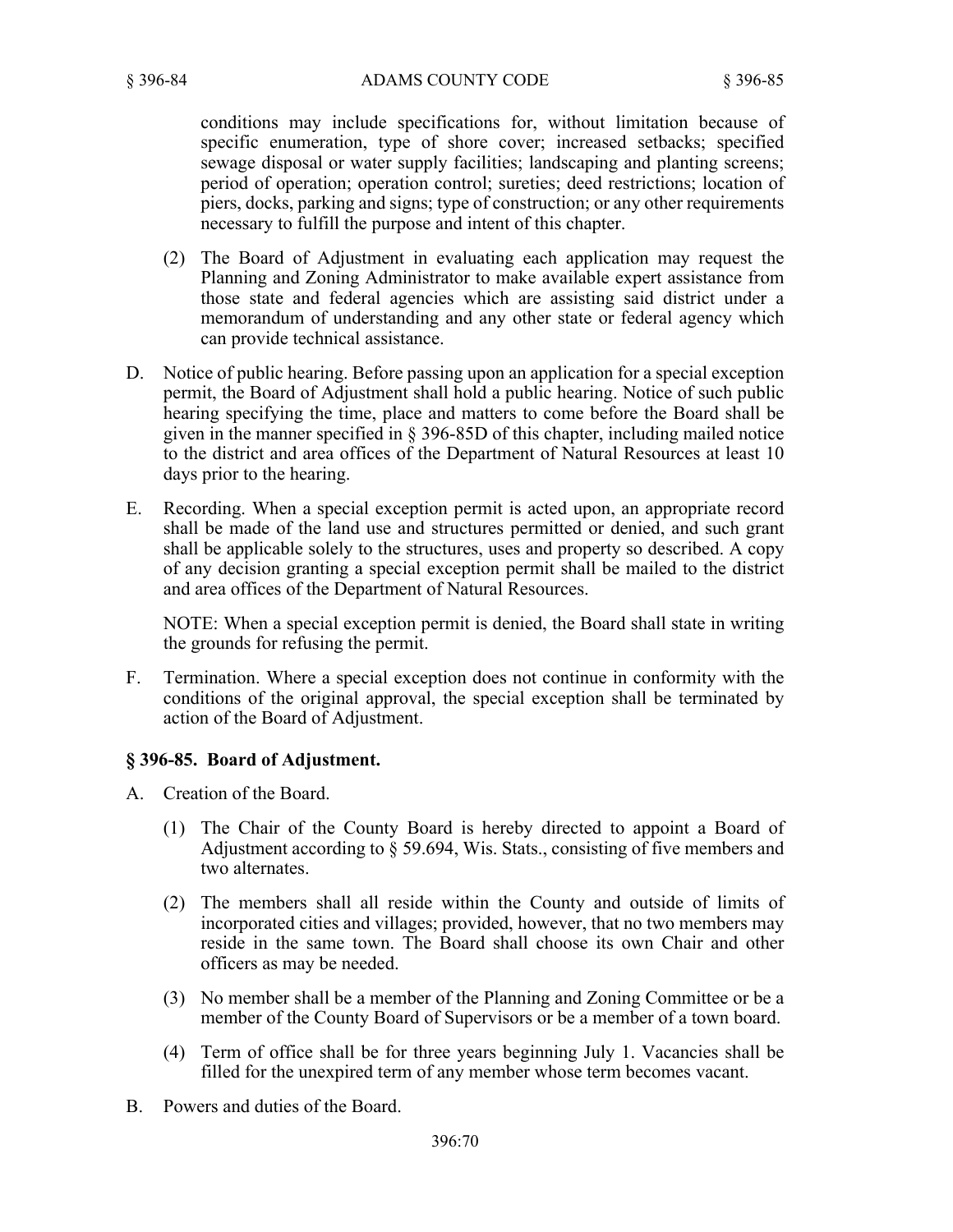- (1) The Board of Adjustment shall adopt such rules as it deems necessary for the conduct of business and may exercise all of the powers conferred on such boards by § 59.694(7), Wis. Stats.
- (2) It shall hear and decide appeals where it is alleged there is error in any order, requirements, decisions or determination made by an administrative official in the enforcement or administration of this chapter.
- (3) It shall hear and decide special exceptions to the terms of this chapter upon which the Board is required to pass under this chapter.
- (4) It may authorize upon appeal, in specific cases, such variance from the terms of this chapter as will not be contrary to the public interest, where owing to special or unique site conditions a literal enforcement of the provisions of this chapter will result in unnecessary hardship, provided the purpose and intent of this chapter are observed. No variance shall have the effect of allowing in any district uses prohibited in that district or permit standards lower than those required by state law.
	- (a) For the purposes of this section, "unnecessary hardship" means whether compliance with the strict letter of the restrictions governing area, setbacks, frontage, height, bulk or density would unreasonably prevent the owner from using the property for a permitted purpose or would render conformity with such restrictions unnecessarily burdensome. Selfcreated and economic hardship shall not be considered.
	- (b) All parties in interest shall be notified by United States mail of variances and special exceptions.
- C. Appeals to the Board. Appeals to the Board of Adjustment may be taken by a person aggrieved or by an officer, department, board or bureau of the County affected by a decision of the Planning and Zoning Administrator. Such appeal shall be taken within 30 days of written notice of the decision or order of the Planning and Zoning Administrator by filing with the officer from whom the appeal is taken and with the Board of Adjustment a notice of appeal specifying the ground thereof. The Planning and Zoning Administrator shall forthwith transmit to the Board all the documents constituting the record upon which the action appealed from was taken.**<sup>6</sup>**
- D. Hearing appeals.
	- (1) The Board of Adjustment shall fix a reasonable time for the hearing of the appeal and give public notice and such notice to be published in the official newspaper of the County by publishing a Class 2 notice thereof as defined in Ch. 985, Wis. Stats., as well as due notice to the parties in interest, including mailing notice to the district and area offices of the Department of Natural Resources at least 10 days prior to the hearing. Such notice shall specify the date, time and place of the hearing and matters to come before the Board.
	- (2) A decision regarding the appeal shall be made as soon as practicable.

**<sup>6.</sup> Editor's Note: Amended at time of adoption of Code (see Ch. 1, General Provisions, Art. II).**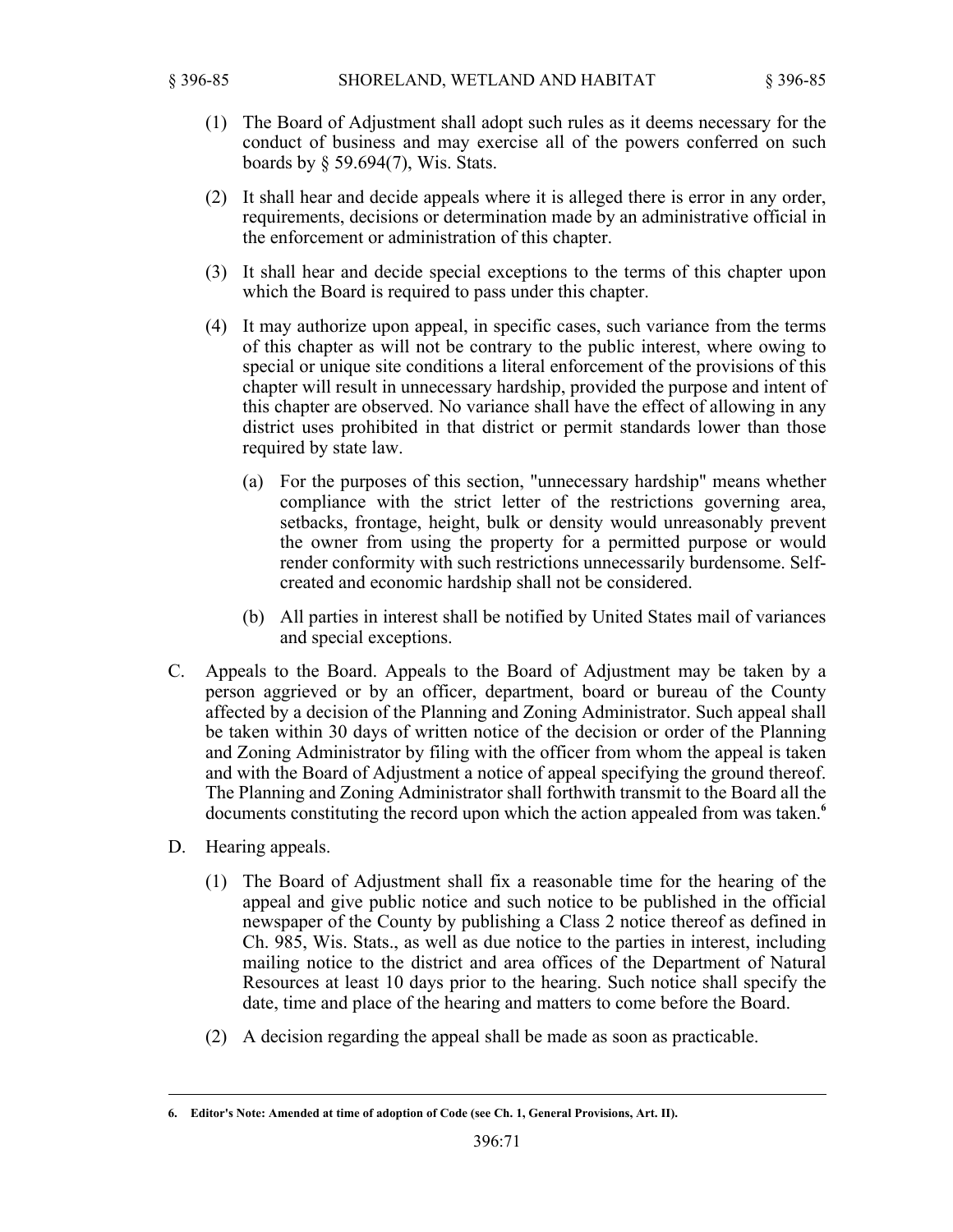- (3) The final disposition of an appeal or application to the Board of Adjustment shall be in the form of a written resolution or order signed by the Secretary of the Board. Such resolution shall state the specific facts that are the basis for the Board's determination and shall either affirm, reverse, vary or modify the order, requirement, decision or determination appealed, in whole or in part, dismiss the appeal for lack of jurisdiction or prosecution or grant the application.
- (4) A copy of any decision granting a variance shall be mailed to the district and area offices of the Department of Natural Resources. If a granted variance is not utilized within two years from the date granted, is becomes null and void.
- (5) Any party may appear in person or by agent or by attorney.
- (6) Review by court of record. Any person or persons aggrieved by any decision of the Board of Adjustment may present to the court of record a petition duly verified setting forth that such decision is illegal and specifying the grounds of the illegality. Such petition shall be presented to the court within 30 days after the filing of the decision in the office of the Board of Adjustment.

# **§ 396-86. Fees.**

- A. The applicant, upon filing of an application, shall pay a fee for the following purposes:
	- (1) Zoning permit;
	- (2) On-site inspections;
	- (3) Special exception permit;
	- (4) Petitions for Zoning Map amendments; and
	- (5) Appeals and variances.
- B. Fees shall be as set from time to time by the Adams County Board of Supervisors upon recommendation from the Planning and Zoning Committee.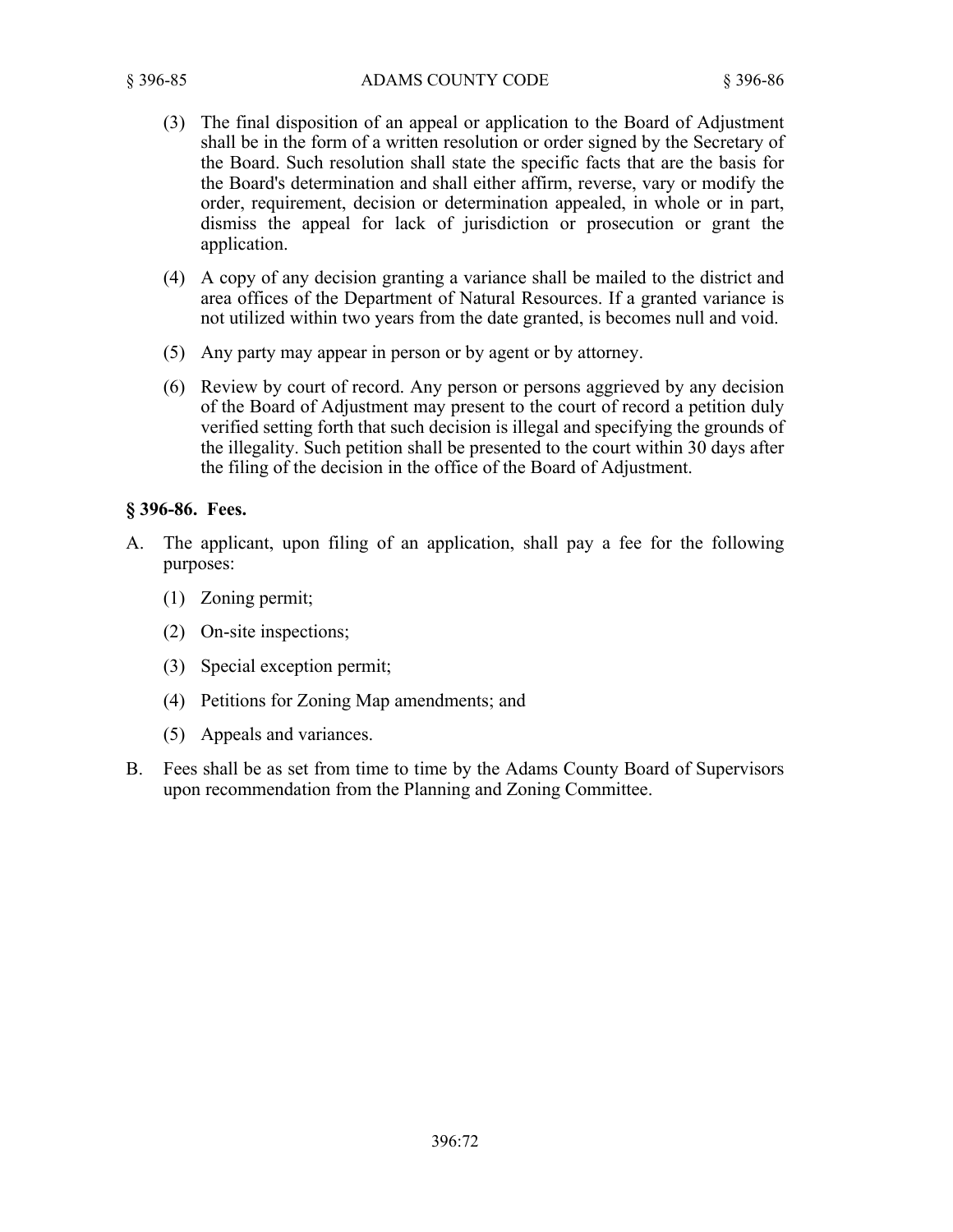### ARTICLE XXI **Changes and Amendments**

#### **§ 396-87. Amendment procedure.**

The County Board of Supervisors of Adams County, Wisconsin, may from time to time alter, supplement or change the boundaries of the use districts and the regulations contained in this chapter in the manner provided by law as follows:

- A. Amendments to this chapter may be made on petition of any interested party in accordance with the provisions of  $\S$  59.69(5)(e), Wis. Stats.
- B. Amendments to the Shoreland-Wetland District shall be done in accordance with § 396-48 of this chapter.
- C. Copies of any amendment proposed to the County Board of Supervisors, referred by that Board to the Planning and Zoning Committee, shall be mailed by the Planning and Zoning Department within five days after such referral to the district and area offices of the Department of Natural Resources. Written notice of the public hearing to be held on a proposed amendment shall be mailed to the district and area offices of the Department of Natural Resources at least 10 days prior to the hearing.
- D. A copy of the action taken by the County Board of Supervisors on all amendments shall be forwarded to the district and area offices of the Department of Natural Resources within 10 days after the decision is issued.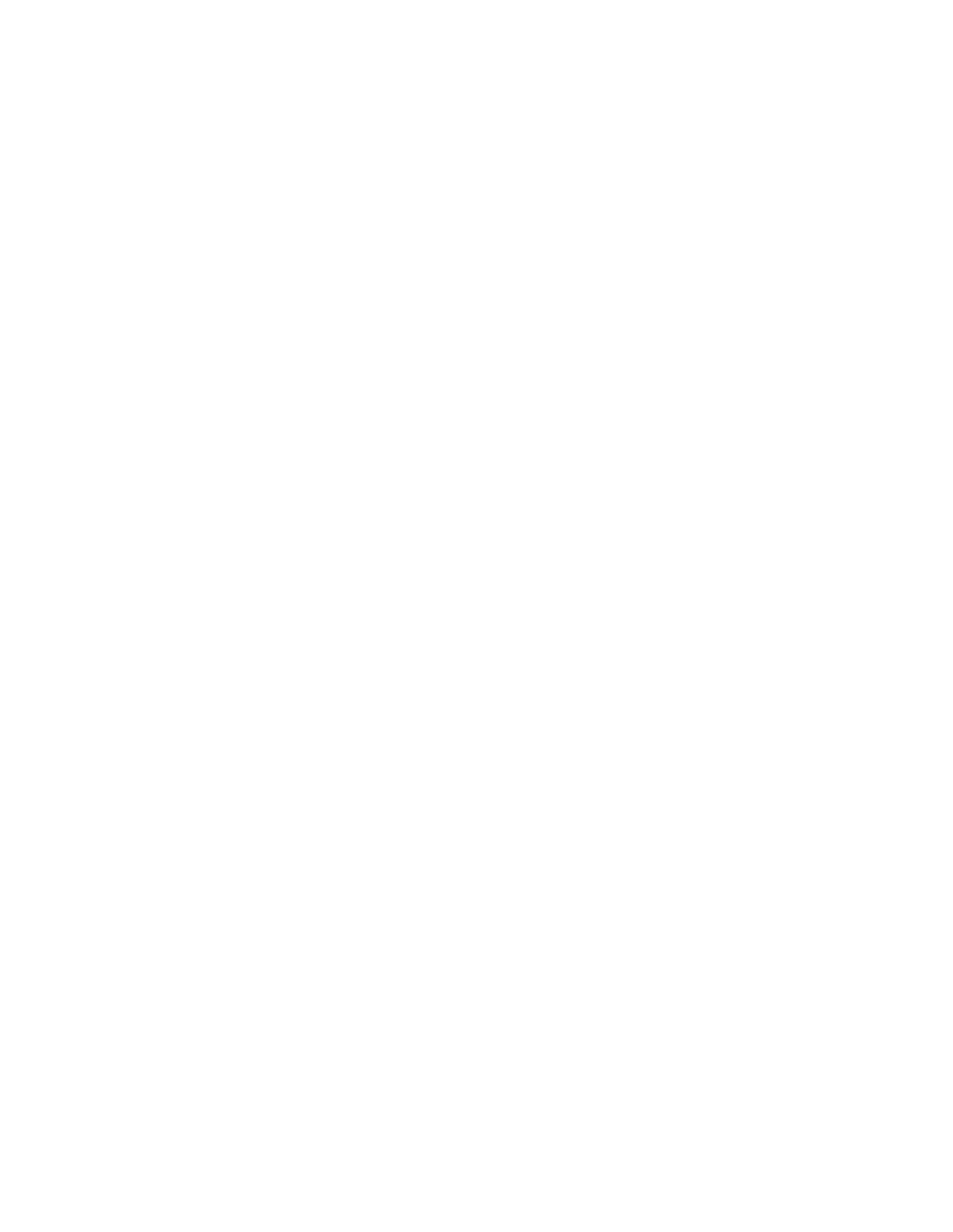## ARTICLE XXII **Enforcement and Penalties**

#### **§ 396-88. Unlawful structure or use.**

Any building or structure hereinafter erected, enlarged, moved or structurally altered or any use hereinafter established in violation of the provisions of this chapter by any person, firm, association, or corporation (including contractors or their agents) shall be deemed as an unlawful structure or use.

#### **§ 396-89. Enforcement.**

The Planning and Zoning Administrator may sign a complaint, issue directives or orders, including stop-work orders, and report the violations to the County Corporation Counsel. It shall be the duty of the Corporation Counsel to expeditiously prosecute all such violators.

## **§ 396-90. Violations and penalties.**

A violator shall, upon conviction, forfeit to the County a penalty of not less than \$50 together with the taxable cost in such action and not more than \$500 and every day of violation shall constitute a separate offense.

## **§ 396-91. Costs for correcting violation.**

Additionally, the violator will be required to bear the costs for correcting the violation and may be required to post a cash bond to cover such costs. Any cash posted that is not needed to correct the violation will be returned to the violator.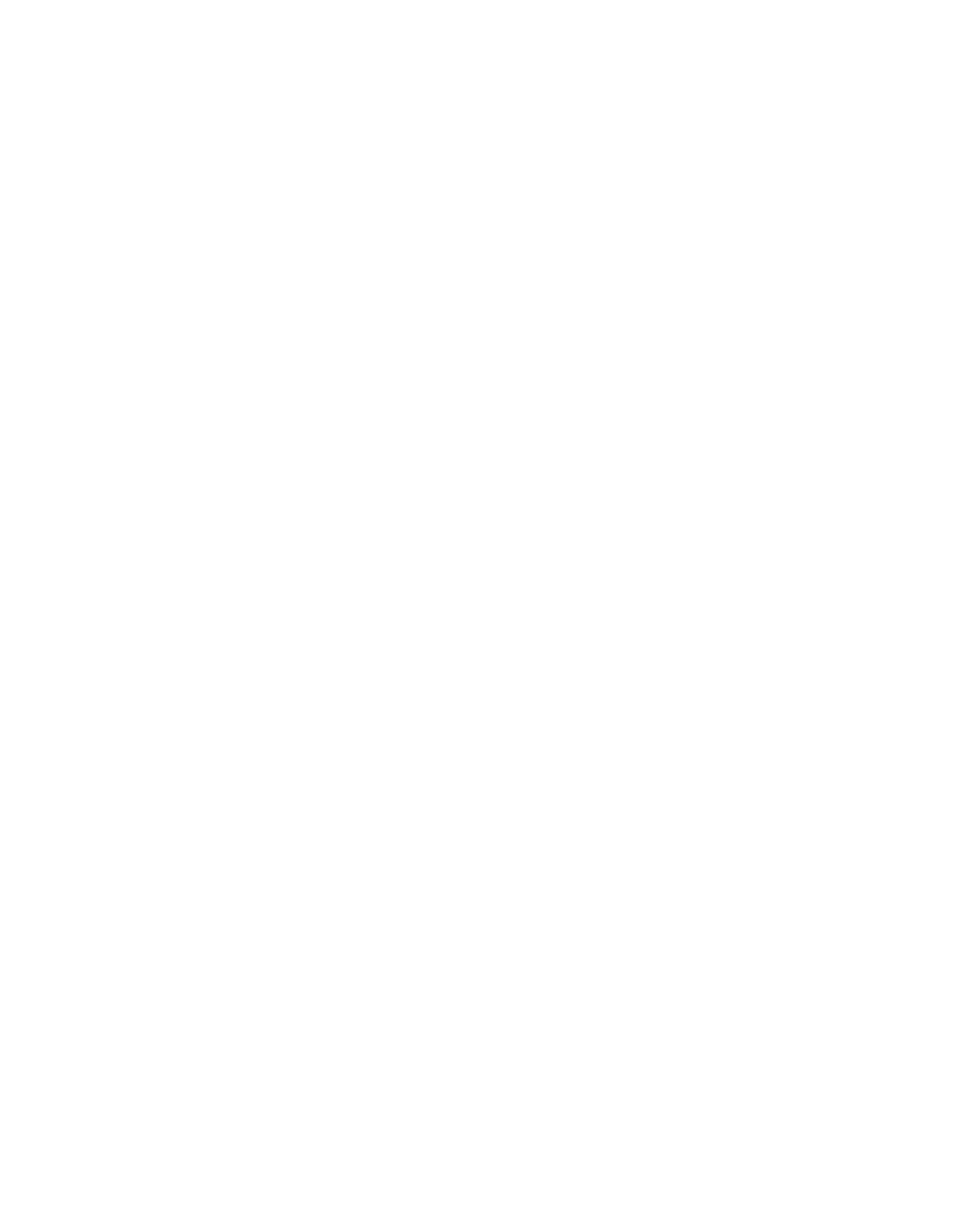## ARTICLE XXIII **Interpretation and Definitions**

# **§ 396-92. Interpretation.**

For the purpose of administering and enforcing this chapter, the terms or words used herein shall be interpreted as follows: words used in the present tense include the future; words in the singular number include the plural number; and words in the plural number include the singular number. The word "shall" is mandatory, not permissive. All distances unless otherwise specified shall be measured horizontally. Any word not defined below shall be presumed to have its customary dictionary definition.

# **§ 396-93. Definitions.**

As used in this chapter, the following terms shall have the meanings indicated:

ACCESS AND VIEWING CORRIDOR — A strip of vegetated land that allows safe pedestrian access to the shore through the vegetative buffer zone.

ACCESSORY STRUCTURE — A structure customarily incidental to another use or structure and on the same lot or parcel as the principal use or structure.

 $ACCESSORY USE - A$  use incidental to the principal use of a building. In buildings restricted to residential use, professional home offices, customary home occupations and workshops not conducted for compensation shall be deemed accessory uses.**<sup>7</sup>**

ACCESS STRIP — Any portion of a parcel that is 66 feet or less in width.

AGRICULTURAL USE [as provided in § 91.01(2), Wis. Stats.] — Beekeeping; commercial feed lots; dairying; egg production; floriculture; fish or fur farming; forest and game management; grazing; livestock raising; orchards; plant greenhouses and nurseries; poultry raising; raising of grain, grass, mint, and seed crops; raising of fruits, nuts, and berries; sod farming; placing land in federal programs in return for payments in kind; owning land, at least 35 acres of which is enrolled in the conservation reserve program under 16 U.S.C. §§ 3831 to 3836; participating in the milk conservation reserve program under 7 U.S.C. § 1446(d); and vegetable raising.

ANIMAL UNIT — One animal unit is equivalent to one cow, steer, horse, swine, llama, alpaca, deer, elk, buffalo and other animals similar by size and weight or two sheep or goats or five dogs, cats or other similar animals or 20 mink, rabbits, chickens, or similar animals. For young stock, divide the type of animals by two to determine animal unit equivalents [for example: two calves divided by two equals one cow (one cow equals one animal unit)].

BOARDINGHOUSE — A building, other than a hotel, restaurant or a community-based residential facility, where meals or lodging is regularly furnished for compensation for three or more persons not members of a family, but not exceeding 12 persons and not open to transient customers.

BOATHOUSE — A permanent structure used for the storage of watercraft and associated materials and includes all structures which are totally enclosed, have roofs or walls or any combination of these structural parts.

**<sup>7.</sup> Editor's Note: Amended at time of adoption of Code (see Ch. 1, General Provisions, Art. II).**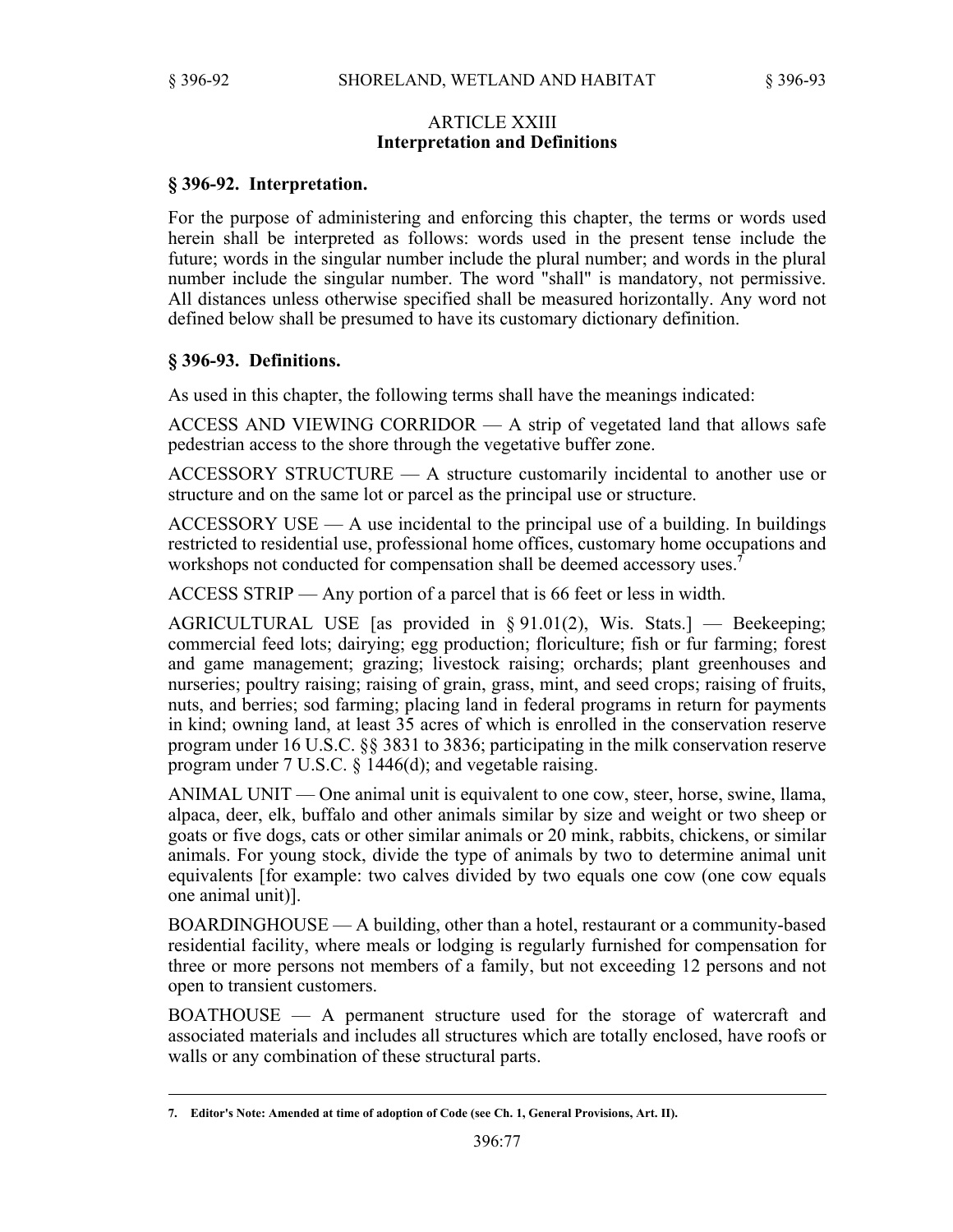BUILDABLE AREA — Land area not encumbered for construction of primary and accessory residential, commercial or industrial structures including on-site sanitary systems. Encumbrances include floodplain, wetland and other unbuildable site conditions.

BUILDING — Any structure, either temporary or permanent, having a roof or other covering and designed or used for the shelter or enclosure of any person, animal, equipment, machinery, materials, or property of any kind.

BUILDING ENVELOPE — The three-dimensional space within which a structure is built.

CAMPGROUND —

- A. Any premises established for overnight habitation by persons using equipment designed for the purpose of temporary camping and for which a fee of any sort is charged or exchanged.
- B. A contiguous parcel of land upon which three or more recreational vehicles are placed, located or parked.

CAMPING — Temporary recreational occupancy of a parcel for more than 24 hours utilizing a camping unit or recreational vehicle as a means of shelter.

CAMPING UNIT — Includes recreational vehicles; the basic entities are: conventional travel trailer, popup-type camping trailer, truck camper, motor home and tent.

CLINIC — A place where doctors or dentists provide medical or dental care to people on an outpatient basis.

COMMUNITY-BASED RESIDENTIAL FACILITY (CBRF) — A place where three or more unrelated adults reside in which care, treatment or services above the level of room and board are provided to persons residing in the facility, but not including nursing home.

CORNER LOT  $-$  A lot abutting two or more streets at their intersection where the interior angle formed by the street intersection is less than 135°. Any such lot shall be considered to have two front yards.

COUNTY ZONING AGENCY — The Planning and Zoning Committee created by the County Board under  $\S 59.69(2)(a)$ , Wis. Stats., to act in all designated matters pertaining to County planning and zoning.

CRITICAL HABITAT — Areas of aquatic vegetation identified as offering critical or unique fish and wildlife habitat or offering water quality or erosion control benefits to the body of water.

DAY-CARE CENTER — A licensed facility where a person, other than relative or guardian, provides care and supervision for four or more children under seven years of age, for less than 24 hours a day and for compensation.

DEPARTMENT — The Wisconsin Department of Natural Resources.

DISTRICT — A part or parts of the County for which the regulations of this chapter are uniform.

DOMESTIC ANIMAL — Any animal typically or atypically kept as a pet not for harvest of any sort.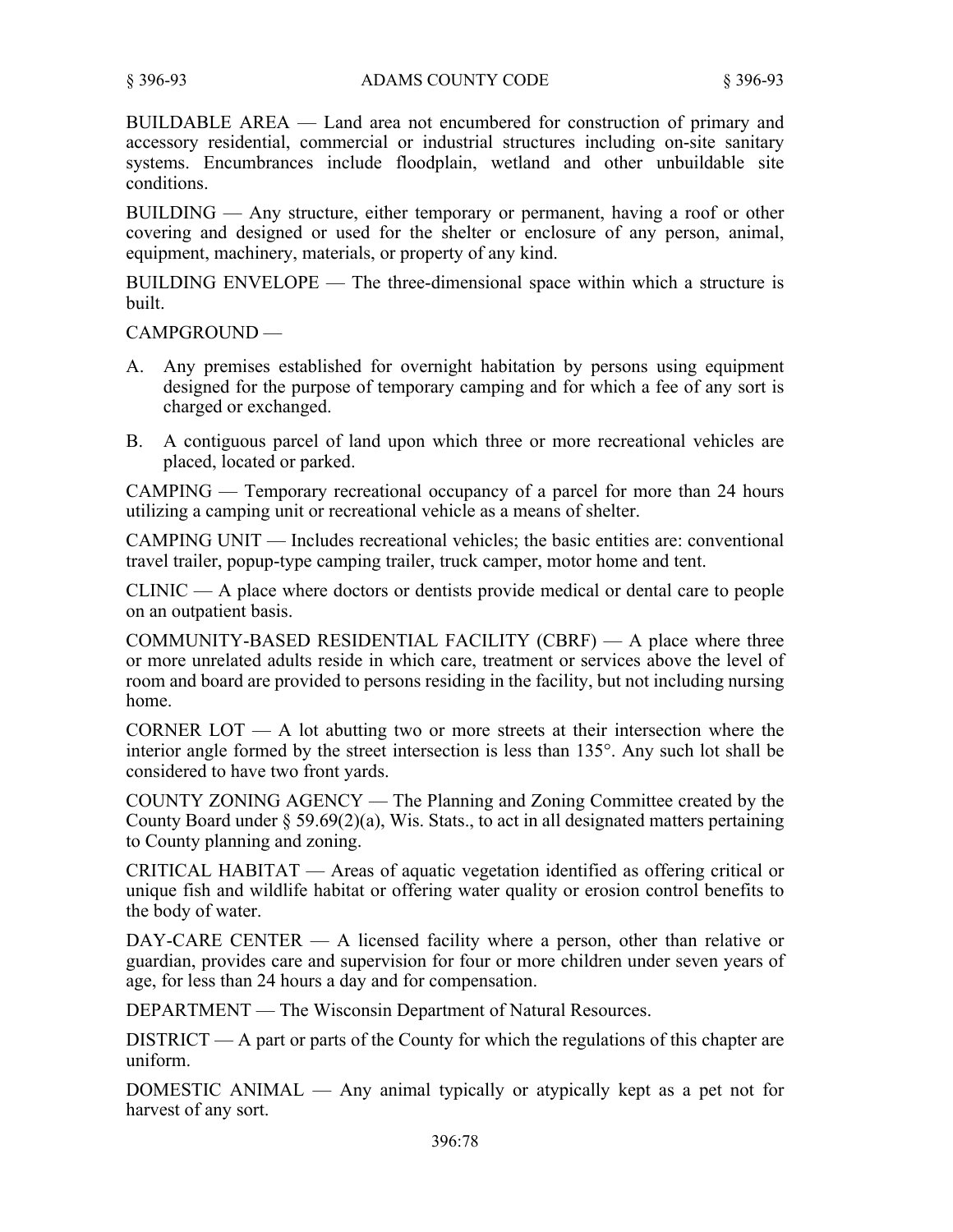DRAINAGE SYSTEM — One or more artificial ditches, tile drains or similar devices which collect surface runoff or groundwater and convey it to a point of discharge.

DRIVE-IN ESTABLISHMENT — A business establishment whose principal retail or service character depends upon providing a driveway approach or motor vehicle parking space to serve patrons while in their motor vehicles or to permit in-vehicle consumption of food or beverage obtained from the business establishment by the patron.

DUPLEX/TWO-FAMILY DWELLING — A detached structure containing two separate living units and designed for occupancy by not more than two families is a twofamily dwelling.

EFFECTIVE DATE — The date this chapter became effective in the particular town.

EROSION CONTROL DEVICE/STRUCTURE — Any material placed at a slope of 2:1 or flatter intended to retard or eliminate the movement of soil resulting from the overland flow of water.

ESSENTIAL SERVICES — Services provided by public and private utilities, necessary for the exercise of a principal use or service of the principal structure. These services include underground, surface, or overhead gas, electrical, steam, water, sanitary sewerage, stormwater drainage, and communication systems. Accessories, such as poles, towers, wires, mains, drains, vaults, culverts, laterals, sewers, pipes, catch basins, conduits, cables, fire alarm boxes, police call boxes, traffic signals, pumps, lift stations, and hydrants, but not including buildings greater than 150 square feet in area, are also included.

EXISTING DEVELOPMENT PATTERN — Principal structures exist within 250 feet of a proposed principal structure in both directions along the shoreline.

FENCE — A barrier made of wood, iron, stone, or other materials.

FLOODPLAIN — That land which has been or may be hereafter covered by floodwater during the regional flood, as indicated by Chapter 370, Floodplain Zoning, of the County Code. The floodplain includes the floodway and the flood-fringe as those terms are defined in Ch. NR 116, Wis. Adm. Code.

GENERALLY ACCEPTED FORESTRY MANAGEMENT PRACTICES — Forestry management practices that promote sound management of a forest. Generally accepted forestry management practices include those practices contained in the most recent version of the Department publication known as "Wisconsin Forest Management Guidelines" and identified as PUB FR-226.

HAND TOOL — An unpowered tool; a device for doing a particular job that does not use a motor, but is powered solely by the person using it.

HEIGHT OF A STRUCTURE — The average height measurement of all existing adjacent grade.

HIGHWAY - CLASS A — All state and federal highways.

HIGHWAY - CLASS B — All County trunks.

 $HIGHWAY - CLASS C — All town roads, public streets and highways not otherwise$ classified.

HOME OCCUPATION — Any occupation for gain or support conducted entirely within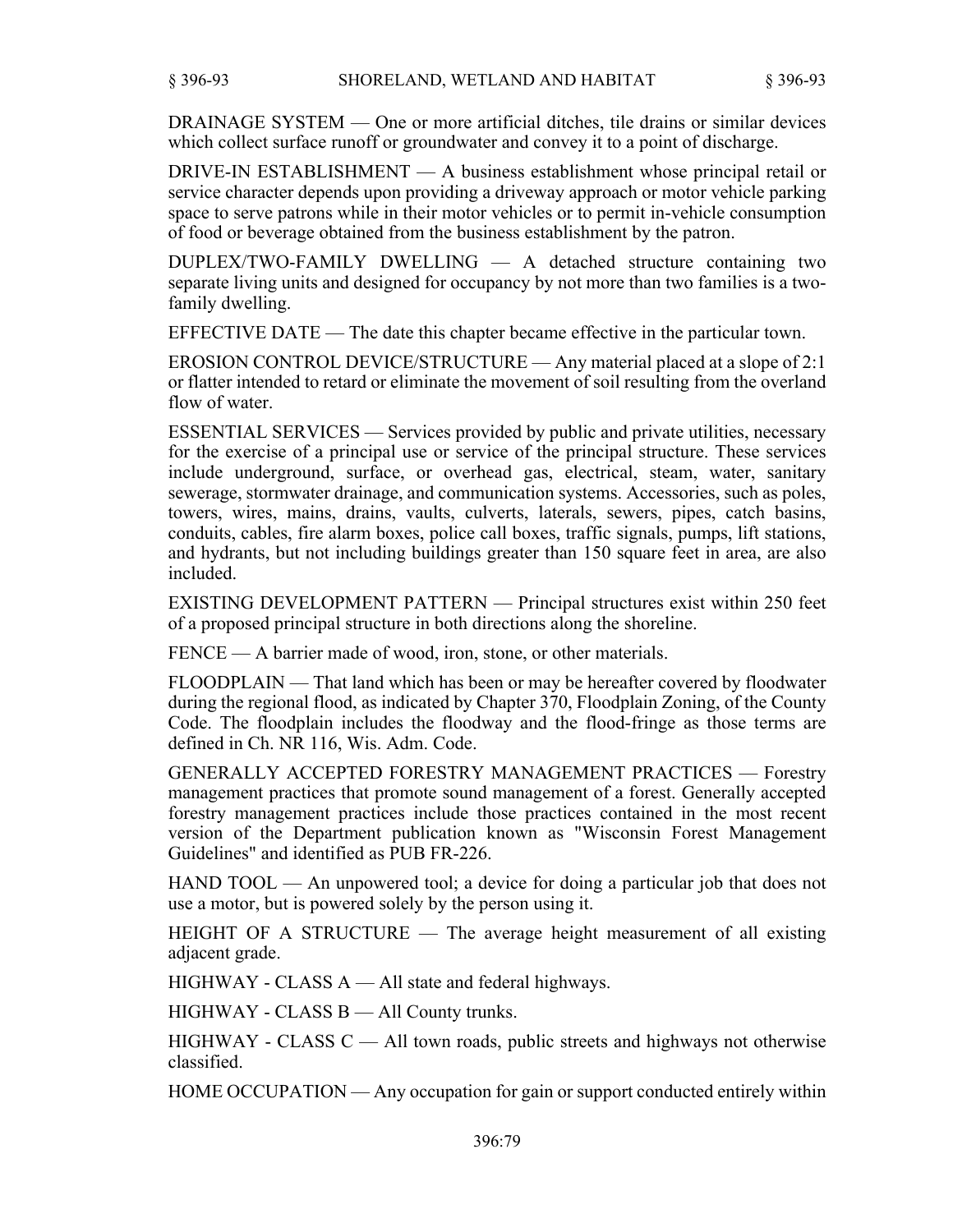a residential structure by its occupant. The use is incidental to the principal use of the premises, does not exceed 20% of the total floor area, employs no more than one nonresident employee, uses only household equipment, and does not keep or sell stockin-trade except that made on the premises. A home occupation includes uses such as, but not limited to, baby-sitting, millinery, dressmaking, canning, laundering, music teaching to not more than two pupils at one time, and crafts, but does not include the display of any goods visible from the street nor such use as barber or beauty shops, dance schools, real estate brokerage, or photographic studios.

HOTEL — A structure designed, used, or offered for residential occupancy for any period less than one month, including tourist homes and motels but not including hospitals or nursing homes.

IMPERVIOUS SURFACE — An area that releases as runoff all or a majority of the precipitation that falls on it. "Impervious surface" excludes frozen soil but includes rooftops, sidewalks, driveways, parking lots, and streets unless specifically designed, constructed, and maintained to be pervious. Roadways as defined in § 340.01(54), Wis. Stats., or sidewalks as defined in § 340.01(58), Wis. Stats., are not considered impervious surfaces.

INCONSPICUOUSLY COLORED — Not readily noticeable or prominent.

JUNKYARD — An area consisting of buildings, structures, or premises where junk waste or discarded or salvaged materials are bought, sold, exchanged, stored, baled, packed, disassembled, or handled, including house wrecking and structural steel materials, and equipment yards, but not including auto salvage yards.

KENNEL — Any activity involving the permanent or temporary keeping or treatment of a greater number of animals of any type than permitted in any district.

LAGOON — An artificial enlargement of a waterway.

LIVESTOCK — Any horse, bovine, sheep, llama or other ruminants, goat, pig or domestic fowl or other animal whether or not raised for harvest of any sort, including fur-bearing animals and game fowl raised in captivity.

LOT — A parcel of land having frontage on a public street, occupied or intended to be occupied by a principal structure or use and sufficient in size to meet the lot width, lot frontage, lot area, yard, parking area, and other open space provisions of this chapter.

LOT AREA — The total area within the lot lines of the lot or parcel, except that any portion of a lot less than 33 feet wide shall not be used in computing lot area.

LOT LINE — A line marking a boundary of a lot or parcel of land.

LOT LINE,  $FRONT - A$  line dividing a lot from any public highway or street, except a limited or controlled access highway to which the lot has no access.**<sup>8</sup>**

LOT LINE,  $REAR - A$  lot line which is located opposite of a front lot line and which is not a front lot line.

LOT LINE, SIDE — Any lot line which is not a front or a rear lot line.

MAINTENANCE AND REPAIR — Includes such activities as interior remodeling, painting, decorating, paneling, plumbing, insulation, and replacement of windows,

**<sup>8.</sup> Editor's Note: Amended at time of adoption of Code (see Ch. 1, General Provisions, Art. II).**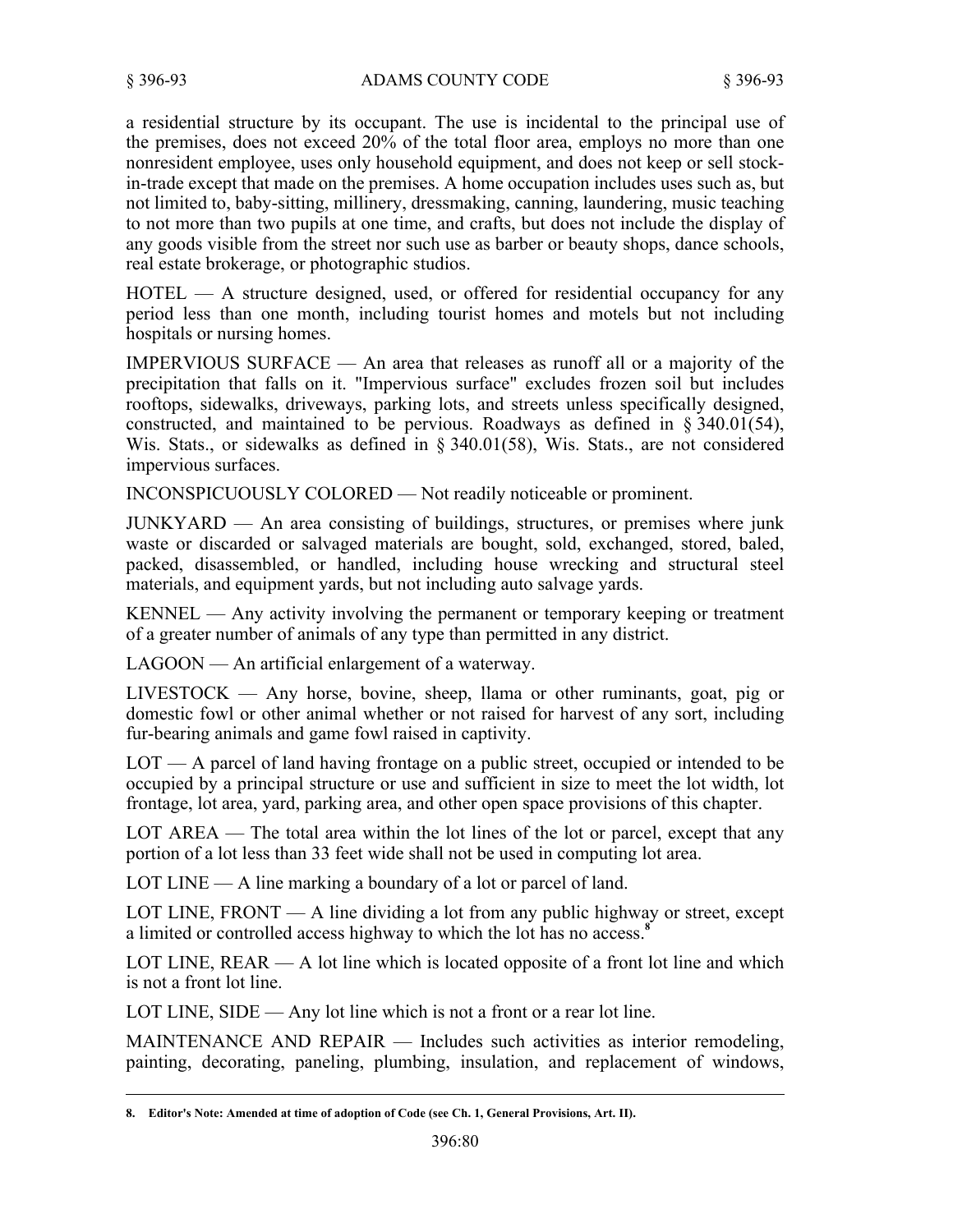doors, wiring, siding, roof and other nonstructural components, and the repair of cracks in foundations, sidewalks, and walkways and the application of waterproof coatings to foundations.

MANUFACTURED HOME — A HUD-inspected factory-constructed portable dwelling unit assembled on or after June 15, 1976, and having a minimum width of 14 feet and a minimum 720 square feet of living area and having an overall length in excess of 45 feet designed to be towed on its chassis (comprised of frame and wheels) as a single unit or in sections upon a highway by a motor vehicle and equipped and used or intended to be used for residential occupancy and designed to be connected to utilities; excluding, however, recreational vehicles.

MANUFACTURED HOME LOT — A designated parcel of land in a manufactured home park designed for the long-term accommodation of one manufactured home, its accessory buildings or structures, and accessory equipment for the exclusive use of the occupants.**<sup>9</sup>**

MANUFACTURED HOME PARK — A contiguous parcel of land upon which two or more manufactured homes are placed, located or parked.

MANUFACTURED HOME PARK ACCESSORY BUILDING OR STRUCTURE — A building or structure which is in addition to or supplements the facilities provided a manufactured home. It is not a self-contained, separate, habitable building or structure. Examples are awnings, cabanas, ramadas, storage structures, carports, fences, windbreaks, or porches.

MANUFACTURED HOME PARK MANAGEMENT — The person who owns or has charge, care, or control of the manufactured home park.**<sup>10</sup>**

MANUFACTURED HOME PARK STORAGE STRUCTURE — A structure located in a manufactured home park which is designed and used solely for the storage and use of personal equipment and possessions of the manufactured home occupants.

MANUFACTURED HOME PARK STREET — A private way which affords principal means of access to individual manufactured home or recreational vehicle lots or auxiliary buildings.

MEANDER LINE — A usually irregular surveyed line following the outline of a body of water that is used to measure abutting property and is not a boundary line.

MITIGATION — Balancing measures that are designed, implemented and function to restore natural functions and values that are otherwise lost through development and human activities.

MOBILE HOME — A portable dwelling unit constructed prior to June 15, 1976, having an overall length in excess of 27 feet or a body width of more than eight feet designed to be towed on its own chassis (comprised of frame and wheels) as a single unit upon a highway by a motor vehicle and equipped and used or intended to be used for residential occupancy and designed to be connected to utilities; excluding, however, recreational vehicles. Any such vehicle or structure shall be deemed a mobile home whether or not the frame and/or wheels have been removed therefrom and whether or not resting upon a temporary or permanent foundation. Such units brought into Adams County after

**<sup>9.</sup> Editor's Note: Amended at time of adoption of Code (see Ch. 1, General Provisions, Art. II).**

**<sup>10.</sup> Editor's Note: Amended at time of adoption of Code (see Ch. 1, General Provisions, Art. II).**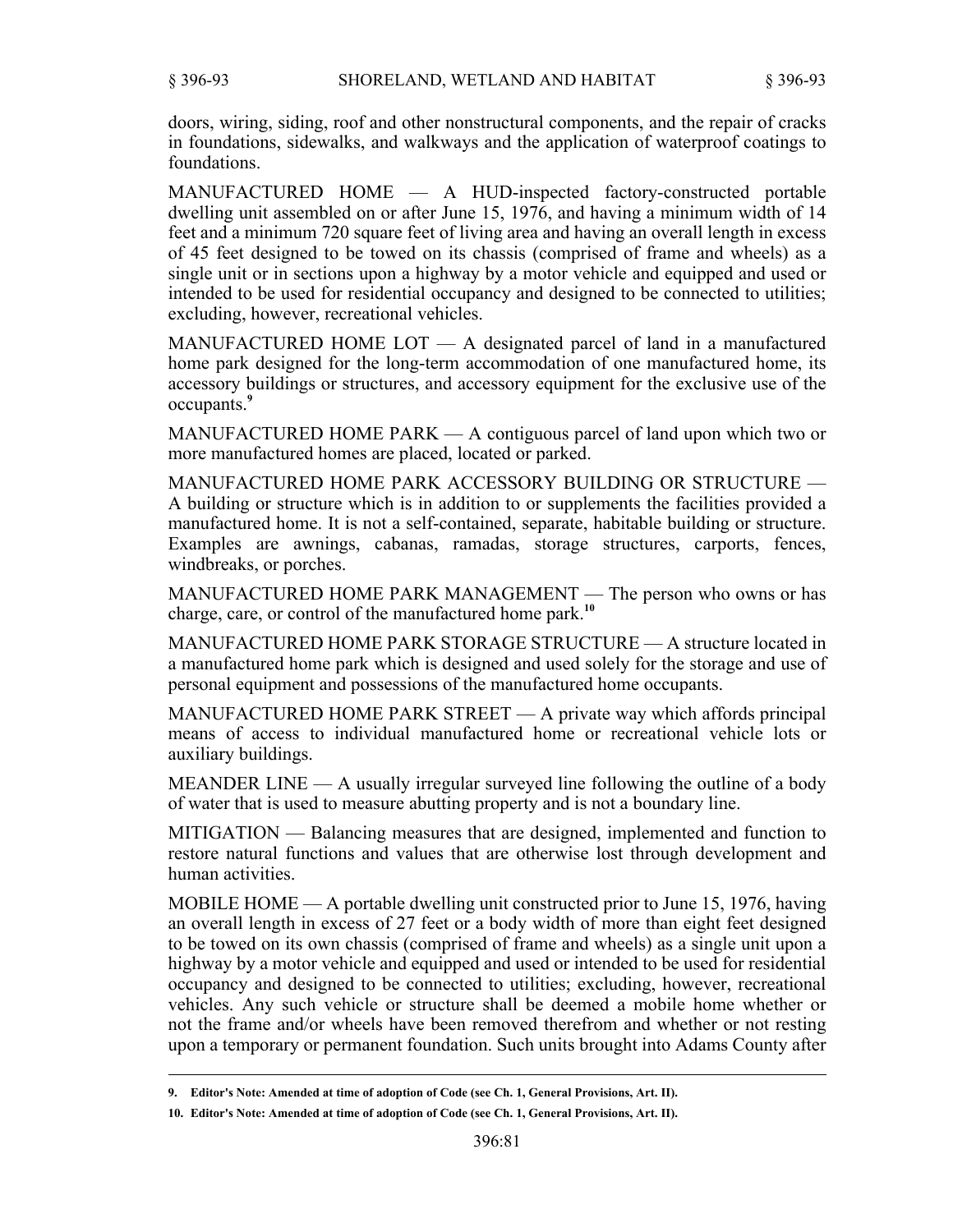adoption of this amendment shall meet the factory inspection standards of the United States Department of Housing and Urban Development (HUD) which became effective June 15, 1976, and have a livable floor area width of no less than 14 feet as originally inspected and certified by HUD.

MULTIPLE-FAMILY DWELLING — A residential structure designed for or occupied by three or more families. The number of families in residence may not exceed the number of dwelling units provided.

NAVIGABLE WATERS — Lake Superior, Lake Michigan, all natural inland lakes within Wisconsin and all streams, ponds, sloughs, flowages and other waters within the territorial limits of this state, including the Wisconsin portion of boundary waters, which are navigable under the laws of this state. Under  $\S 281.31(2)(d)$ , Wis. Stats., notwithstanding any other provision of law or administrative rule promulgated thereunder, shoreland ordinances required under § 59.692, Wis. Stats., and Ch. NR 115, Wis. Adm. Code, do not apply to lands adjacent to:

- Farm drainage ditches where such lands are not adjacent to a natural navigable stream or river and such lands were not navigable streams before ditching; and A.
- Artificially constructed drainage ditches, ponds or stormwater retention basins that are not hydrologically connected to a natural navigable water body. B.

NOTE: Wisconsin's Supreme Court has declared navigable bodies of water that have a bed differentiated from adjacent uplands and levels of flow sufficient to support navigation by a recreational craft of the shallowest draft on an annually recurring basis [Muench v. Public Service Service Commission, 261 Wis. 2d 492 (1952), and DeGaynor and Co., Inc. v. Department of Natural Resources, 70 Wis. 2d 936 (1975)]. For example, a stream which is navigable by a skiff or canoe during normal spring high water is navigable, in fact, under the laws of this state though it may be dry during other seasons.

NONCONFORMING USES, LOTS OR STRUCTURES — Those which do not conform to a provision or requirement of this chapter but which were lawfully established prior to the effective date of this chapter or of an amendment to this chapter. A use that does not conform to the use regulations of the district in which it is located is a nonconforming use. Any structure conforming in respect to use but not in respect to frontage, width, height, area, yard, parking, loading, or setback requirements is a nonconforming structure and not a nonconforming use. A lot of record that does not conform to the minimum lot width or area requirements of the district in which it is located is a nonconforming lot.<sup>11</sup>

NUISANCE —

- A. An unreasonable activity or use of property that interferes substantially with the comfortable enjoyment of life, health, or safety of others.
- A substance or condition that is known to have the potential to cause acute or chronic illness or death if exposure to the substance, activity or condition is not abated. B.

**<sup>11.</sup> Editor's Note: Amended at time of adoption of Code (see Ch. 1, General Provisions, Art. II).**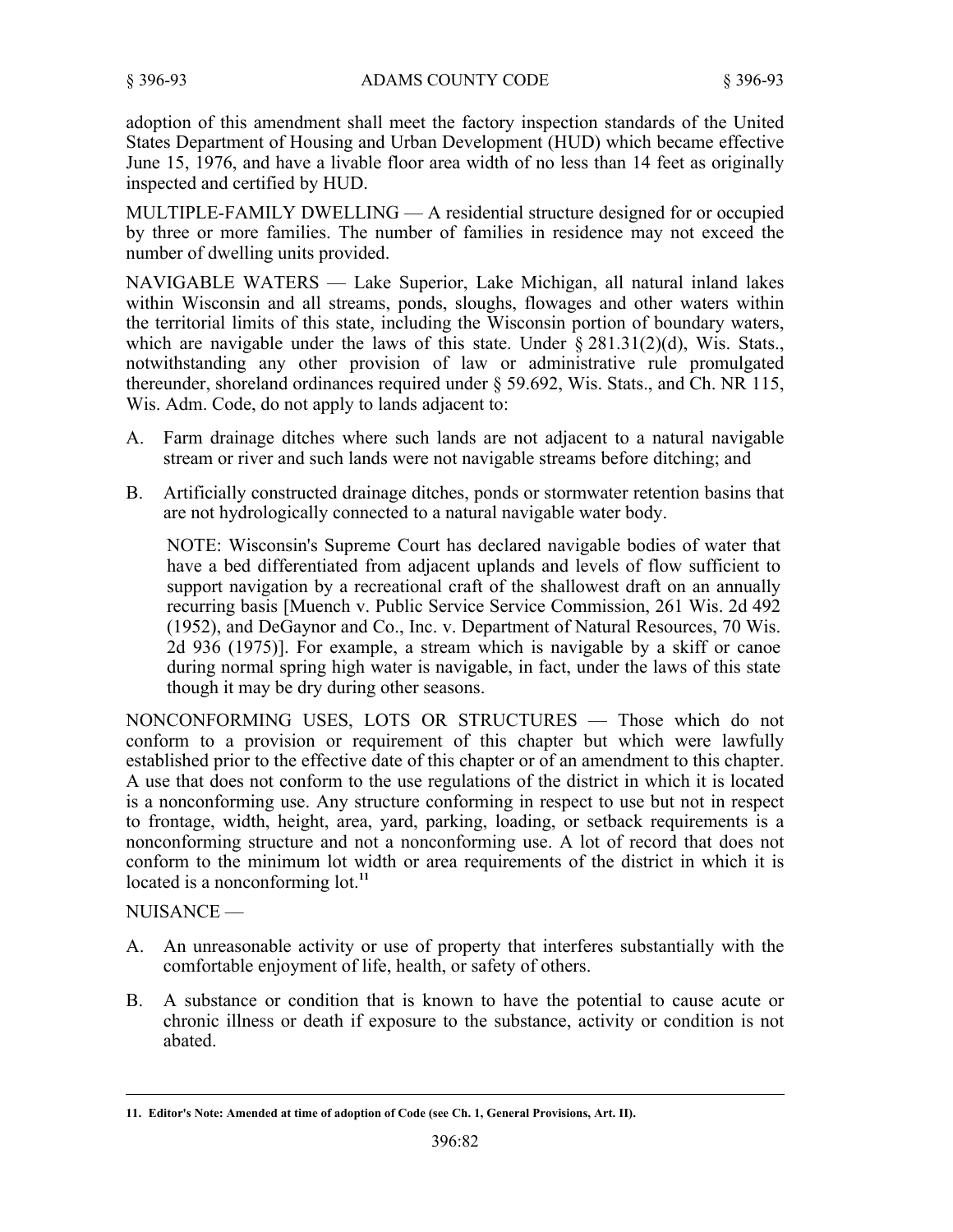NURSING HOME — A place which provides twenty-four-hour services including board and room to three or more unrelated residents who because of their mental or physical condition require nursing care or personal care in excess of seven hours a week, unless the facility has been designated as a community-based residential facility.

ORDINARY HIGH-WATER MARK — The point on the bank or shore up to which the presence and action of surface water is so continuous as to leave a distinctive mark such as by erosion, destruction or prevention of terrestrial vegetation, predominance of aquatic vegetation or other easily recognized characteristics.

PARK MODEL TRAILER — Recreation vehicles primarily designed as temporary living quarters for recreation, camping or seasonal use. They are built on a single chassis, mounted on wheels and have a gross trailer area not exceeding 400 square feet in the setup mode. Two different types of park model trailers are offered. One type is less than eight feet six inches in width and is designed for frequent travel on highways while the other and more popular type is wider than eight feet (usually 12 feet in width) and must be transported with special movement permits from the State Department of Transportation. Park model trailers are allowed only in licensed campgrounds.**<sup>12</sup>**

PARTIES IN INTEREST — Include all abutting property owners and all property owners within 300 feet of the subject property boundary.

PATIO — A flat exterior-constructed surface, no higher than six inches above original grade, made of concrete, wood, brick or a combination thereof. A patio shall not include affixed appendages, such as benches, tables, walls, roofs or any other structural component, which extend above the six-inch height limitation. Railings are permitted only where required by safety concerns.

PROFESSIONAL HOME OFFICES — Residences used to conduct the professions of doctors of medicine, dentists, nurse practitioners, clergymen, architects, landscape architects, professional engineers, professional land surveyors, lawyers, artists, teachers, authors, musicians, or other recognized professions. The office shall not exceed 20% of the total floor area of any one story of the residence and only one nonresident person may be employed.**<sup>13</sup>**

RECREATIONAL VEHICLE — A vehicle having an overall length of 45 feet or less and a body width of eight feet or less primarily designed as temporary living quarters for recreational, camping or travel use, which either has its own motive power or is mounted on or drawn by another vehicle. The basic entities are: travel trailer, camping trailer, truck camper and motor home.

RECREATIONAL VEHICLE PARK — A contiguous parcel of land upon which three or more recreational vehicles are placed, located or parked.

REGIONAL FLOOD — A flood determined to be representative of large floods known to have generally occurred in Wisconsin and which may be expected to occur on a particular stream because of like physical characteristics once in every 100 years.

RETAINING WALL — Any material intended to stabilize the soil and placed at a slope steeper than 2:1.

RIGHT-OF-WAY — The recorded strip of land over which highways and railroads are

**<sup>12.</sup> Editor's Note: Amended at time of adoption of Code (see Ch. 1, General Provisions, Art. II).**

**<sup>13.</sup> Editor's Note: Amended at time of adoption of Code (see Ch. 1, General Provisions, Art. II).**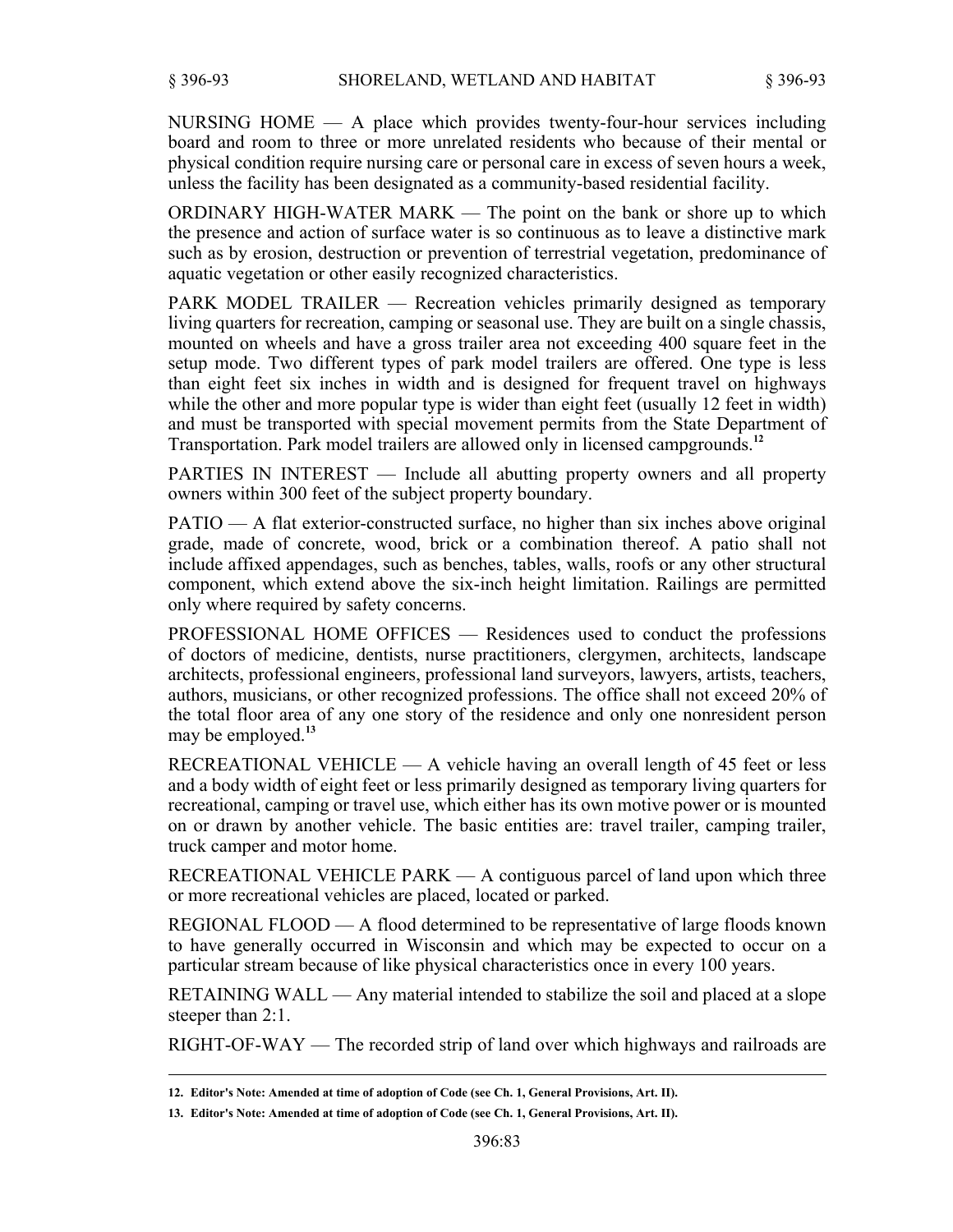constructed which includes the actual traveled way, ditches and keep-clear areas.

ROUTINE MAINTENANCE OF VEGETATION — Normally accepted horticultural practices, including mowing, that do not result in the loss of any existing vegetation and do not require earth disturbance.

SAFETY CONCERNS — Circumstances or conditions presenting significant risk to human welfare.

SALVAGE YARD — Any place which is owned, maintained, operated or used for storing, keeping, processing, buying or selling junk vehicles or vehicle parts, including vehicle graveyards, vehicle wrecking yards, vehicle recycling yards, used vehicle parts yards and temporary storage of vehicle bodies or parts awaiting disposal as a normal part of a business operation when the business will continually have like materials located on the premises. Keeping or storing of two or more unlicensed or unregistered, as appropriate, vehicles on a single parcel of land shall be considered a vehicle salvage yard.

SELF-CONTAINED RECREATIONAL VEHICLE — A recreational vehicle manufactured with water supply and sewage holding tanks which are an integral part of the recreational vehicle.

SETBACK — The minimum horizontal distance from the center line of a highway or its right-of-way line, the ordinary high-water mark of a navigable water or a lot line to the nearest part of a structure, measured at right angles to the center line, right-of-way line, ordinary high-water mark or lot line.

SHORELAND ORDINANCE/SHORELAND ZONING ORDINANCE — The Adams County Shoreland, Wetland and Habitat Protection Ordinance.

SHORELANDS — Lands within the following distances from the ordinary high-water mark of navigable waters: 1,000 feet from a lake, pond or flowage and 300 feet from a river or stream or to the landward side of the floodplain, whichever is greater, and other areas as defined in § 396-4.

SHORELAND SETBACK — An area in a shoreland that is within a certain distance of the ordinary high-water mark in which the construction or placement of buildings or structures has been limited or prohibited under an ordinance enacted under § 59.692, Wis. Stats.

SIGN — Any words, letters, figures, numerals, phrases, sentences, emblems, devices, designs, trade names, or trademarks by which anything is made known, which are used to advertise or promote an individual, firm, association, corporation, profession, business, commodity, or product, and which are visible from any public street or highway.

- A. AWNING SIGN A sign affixed flat to the surface of an awning and not extending beyond the limits of the awning.
- B. GROUND SIGN A sign attached to the ground independent of any buildings.
- PORTABLE SIGN A sign which is not designed to be permanently attached to C. the ground or a building.
- D. PROJECTING SIGN A sign other than a wall or roof sign, attached to or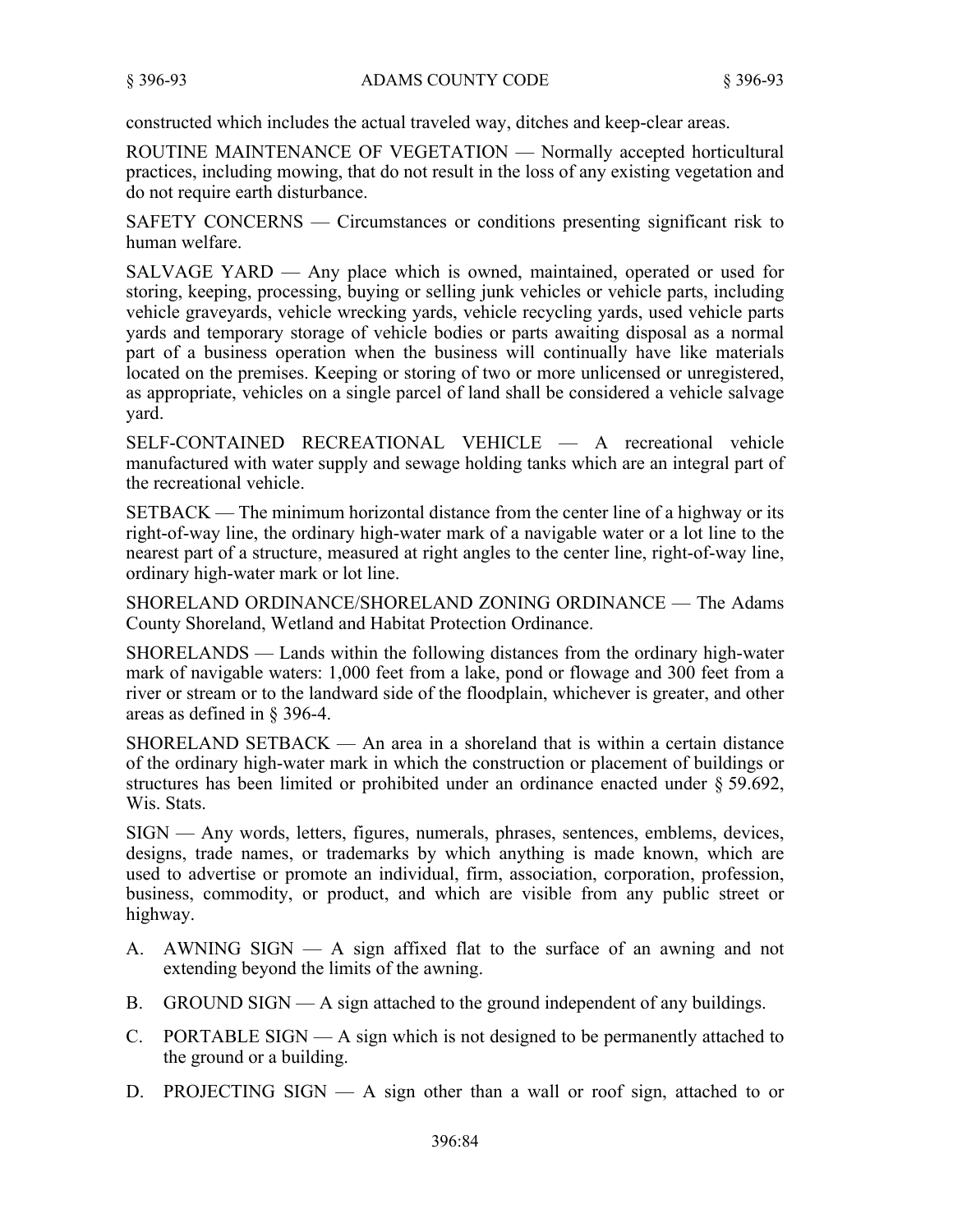supported by a building or structure and projecting more than 12 inches from the face of the building or structure.

- E. ROOF SIGN A sign erected on or over the roof of a building.
- WALL SIGN A sign which is attached to a wall of a building and projects not more than 12 inches from such wall and does not extend above the ceiling line of the top floor of the building. F.
- G. WINDOW SIGN  $A$  sign painted or affixed to a window.

SILVICULTURE — The art by which forests are tended, developed, harvested and regenerated using various management options.

SINGLE-FAMILY DWELLING — A detached structure designed for and exclusively occupied by one family and containing a minimum width of at least 24 feet and 720 square feet of minimum livable floor area, with at least one portion able to contain a square 24 feet on a side. Single-family dwellings include manufactured dwellings, conventional site-constructed dwellings, site-assembled panel constructed dwellings and sectional manufactured homes. Single-family dwellings do not include rooming or boarding houses, community-based residential facilities, fraternity or sorority homes, or similar uses, or mobile homes or nonsectional manufactured homes.

SPECIAL EXCEPTION (CONDITIONAL USE)  $- A$  use which is permitted by this chapter provided that certain conditions specified in this chapter are met and that a permit is granted by the Board of Adjustment or, where appropriate, the Planning and Zoning Committee or the County Board.

SPECIAL ZONING PERMISSION — The issuance of a conditional zoning permit; other permits may also be required.

STREET — A public right-of-way providing access to abutting properties.

STRUCTURAL ALTERATION — The altering or modifying of any structural support system or component.

STRUCTURE — A principal structure or any accessory structure, including a garage, shed, boathouse, sidewalk, walkway, patio, deck, retaining wall, porch or fire pit.

TEMPORARY RENT OR LEASE — The renting or leasing of residential property for a period of 30 continuous days or less.

UNNECESSARY HARDSHIP — A circumstance where special conditions, which were not self-created, affect a particular property and make strict conformity with restrictions governing area, setbacks, frontage, height or density unnecessarily burdensome or unreasonable in light of the purposes of this chapter. [See also § 396-85B(4) of this chapter.]

USE CONSISTENT WITH AGRICULTURAL USE — Any activity that meets all of the following conditions:

- The activity will not convert land that has been devoted primarily to agricultural A. use.
- B. The activity will not limit the surrounding land's potential for agricultural use.
- C. The activity will not conflict with agricultural operations on the land subject to a